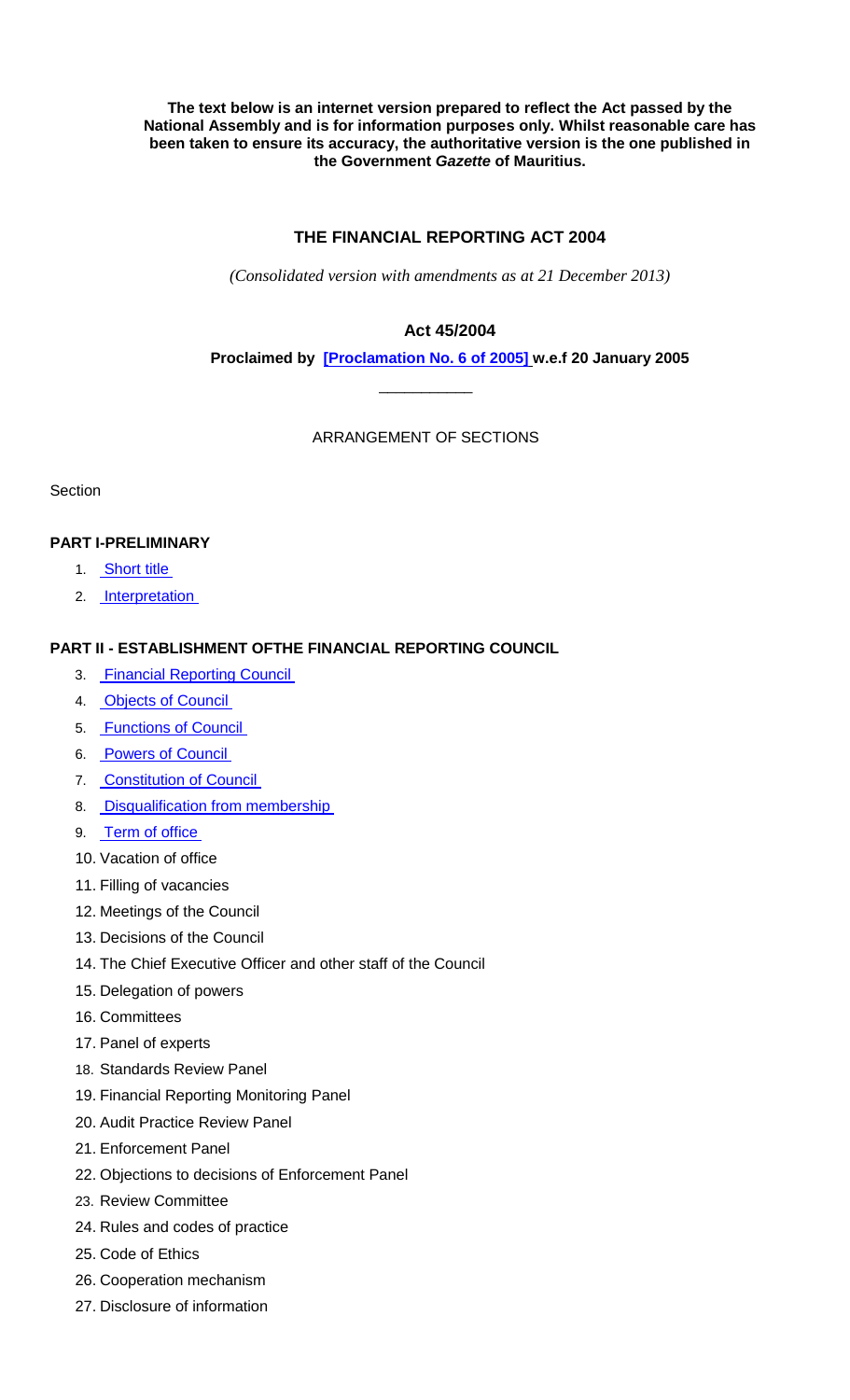- 28. Protection from liability
- 29. Accountability of Council
- 30. Funding
- 31. Exemptions
- 32. Powers of Minister

# **PART III - LICENSING OF AUDITORS**

- 33. Licensing of auditors
- 34. Duration of licence
- 35. Audit practice by a firm
- 36. Change of name
- 37. Unauthorised audit practice
- 38. Refusal to license auditors
- 39. Auditor's report and opinion
- 40. Material irregularity
- 41. Independence of auditor
- 42. Conflict of interest
- 43. Sanctions on licensed auditors

# **PART IV - THE MAURITIUS INSTITUTE OF PROFESSIONAL ACCOUNTANTS**

- 44. Establishment of Mauritius Institute of Professional Accountants
- 45. Objects of Mauritius Institute of Professional Accountants
- 46. Functions of Mauritius Institute of Professional Accountants
- 47. Board of Mauritius Institute of Professional Accountants
- 48. Meetings of Board
- 49. Powers of the Board
- 50. Registers
- 51. Registration of professional accountants
- 52. Registration of public accountants
- 53. Refusal to register professional or public accountants
- 54. Registration of member firms
- 55. Certificate of registration and practising certificate
- 56. Cancellation or suspension of registration
- 57. Renewal of registration
- 58. Change in particulars of Register
- 59. Rules of Mauritius Institute of Professional Accountants
- 60. Fund and property of Mauritius Institute of Professional Accountants
- 61. Accountability of Mauritius Institute of Professional Accountants
- 62. Appointment of auditor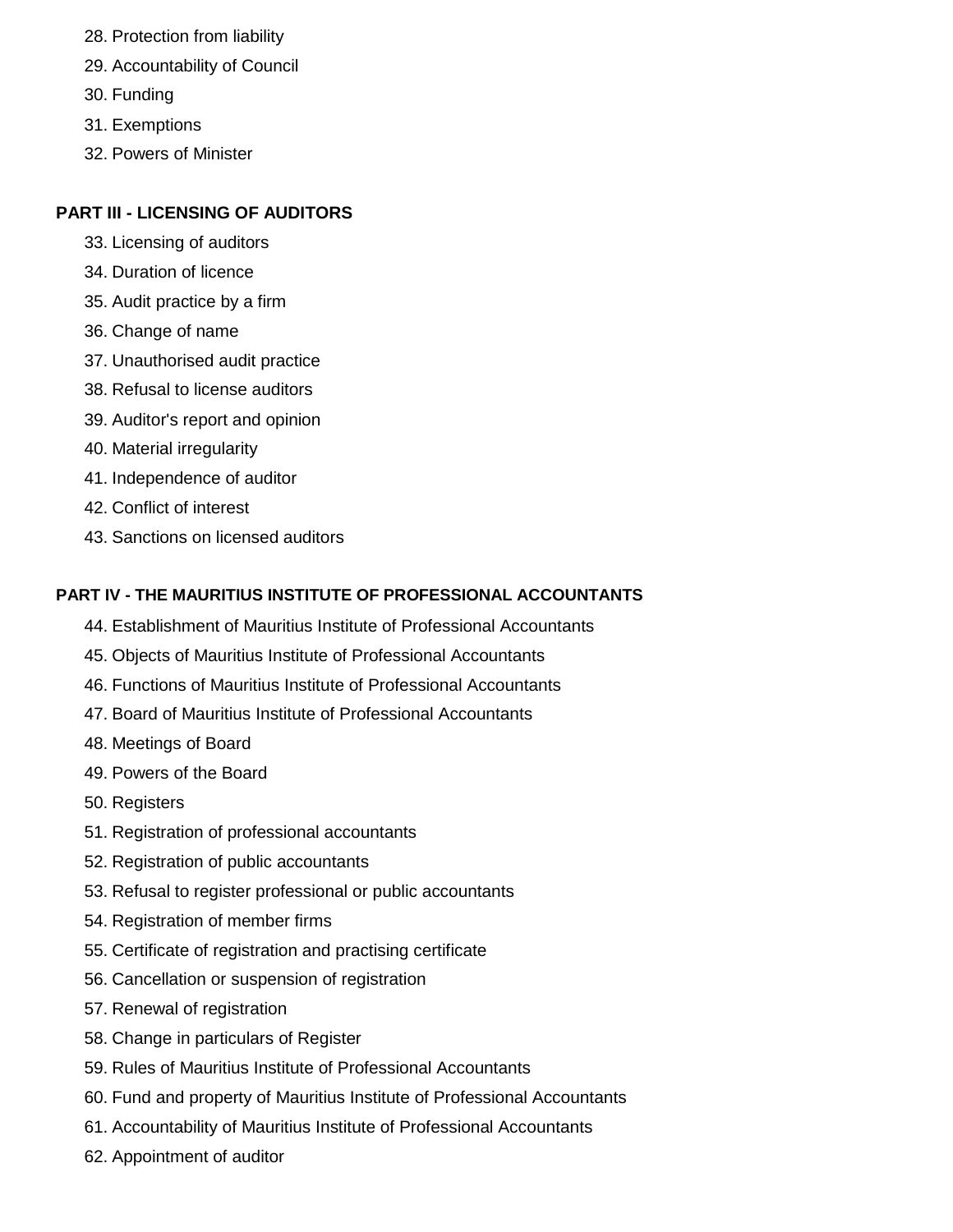### **PART V - THE NATIONAL COMMITTEE ON CORPORATE GOVERNANCE**

- 63. Establishment of National Committee on Corporate Governance
- 64. Objects of the National Committee on Corporate Governance
- 65. Functions of the National Committee on Corporate Governance
- 66. Composition of the National Committee on Corporate Governance
- 67. Meetings of National Committee on Corporate Governance
- 68. Funding of National Committee on Corporate Governance
- 69. Accountability of National Committee on Corporate Governance
- 70. Objects of Mauritius Institute of Directors
- 71. Annual report of Mauritius Institute of Directors

# **PART VI - SETTING OF STANDARDS AND MONITORING**

- 72. Financial reporting and accounting standards
- 73. Auditing standards
- 74. Publication of standards rules and guidelines
- 75. Compliance by public interest entities
- 76. Monitoring of financial statements, annual report and report on corporate governance
- 77. Practice review of auditors
- 78. Power of investigation
- 79. Sanctions on public interest entities
- 80. Publication
- 81. Referral to police
- 82. Appeals

# **PART VII - MISCELLANEOUS MATTERS**

- 83. Consequential amendments
- 84. Transitional provisions
- 85. Repeal and savings
- 86. Regulations
- 87. Commencement

# **AN ACT**

**To regulate the reporting of financial matters and to establish the Financial Reporting Council, the** 

# **Mauritius Institute of Professional Accountants and the National Committee on Corporate Governance**

ENACTED by the Parliament of Mauritius, as follows-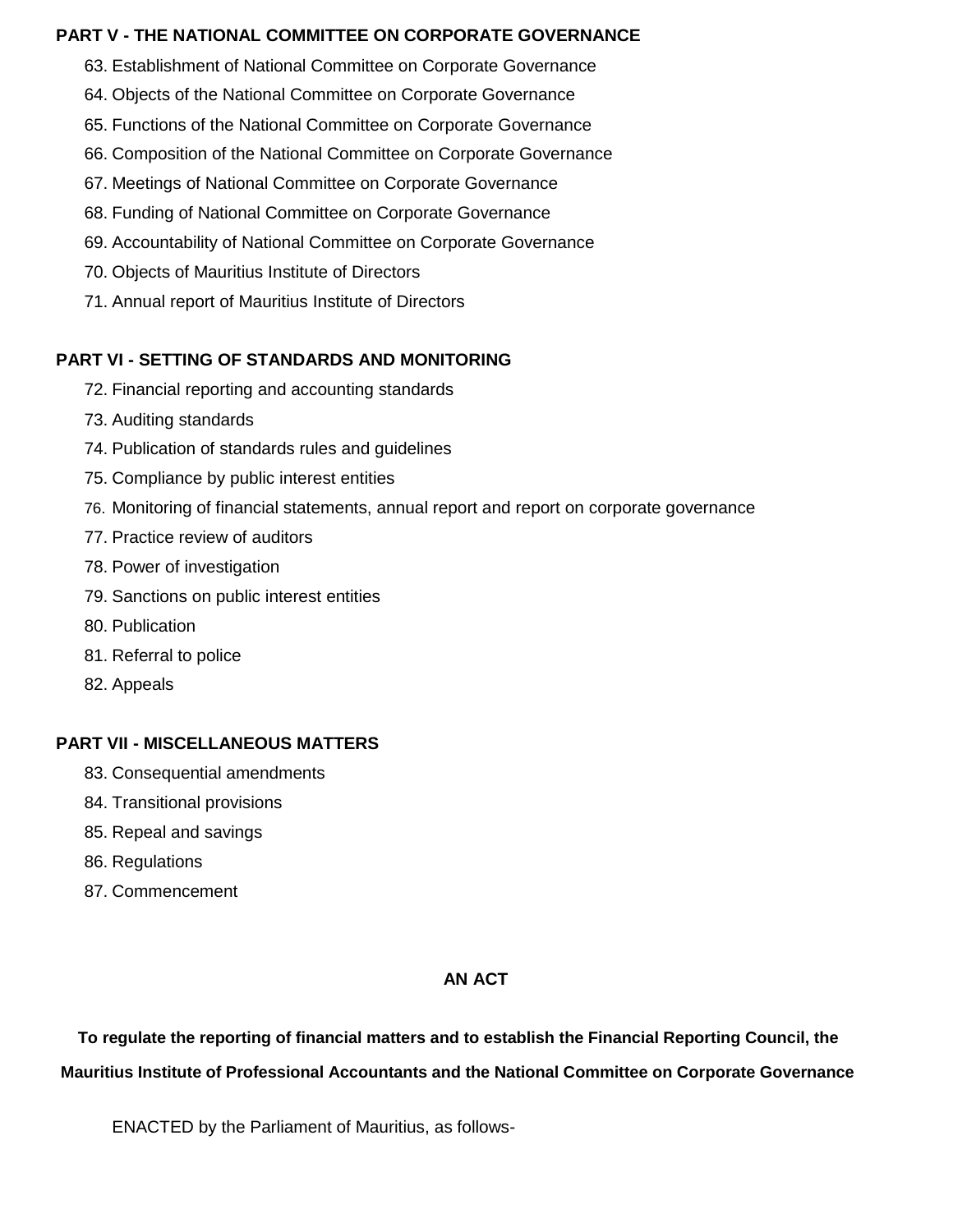#### **PART I-PRELIMINARY**

### **1. Short title**

This Act may be cited as the **Financial Reporting Act 2004**.

#### **2. Interpretation**

In this Act, unless the context otherwise indicates - "annual report" has the same meaning as in the Companies Act 2001; **Added by [\[Act No. 18 of 2008\]](http://www.gov.mu/scourt/doc/showDoc.do?dk=Act%20No.%2018%20of%202008&dt=A)**

<span id="page-3-0"></span>"annual revenue" means revenue accruing over the preceding 12 months;

"approved auditor" has the same meaning as in the Companies Act 2001;

"audit" has the same meaning as in the International Federation of Accountants (IFAC) Code of Ethics for Professional Accountants;

"audit firm" means a firm which provides audit services;

"auditing standards" means the auditing standards adopted by the International Auditing and Assurance Standards Board (IAASB);

"Chief Executive Officer" means the Chief Executive Officer referred to in section 14;

#### **Added by [Act No. 27 of 2013]**

"code" means a code of practice or such other code as may be issued by the Council;

### **Added by [Act No. 27 of 2013]**

"Code of Corporate Governance" means the Code of Corporate Governance issued by the National Committee on Corporate Governance under Part V;

"Code of Professional Conduct and Ethics" means the Code established under section46;

"Council" means the Financial Reporting Council established under section 3;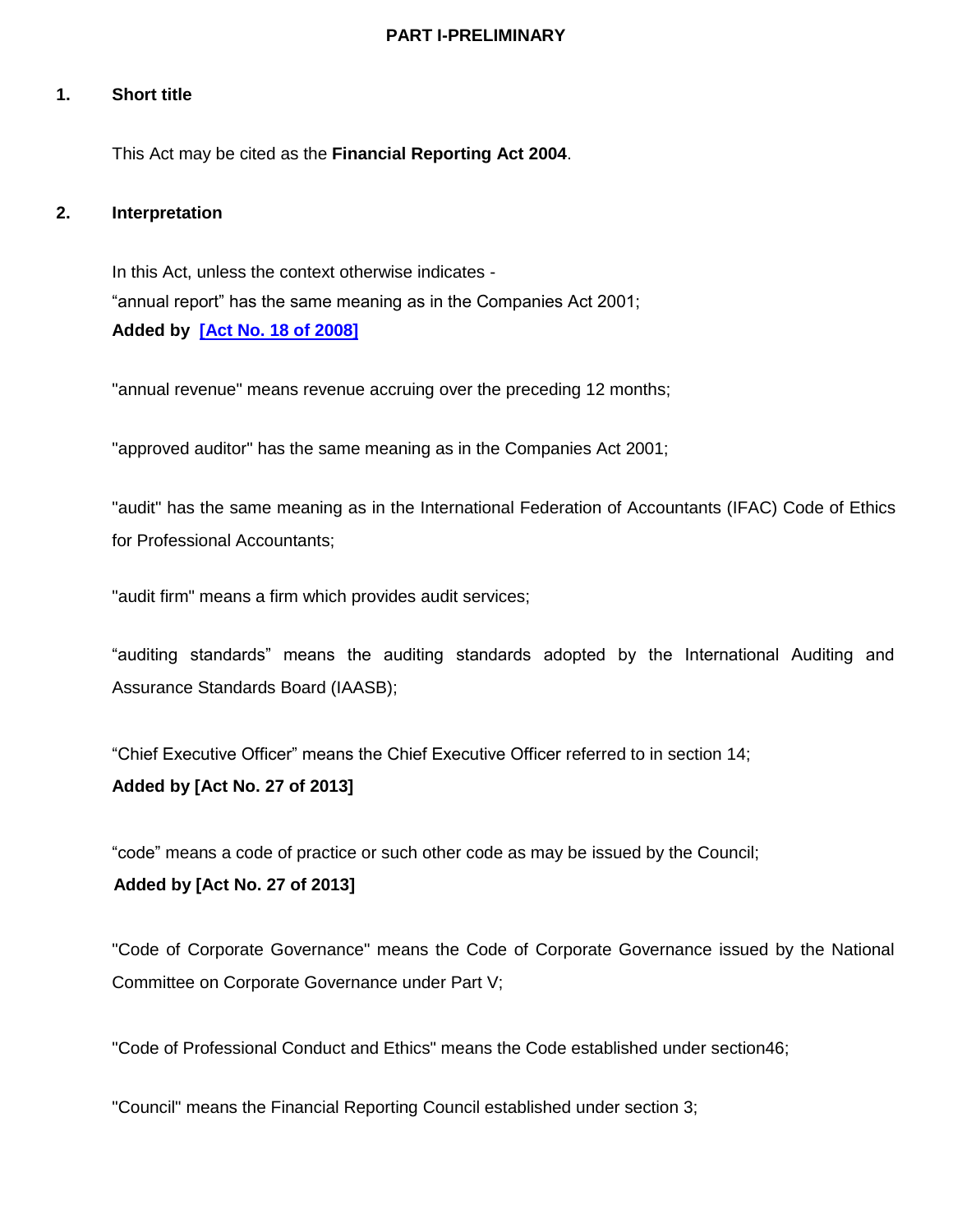"director" has the same meaning as in section 128 of the Companies Act 2001, and includes members of the Board of state owned enterprises;

"effective date" means the date as may be prescribed;

"entity" means any person or body of persons, whether incorporated or unincorporated;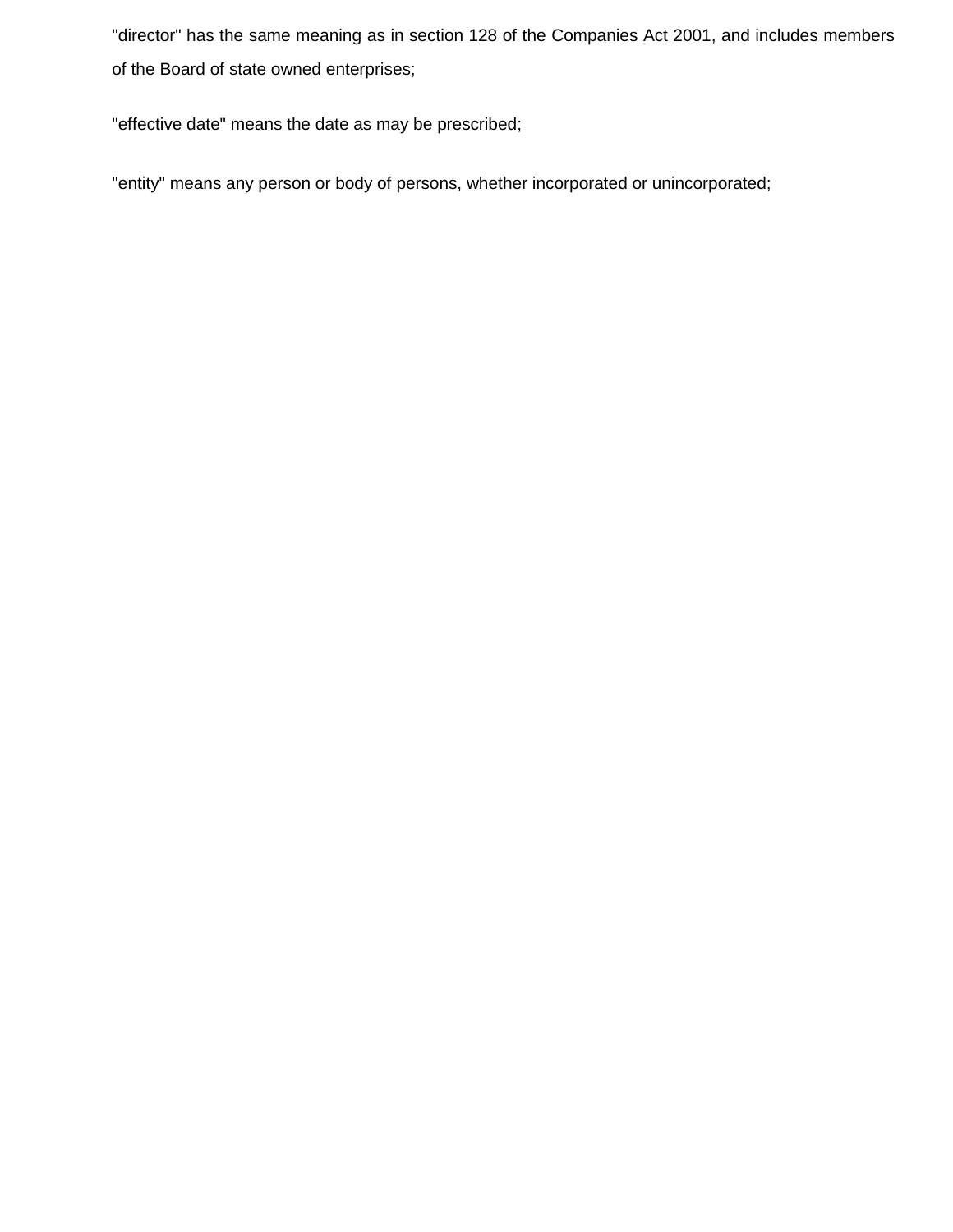"financial reporting and accounting standards" means the financial reporting and accounting standards issued by the Council under section 72;

"financial statements" has the meaning assigned to it in the International Financial Reporting Standards (IFRS) adopted by the International Accounting Standards Board (IASB);

"financial year" has the meaning assigned to it by section 2A of the Finance and Audit Act;

"FIU" has the same meaning as in the Financial Intelligence and Anti-Money Laundering Act;

"IASB" means the International Accounting Standards Board or its successor body;

"IFAC" means the International Federation of Accountants or its successor body;

"IFRS" means the International Financial Reporting Standards issued by the International Accounting Standards Board and any standards issued by the Board or its successor; **Amended by [\[Act No. 18 of 2008\]](http://www.gov.mu/scourt/doc/showDoc.do?dk=Act%20No.%2018%20of%202008&dt=A)**

"independence" means independence of mind and independence in appearance;

"independence in appearance" means the avoidance of facts and circumstances that are so significant that a reasonable and informed third party, having knowledge of all relevant information, including any safeguards applied, will reasonably conclude that the integrity, objectivity or professional scepticism of a firm or a member of the audit team had been compromised;

"independence of mind" means the state of mind that permits the provision of an opinion without being affected by influences that compromise professional judgment, allowing an individual to act with integrity, and exercise objectivity and. professional scepticism;

"International Standards on Auditing" means auditing standards issued by the International Auditing and Assurance Standards Board (IAASB);

**Added by [Act No. 27 of 2013]**

"licensed auditor" means a person who has been issued a licence under section 33;

"Mauritius Institute of Directors" means the Mauritius Institute of Directors set up by the National Committee on Corporate Governance under section 65;

'member of the Mauritius Institute of Professional Accountants" means a person registered as a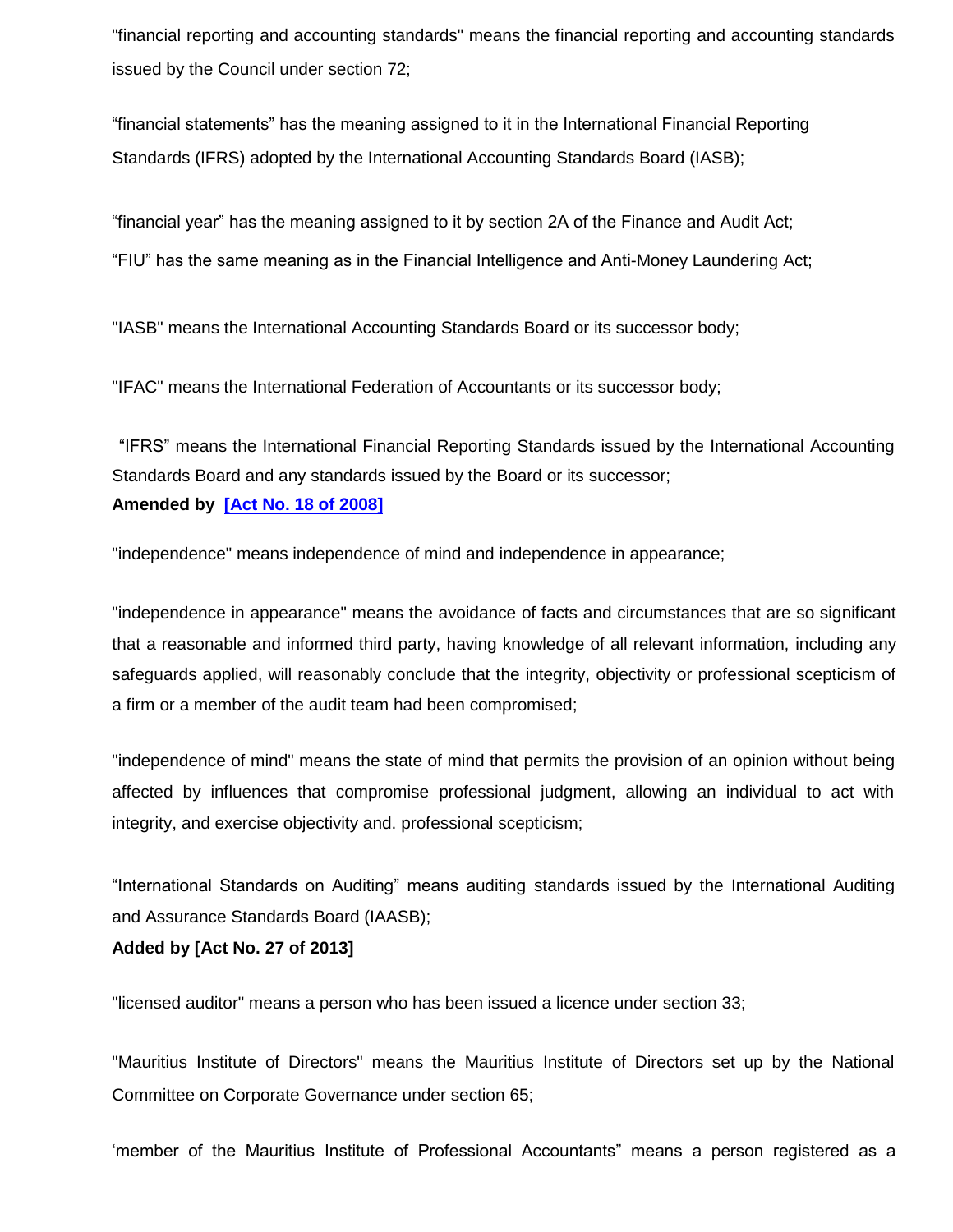professional accountant under section 51;

"Mauritius Institute of Professional Accountants" means the Mauritius Institute of Professional Accountants established under section 44;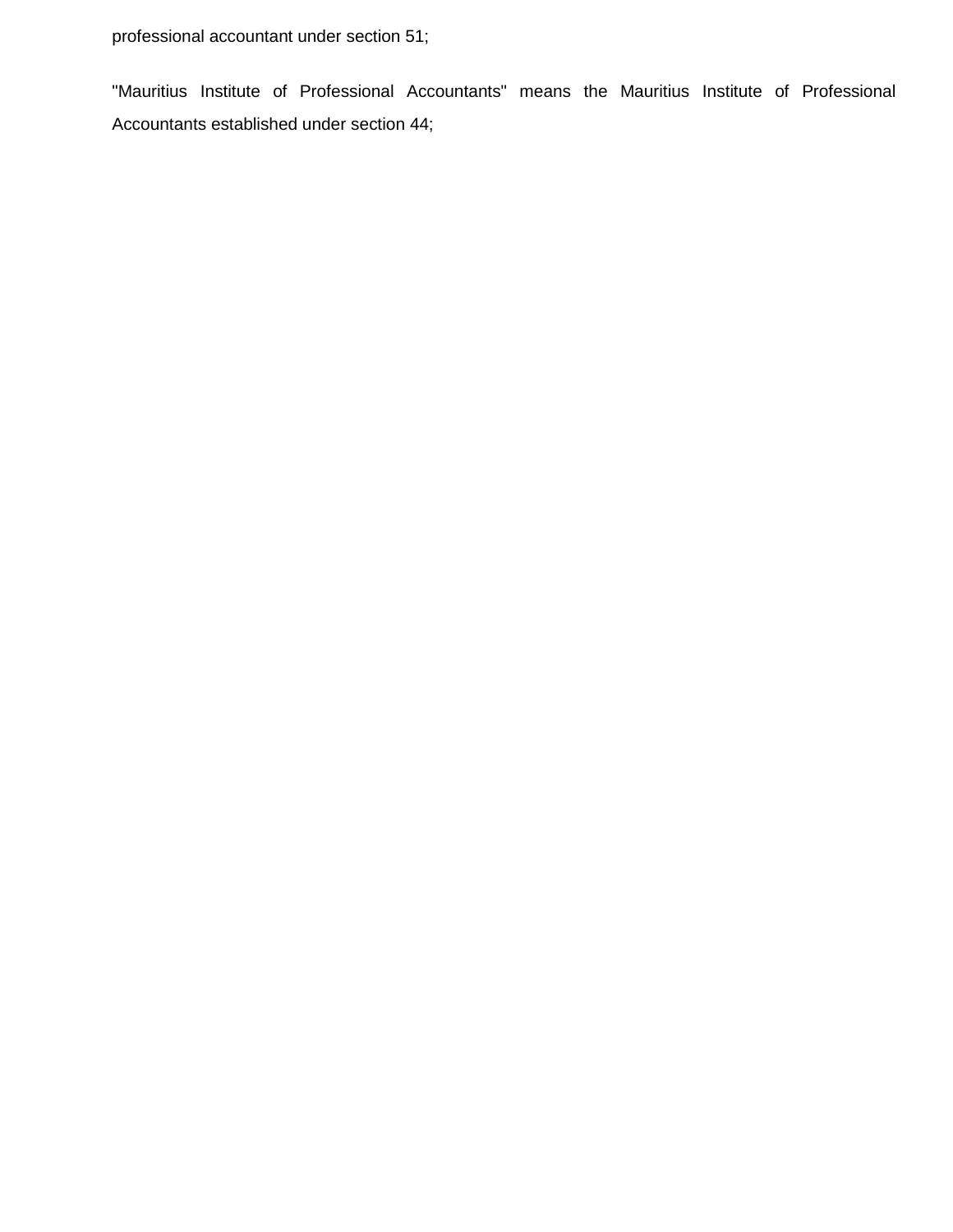"Minister" means the Minister to whom responsibility for the subject of corporate affairs is assigned;

"National Committee on Corporate Governance" means the National Committee on Corporate Governance established under section 63;

"non compliance" means any act of omission or commission by an entity or by a licensed auditor, either intentional or unintentional, which is contrary to any law, regulation, rule, code or standard;

"officer" in relation to a public interest entity, means a person who is responsible for the preparation of financial statements, and includes the Directors, the Chief Executive Officer, and the Chief Financial Officer;

"Official Bulletin" means the official journal of the Council;

"practice", in relation to an auditor, means the practice of the auditor or the audit firm;

"professional accountancy body" means –

- (a) the Institute or Association specified in section 51(2); and
- *(b)* such other accountancy body as may be recognised by the Mauritius Institute of Professional Accountants;

"professional accountant" means a person registered under section 51(5);

"professional services" means services provided by a professional accountant -

- *(a)* requiring accountancy or related skills,
- *(b)* relating to auditing, taxation, management consulting and financial management ;

"public accountant" means a professional accountant registered under section 52;

"public interest entity" –

- (a) means an entity specified in the First Schedule; but
- (b) does not include the holder of a Category 1 Global Business Licence issued under the Financial Services Act;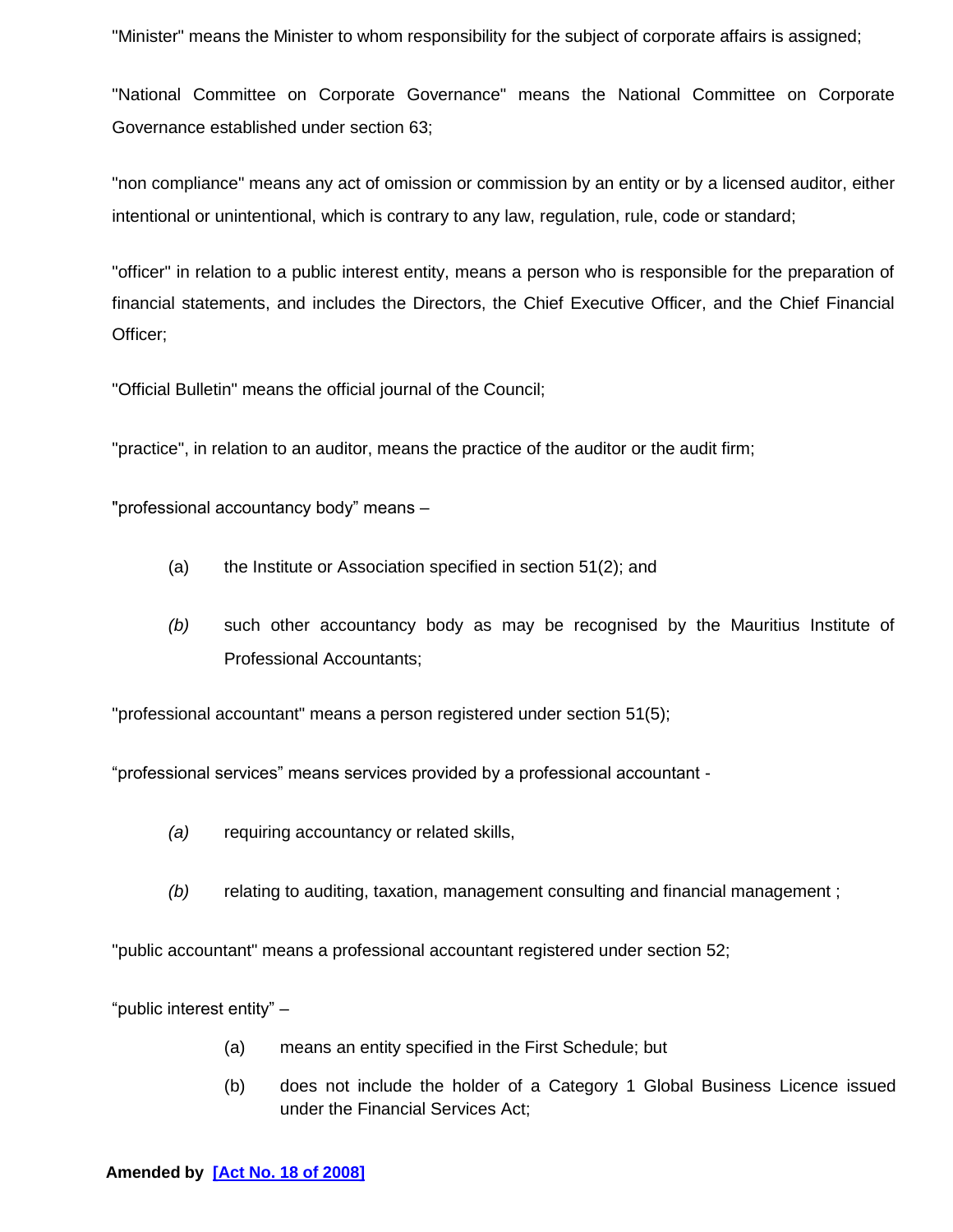"relevant enactment" means –

- *(a)* the Banking Act;
- *(b)* the Companies Act 2001;
- *(c)* the Financial Services Development Act 2001; and
- *(d)* the Statutory Bodies (Accounts and Audit) Act;

"revenue" has the same meaning as defined in the IFRS; **Amended by [\[Act No. 18 of 2008\]](http://www.gov.mu/scourt/doc/showDoc.do?dk=Act%20No.%2018%20of%202008&dt=A)**

<span id="page-8-0"></span>"state-owned enterprise" - **Deleted by [\[Act No. 18 of 2008\]](http://www.gov.mu/scourt/doc/showDoc.do?dk=Act%20No.%2018%20of%202008&dt=A)**

**Amended by [\[Act No. 14 of 2009\]](http://www.gov.mu/scourt/doc/showDoc.do?dk=Act%20No.%2014%20of%202009&dt=A); [\[Act No. 27 of 2012\]](http://www.gov.mu/scourt/doc/showDoc.do?dk=Act%20No.%2027%20of%202012&dt=A); [Act No. 27 of 2013]**

# **PART II - ESTABLISHMENT OF THE FINANCIAL REPORTING COUNCIL**

# **3. Financial Reporting Council**

- (1) There is established for the purposes of this Act the Financial Reporting Council.
- (2) The Council shall be a body corporate.

### **4. Objects of Council**

The objects of the Council shall be to-

- *(a)* promote the provision of high quality reporting of financial and non-financial information by public interest entities;
- *(b)* promote the highest standards among licensed auditors;
- *(c)* enhance the credibility of financial reporting; and
- *(d)* improve the quality of accountancy and audit services.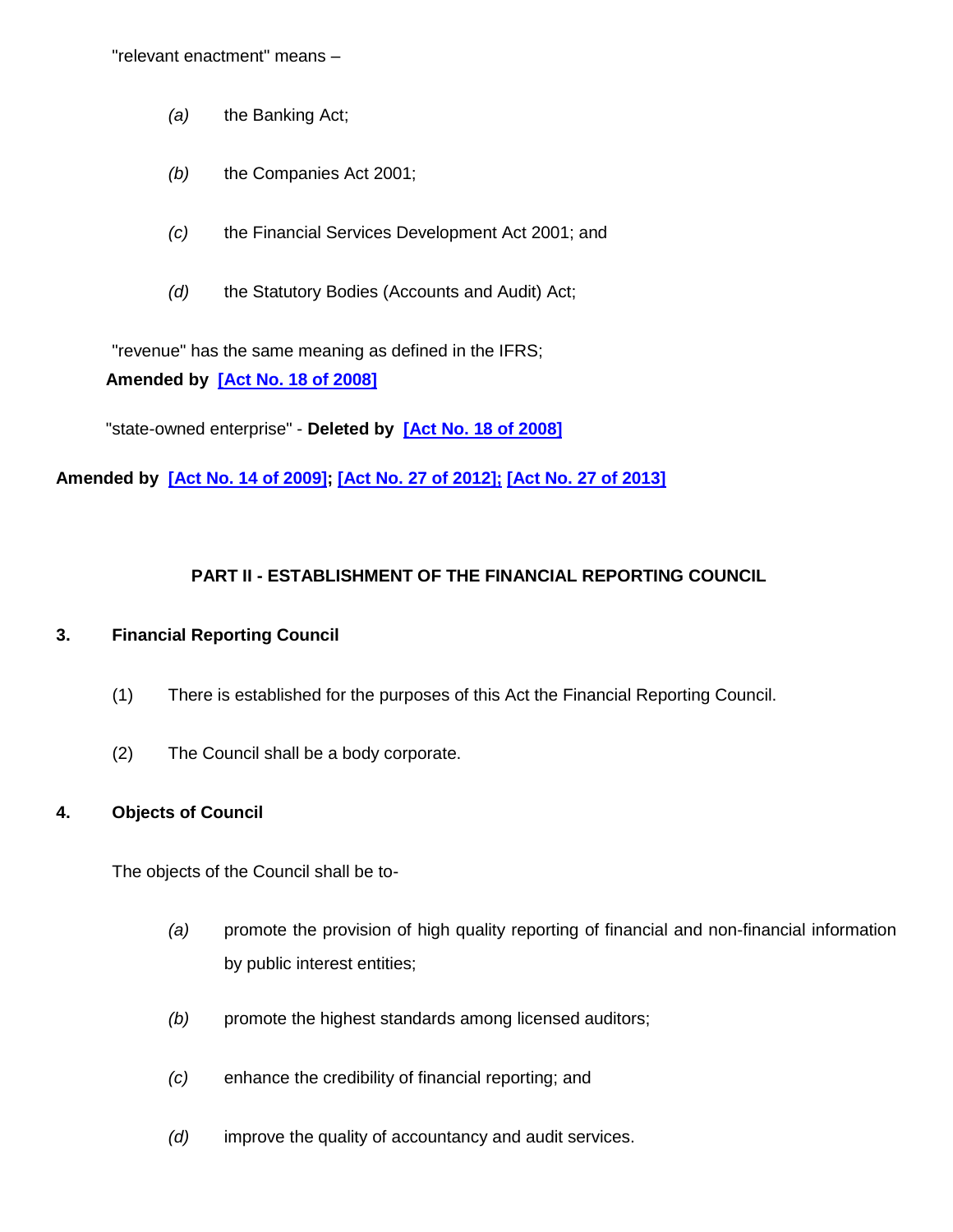### **5. Functions of Council**

The functions of the Council shall be to -

- *(a)* ensure, where applicable, the adoption of IFRS and the International Auditing and Assurance Standards; **Amended by [\[Act No. 18 of 2008\]](http://www.gov.mu/scourt/doc/showDoc.do?dk=Act%20No.%2018%20of%202008&dt=A)**
- *(b)* monitor the truth and fairness of financial reporting;
- *(c)* monitor the practice of auditors with a view to maintaining high standards of professional conduct;

<span id="page-9-0"></span>*(d)* monitor and enforce compliance with financial reporting, accounting and auditing standards;

*(e)* provide advisory; consultancy and informational services on any matter related to its functions;

- *(f)* license auditors and establish and maintain a register of licensed auditors;
- *(g)* monitor compliance with the reporting requirements specified in the Code of Corporate Governance and in any other guidelines issued by the National Committee on Corporate Governance;
- *(h)* ensure co-ordination and cooperation with international institutions in the development and enforcement of financial reporting, accounting and auditing standards;
- *(i)* ensure compliance with the standards issued by the lASB and the IFAC;
- *(j)* participate in, and initiate the organisation of, activities which promote education and training in the fields of accounting and auditing;
- *(k)* conduct practice reviews of licensed auditors;
- *(l)* review the financial statements and reports of a public interest entity;
- *(m)* encourage, and where appropriate, finance research into any matter affecting financial reporting, accounting, auditing, and corporate governance;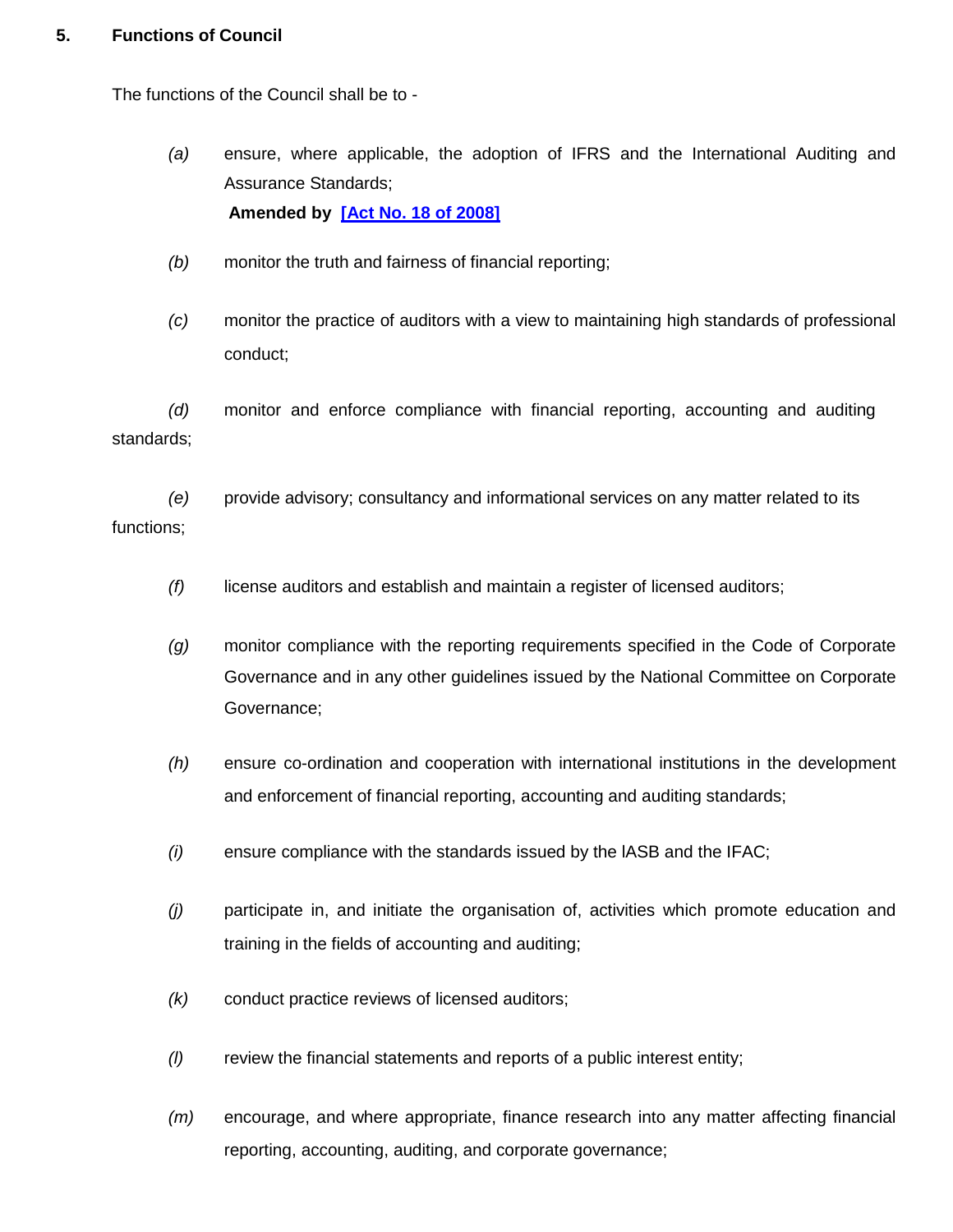- *(n)* enforce compliance with this Act and the rules of the Council by conducting investigations and where appropriate, impose sanctions on licensed auditors, public interest entities and officers of such entities;
- *(o)* establish and administer such systems or schemes as the Council may consider necessary or expedient for the discharge of its functions;
- *(p)* engage in any activity, either alone or in conjunction with any other organisation or agency, whether local or international, that is connected with or that is conducive to the discharge of its functions;
- <span id="page-10-0"></span>*(q)* advise the Minister generally on any matter relating to financial and non-financial reporting, accounting and auditing; and
- *(r)* perform such other duties or functions as the Council deems necessary for the purpose of this Act.

### **6. Powers of Council**

- (1) The Council shall have powers to do all things necessary or convenient to be done, for or in connection with the performance of its functions.
- (2) Without prejudice to the generality of subsection (1) but subject to this Act, the powers of the Council shall include the power to-
	- *(a)* enter into such contracts as may be necessary or expedient for the purpose of discharging its functions;
	- *(b)* borrow such sums of money or raise such loans as it may require for the purpose of discharging its functions;
	- *(c)* cooperate with, or become a member or an affiliate of, any international body, the objects or functions of which are similar to or connected with those of the Council;
	- *(d)* impose such charges or fees as may be required under this Act
	- *(e)* levy such charges or fees as may be reasonable for services and facilities provided by the Council; and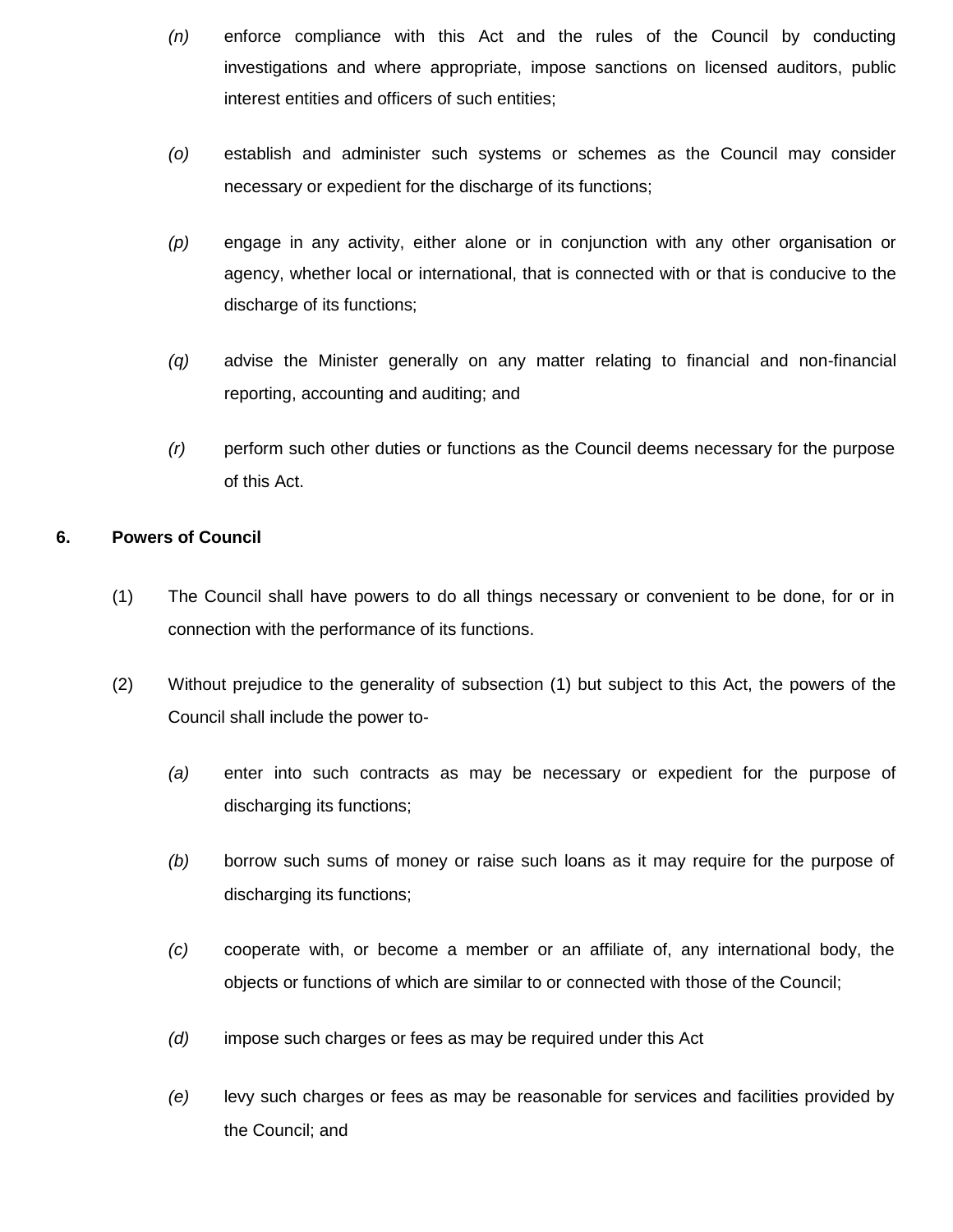*(f)* issue rules, codes, guidelines and standards relating to financial reporting, accounting, and auditing.

### **7. Constitution of Council**

- <span id="page-11-0"></span>(1) The Council shall consist of-
	- *(a)* a Chairperson suitably qualified and experienced in the field of business, finance, accountancy or law to be appointed by the Prime Minister;
	- *(b)* a Deputy Governor of the Bank of Mauritius;
	- *(c)* the Chief Executive of the Financial Services Commission;
	- *(d)* the Registrar of Companies;
	- *(e)* an elected member of the Mauritius Institute of Professional Accountants;
	- *(f)* an academic from a tertiary education institution, knowledgeable in accounting and financial reporting matters to be appointed by the Minister;
	- *(g)* a professional from the financial services sector suitably qualified and experienced in the field of business, finance or law who shall be appointed by the Minister;
	- *(h)* the Chairperson of the Mauritius Institute of Professional Accountants;
	- *(i)* the Chairperson of the Mauritius Institute of Directors.

(2) The Council shall not, at anyone time, consist of more than 2 members who are licensed auditors.

(3) The Chairperson of the Mauritius Institute of Professional Accountants and the Chairperson of the Mauritius Institute of Directors shall have no voting rights.

(4) An alternate member may be appointed for every member of the Council, except for the Chairperson.

(5) Every member shall be paid such fees as the Council may, with the approval of the Minister, determine.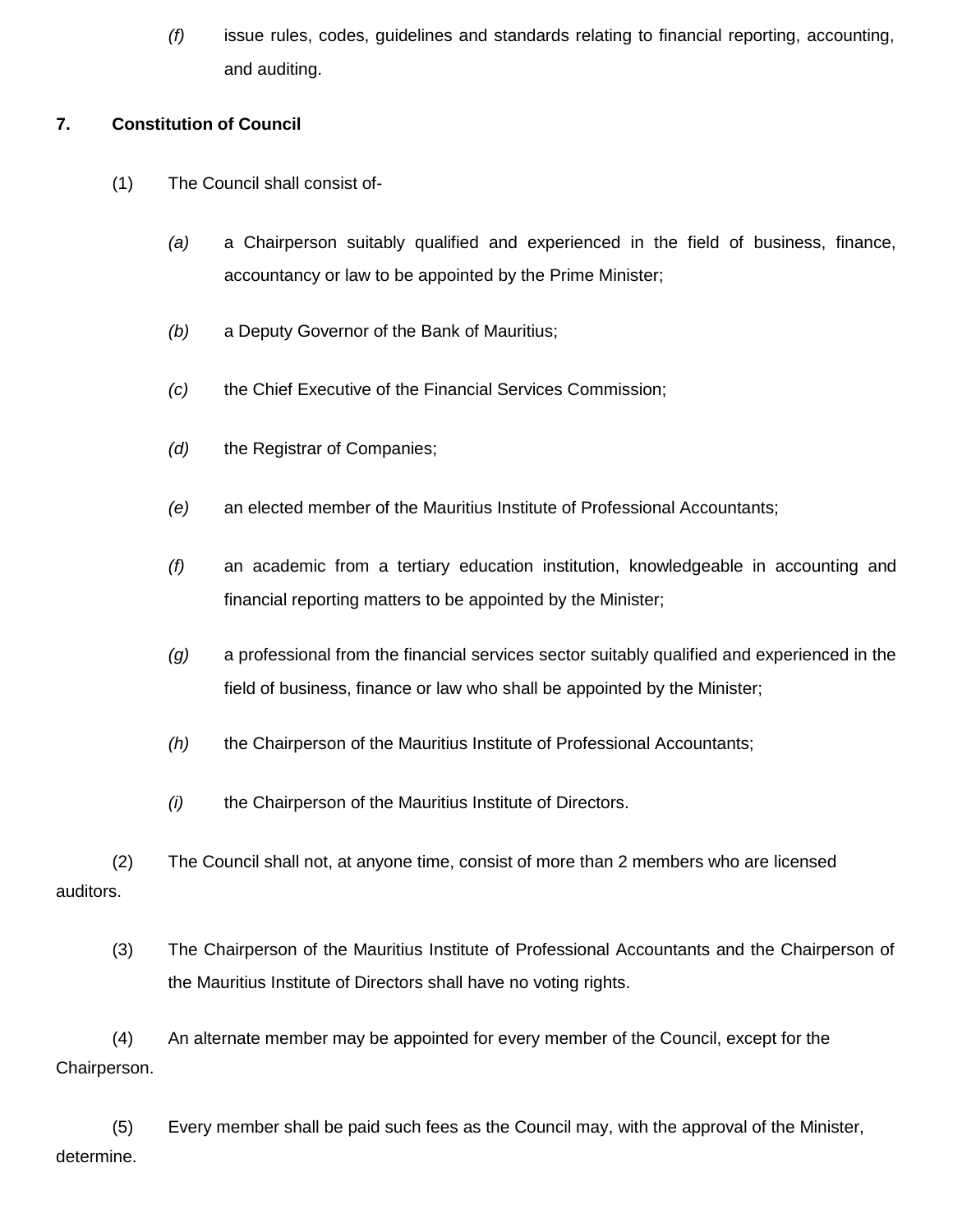### **8. Disqualification from membership**

No person shall be appointed or shall continue to hold office as a member of the Council if he-

- *(a)* is convicted of an offence involving dishonesty or fraud;
- *(b)* is incapacitated by physical or mental illness;
- *(c)* is otherwise unable or unfit to discharge the functions of a member.

#### <span id="page-12-0"></span>**9. Term of office**

- (1) Every member shall, subject to subsections {4) and (5), hold office for a period of 3 years.
- (2) A member may be re-appointed but may not serve for more than 6 out of every 8 years.

(3) A member whose term has expired shall continue to hold office until his successor has been appointed.

(4) In the computation of the total period for which a member has held office, any period during which the member has held office after the expiry of the member's term until the appointment of a successor, shall not be taken into account.

(5) The Minister may, when appointing the first Council, appoint any members for a period of 2 years.

(6) A member may resign from the Council at any time by giving not less than one month's written notice to the Minister.

#### **10. Vacation of office**

The seat of a member shall become vacant –

- *(a)* where he resigns;
- *(b)* where he becomes disqualified from membership under section 8;
- *(c)* where he no longer holds the office by virtue of which he became a member;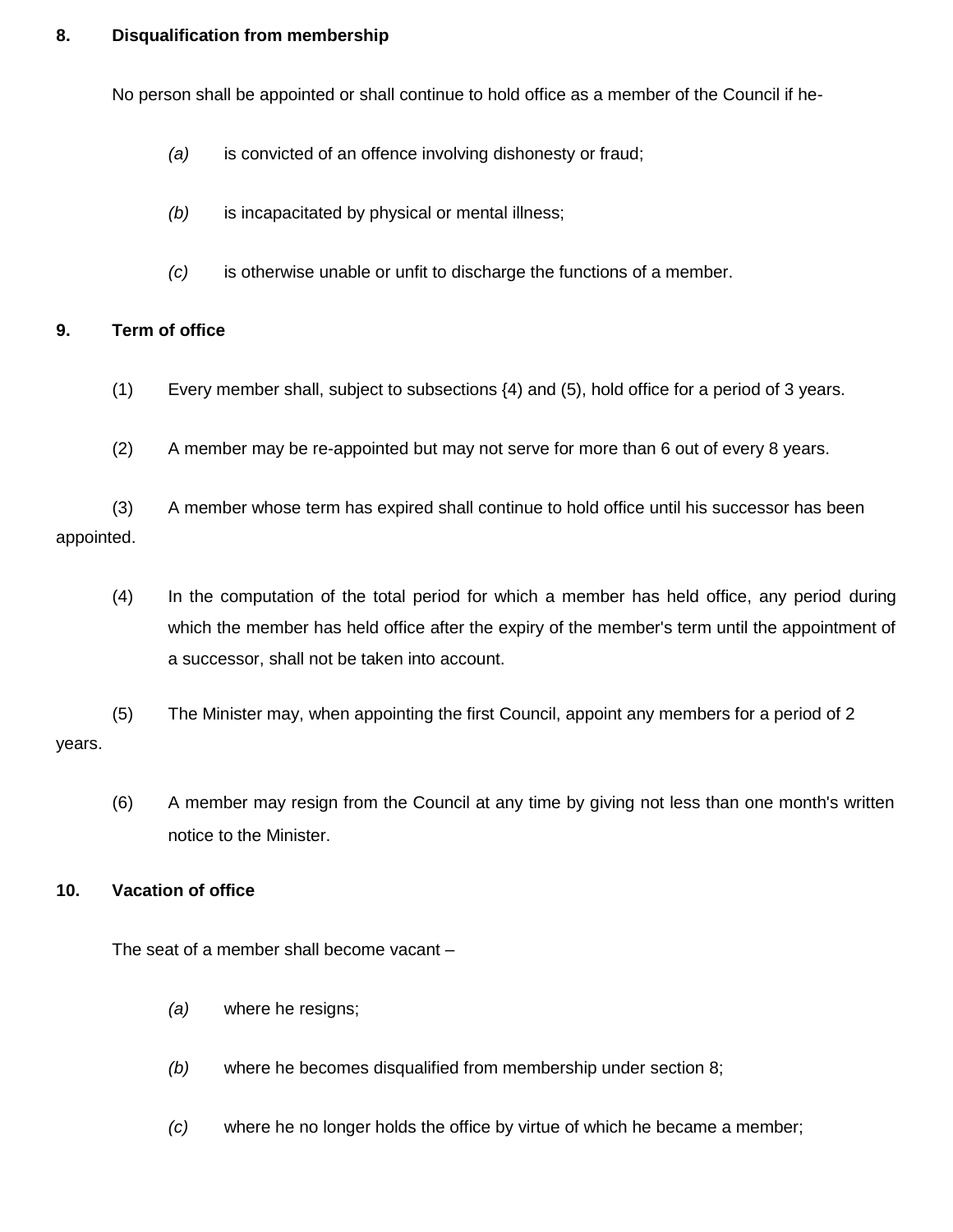- *(d)* where he has been absent without any leave from the Council for 3 consecutive meetings or three quarters of the meetings of the Council during a financial year; and
- *(e)* in the case of alternate members, if he has been absent without any leave from the Council for 3 consecutive meetings or three quarters of the meetings of the Council for which he was delegated to attend during a financial year.

#### **11. Filling of vacancies**

- (1) Any vacancy of the seat of a member referred to in section  $7(1)(a)$ , (f) and (g) shall be filled not later than 15 days from the date of the occurrence of the vacancy.
- (2) Any person appointed under subsection (1) shall hold office for the remainder of the term for which the vacating member was appointed.

### **12. Meetings of the Council**

- (1) The Council shall meet as often as is necessary and at least once every 3 months at such time and place as the Chairperson shall determine.
- (2) Where at least 3 members give notice to the Chairperson in writing, to convene a meeting of the Council for any purpose specified in the notice, the Chairperson shall, within 15 days of the receipt of that notice, convene a meeting for that purpose.
- (3) In the absence of the Chairperson at a meeting of the Council, the members present shall elect a member to act as Chairperson of the meeting.
- (4) In case of prolonged absence of the Chairperson, the Council may authorise any member of the Council to exercise any power or perform any function conferred on the Chairperson under this Act.
- (5) The Council may co-opt a person to assist the Council in dealing with a specific matter, where it is satisfied that the person's experience or qualifications are likely to help the Council.
- (6) A person co-opted under subsection (5) shall be entitled to take part in the Council's proceedings in relation to the specific matter for which he was co-opted and shall have no right to vote.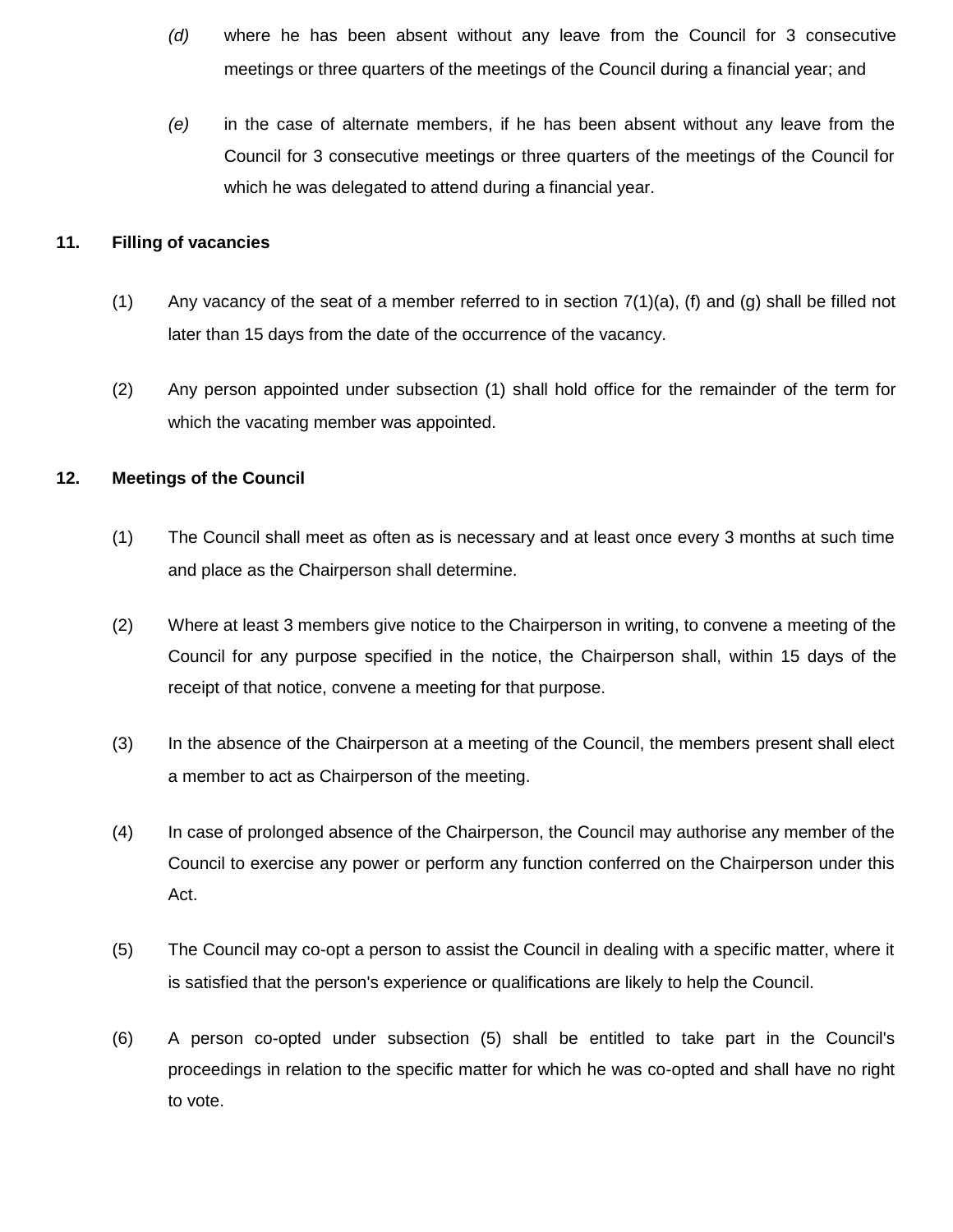- (7) Subject to this Act, the Council may determine its own procedure generally and, in particular, regarding the holding of meetings, the notice to be given of such meetings, the proceedings thereat, the keeping of minutes, the custody, production and inspection of such minutes.
- (8) At any meeting of the Council, 5 members shall constitute a quorum.

### **13. Decisions of the Council**

- (1) Subject to subsection (2), a decision at a meeting of the Council shall be adopted by a simple majority of the members present and entitled to vote and, in case of an equality of votes, the Chairperson shall have a casting vote.
- (2) Every decision of the Council in relation to the suspension or withdrawal of the licence of an auditor shall be approved by at least three quarters of members present and entitled to vote.

# **14. The Chief Executive Officer and other staff of the Council**

### **Amended by [\[Act No. 18 of 2008\]](http://www.gov.mu/scourt/doc/showDoc.do?dk=Act%20No.%2018%20of%202008&dt=A)**

- (1) The Council -
- (a) shall, with the approval of the Minister, appoint a Chief Executive Officer on such terms and conditions as it may determine;
- (b) may appoint such employees or consultants on such terms and conditions as it may determine for the effective performance of its functions; and
- (c) may appoint, on such terms and conditions as it may determine, suitably qualified and experienced persons to form part of the panels of experts established under section 17.
- (2) The Chief Executive Officer shall be a professional accountant.
- (3) The Chief Executive Officer shall be responsible to the Council for the proper administration and management of the functions and affairs of the Council, in accordance with the policies laid down by the Council.
- (4) The Chief Executive Officer shall
	- (a) prepare and submit, at the appropriate time, the annual budget and programme of activities of the Council for its approval; and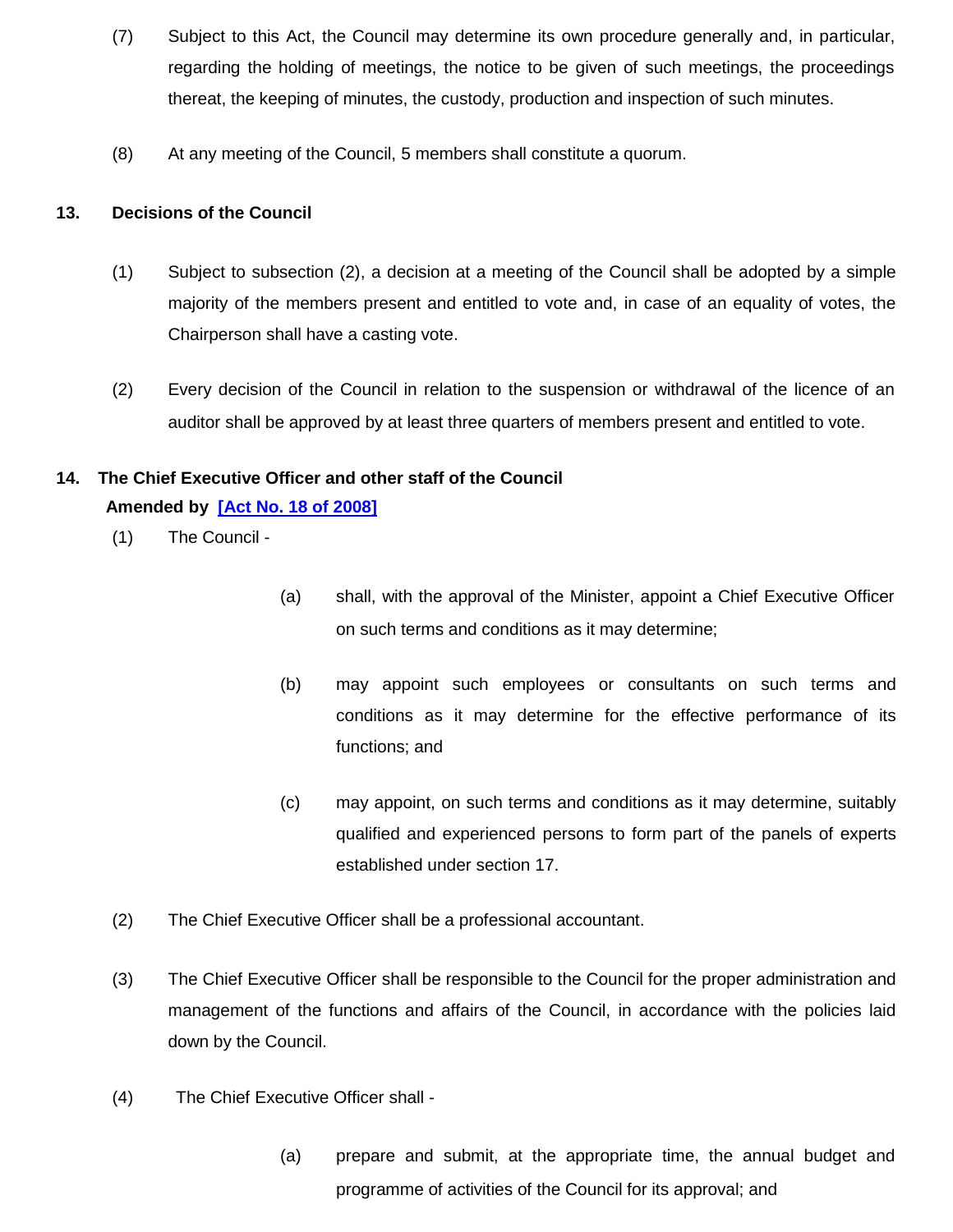- (b) in the discharge of his functions under the Act, conduct, with the approval of the Council, such enquiries or investigations as he may deem appropriate.
- (5) The Chief Executive Officer, may, with the approval of the Council, delegate any of his functions, and any power delegated to him under section 15, to such employee as may be designated by the Council.
- (6) The Chief Executive Officer shall, unless otherwise directed by the Council, attend every meeting of the Council.

### **Amended by [\[Act No. 18 of 2008\]](http://www.gov.mu/scourt/doc/showDoc.do?dk=Act%20No.%2018%20of%202008&dt=A)**

### **15. Delegation of powers**

- (1) Subject to subsections (2) and (3), the Council may delegate to the Chief Executive Officer, or a technical committee of the Council consisting of employees, such of its functions and powers under this Act as may be necessary to assist in the effective management of the Council, except -
	- *(a)* the power to enter into any transaction in respect of capital expenditure of an amount exceeding 1,000,000 rupees; and
	- *(b)* the powers of the Council referred to in section 6(2) (b), (d) and (f).
- (2) Subject to subsection (3), no document relating to any transaction referred to in subsection (1) (a), shall be executed or signed by or on behalf of the Council unless it is signed by the Chairperson, or in his absence, by any other member appointed by the Council for that purpose, and the Chief Executive Officer.
- (3) In the absence of the Chief Executive Officer, the functions and powers delegated to him under subsection (1) shall be exercised by such employee as may be designated by the Council for that purpose.
- (4) The Council may withdraw or amend the delegation of its powers and functions made under subsection (1).

### **16. Committees**

(1) The Council may establish one or more committees to assist it in the performance of its functions.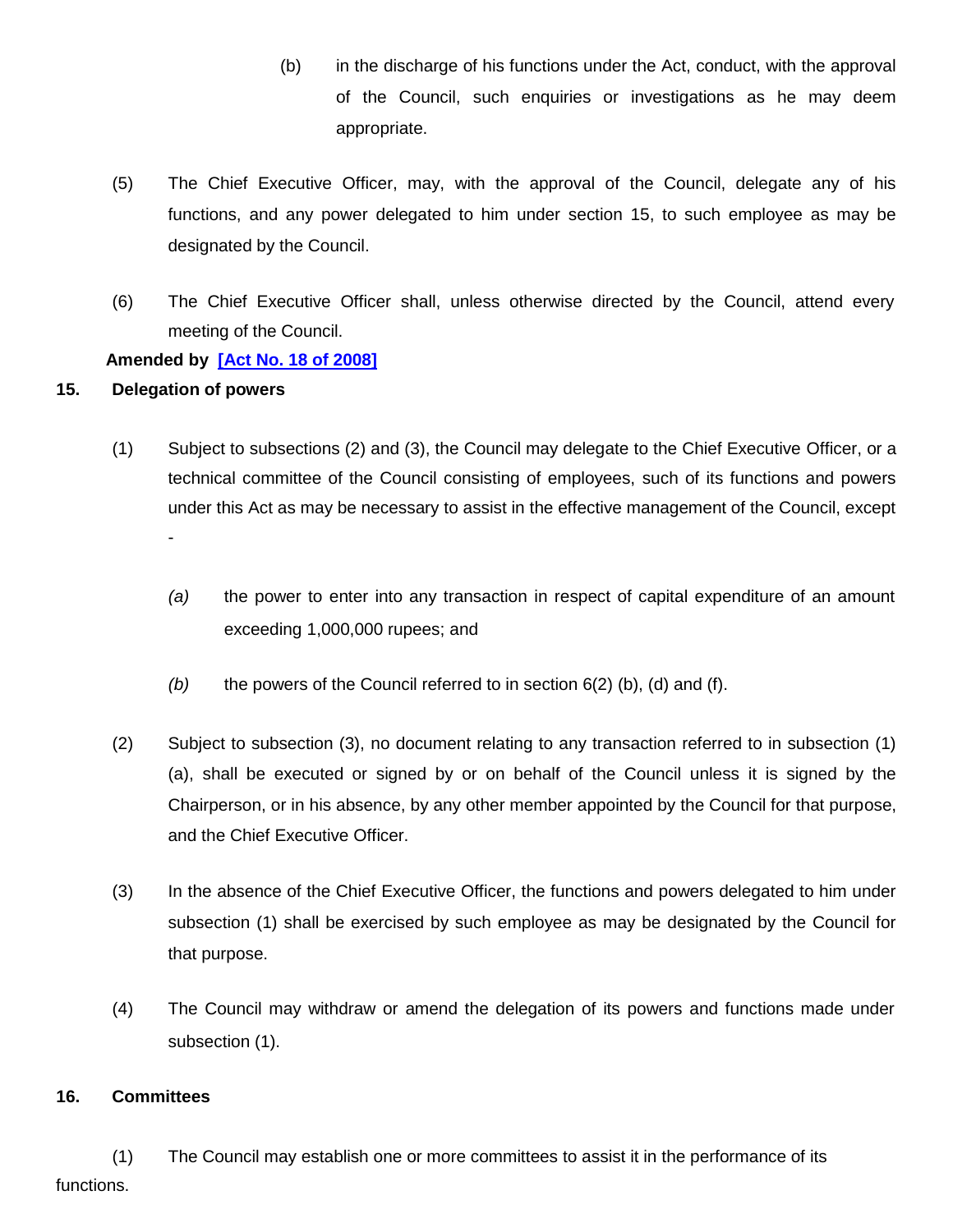- (2) Any committee established under subsection (1) may, at any time, be dissolved or reconstituted by the Council.
- (3) The committee shall consist of such number of persons, whether members of the Council or not, as the Council considers necessary.
- (4) Every member of a committee shall be appointed by the Council on such terms and conditions as it deems fit.

### **17. Panel of experts**

- (1) The Council shall, for the purposes of this Act, establish the following panels of experts
	- *(a)* a Standards Review Panel;
	- (b) a Financial Reporting Monitoring Panel;
	- *(c)* an Audit Practice Review Panel; and
	- *(d)* an Enforcement Panel.
- (2) The Council shall determine the number of persons who may be appointed in respect of each panel.
- (3) The panels shall consist of employees of the Council and such other suitable and qualified persons as may be appointed by the Council.

**Amended by [\[Act No. 18 of 2008\]](http://www.gov.mu/scourt/doc/showDoc.do?dk=Act%20No.%2018%20of%202008&dt=A)**

### **18. Standards Review Panel**

The Standards Review Panel shall be responsible for developing, renewing, improving, and adopting financial reporting and accounting standards and auditing standards, and for making appropriate recommendations to the Council on the standards.

**Amended by [\[Act No. 18 of 2008\]](http://www.gov.mu/scourt/doc/showDoc.do?dk=Act%20No.%2018%20of%202008&dt=A)**

### **19. Financial Reporting Monitoring Panel**

The Financial Reporting Monitoring Panel shall be responsible for reviewing, analysing and identifying any failure on the part of any public interest entity to comply with any financial reporting and accounting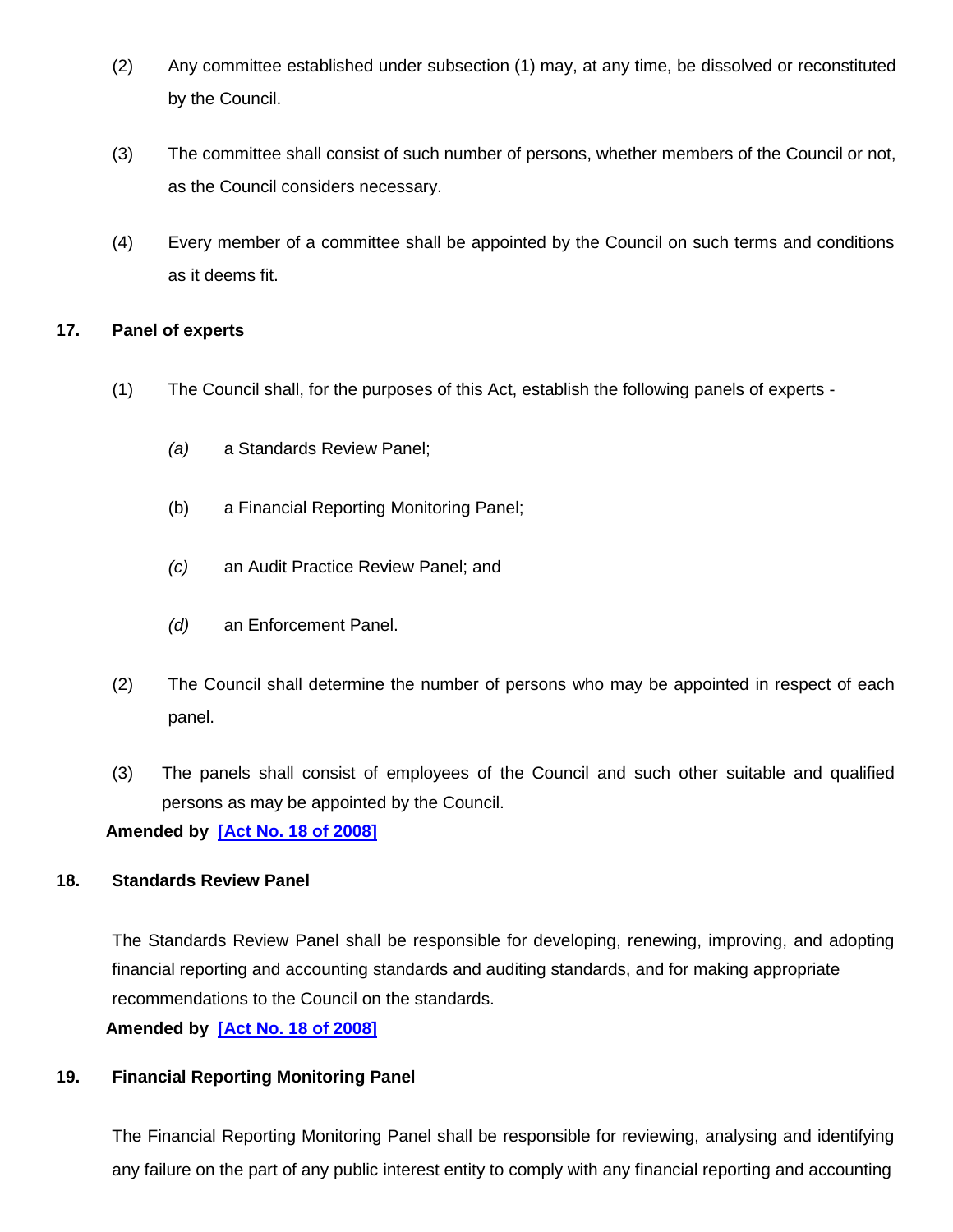standard, code or guideline issued under this Act, and with such other financial reporting and accounting standards as may be specified under the relevant enactments.

- (2) The Financial Reporting Monitoring Panel shall, in the discharge of its functions under subsection (1), inform the public interest entity in writing that it may make representations to the panel.
- (3) Subject to this Act and the rules made by the Council, the Financial Reporting Monitoring Panel shall conduct its monitoring exercise in such manner as it thinks fit.
- (4) The Financial Reporting Monitoring Panel shall, where it identifies a failure on the part of the public interest entity, pursuant to the discharge of its duties under subsection (1), submit its findings and recommendations to the Enforcement Panel for consideration.

#### **20. Audit Practice Review Panel**

- (1) The Audit Practice Review Panel shall-
	- *(a)* conduct practice reviews of licensed auditors and audit firms and any other entity, which assisted or is assisting the licensed auditors or the audit firms in discharging their duties;
	- *(b)* determine, when conducting practice reviews, whether a licensed auditor or an audit firm has complied with the Code of Professional Conduct and Ethics and any applicable auditing standards, as required under this Act.
- (2) The Audit Practice Review Panel shall, when conducting a practice review, inform the licensed auditor, audit firm, and any other entity which assisted or is assisting the licensed auditor or the audit firm in the discharge of his or its duties, that representations may be made to the panel.
- (3) The Audit Practice Review Panel shall, pursuant to the discharge of its duties under subsection (1), submit its findings and recommendations to the Enforcement Panel for consideration.
- (4) Subject to this Act and the rules made by the Council, the Audit Practice Review Panel shall conduct its practice review in such manner as it thinks fit.

#### **21. Enforcement Panel**

(1) The Enforcement Panel shall consider any findings and recommendations referred to it by the Financial Reporting Monitoring Panel, the Audit Practice Review Panel, or the Council and shall, on the basis of the findings and recommendations determine the appropriate action to be taken.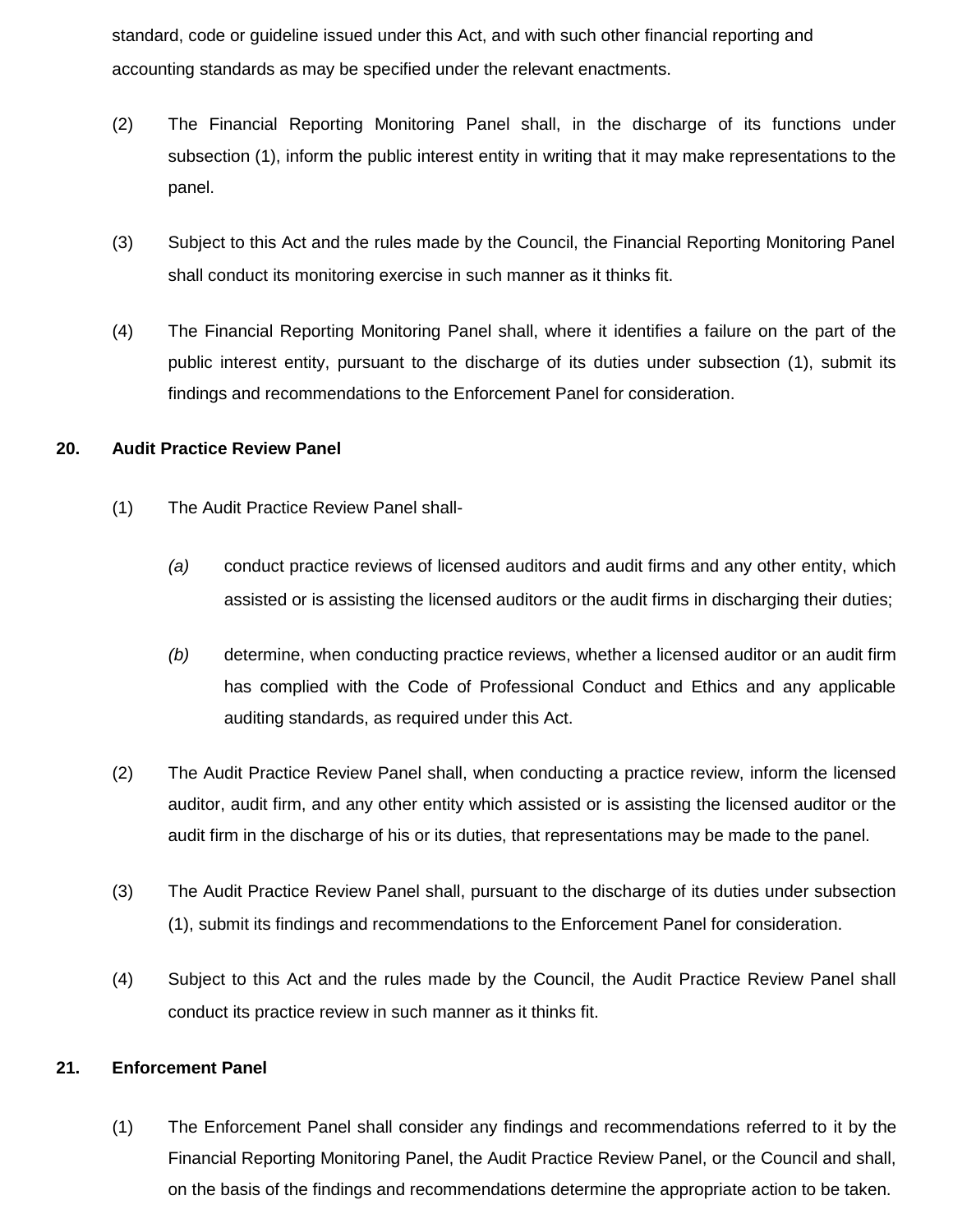(2) The Enforcement Panel shall, within 15 days of the receipt of the findings and recommendations referred to in subsection (1) notify the public interest entity, the licensed auditor or audit firm, as the case may be, of its decision.

#### **22. Objections to decisions of Enforcement Panel**

Any public interest entity or licensed auditor or audit firm who wishes to object to the decision of the Enforcement Panel shall, within 14 days of being notified of the decision, lodge its or his objection in writing with the Council, specifying the grounds of objection.

### **23. Review Committee**

- (1) The Council shall, within 14 days of the receipt of the objection from the public interest entity, licensed auditor or audit firm, establish an ad-hoc Review Committee to consider the grounds of objection raised by the public interest entity, the licensed auditor or the audit firm, as the case may be.
- (2) The Review Committee shall consist of a Chairperson and 2 other members, who shall have not less than 10 years' proven experience and knowledge in the field of business, finance, accountancy or law.
- (3) The Chairperson and members of the Review Committee shall not, in the discharge of their functions and duties under this Act, be subject to the direction or control of the Council.
- (4) The members of the Review Committee shall be appointed by the Council on such terms and conditions as it thinks fit.
- (5) In considering any ground of objection, the Review Committee may require
	- *(a)* the public interest entity, the licensed auditor or the audit firm, as the case may be, to make written representations within a period of 14 days of being notified; and
	- *(b)* any of the panels of experts to provide such clarification as it thinks fit.
- (6) Where the public interest entity, the licensed auditor or the audit firm fails to make written representations to the Review Committee within the period of 14 days, the Review Committee may, on good cause shown by the entity, auditor or the firm, as the case may be, extend the delay for making representations under subsection (5)(a).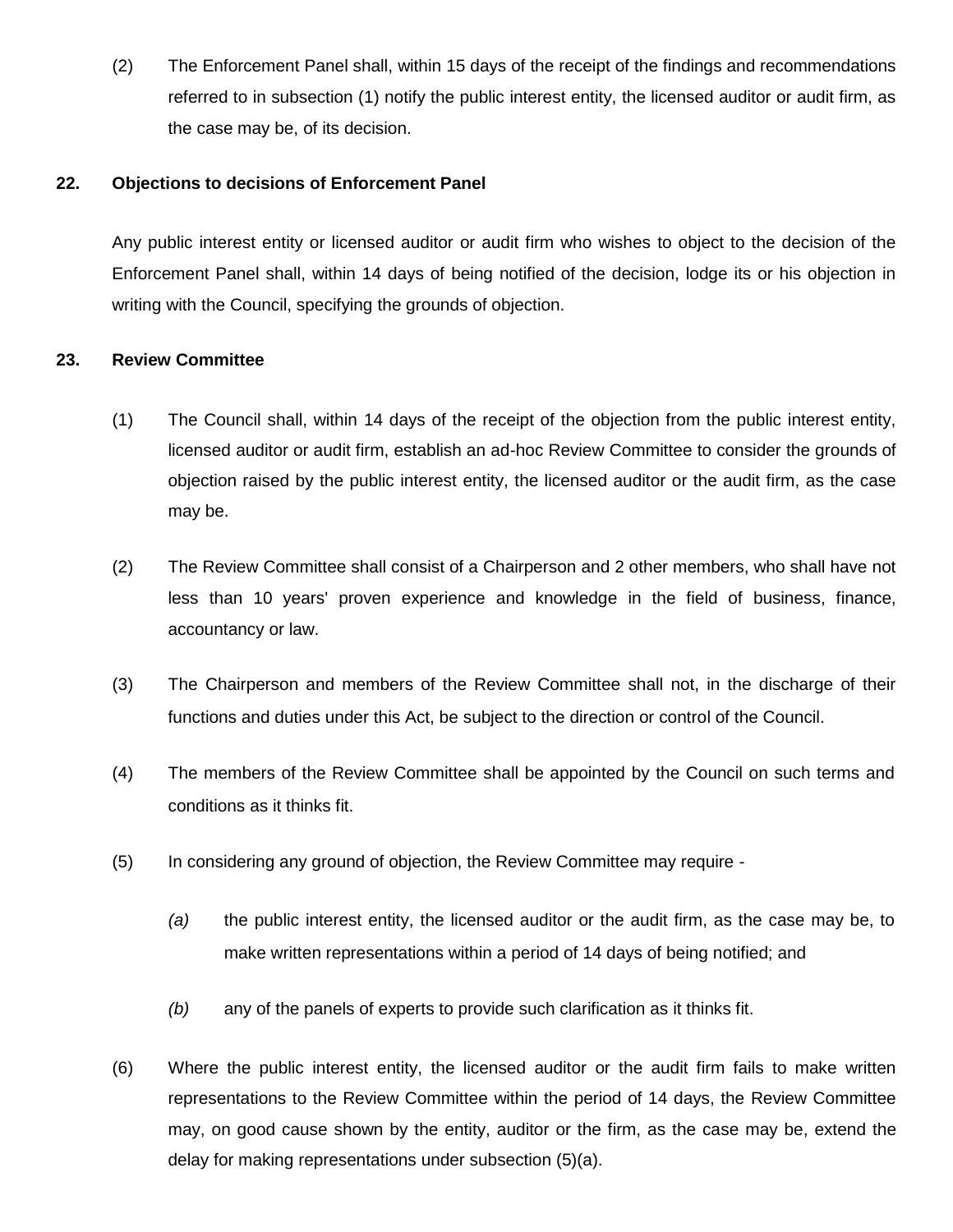- (7) The Review Committee shall make a determination within 60 days of the date on which the members of the Review Committee are appointed.
- (8) *(a)* The Review Committee may confirm, amend, vary or quash the decision of the Enforcement Panel.
	- *(b)* Any determination of the Review Committee shall be by simple majority of the members of the Committee.

*(c)* The Review Committee shall make a report of its findings and recommendations to the Council.

- (9) The Council shall endorse the recommendation of the Review Committee, unless it considers that the recommendation is manifestly unreasonable.
- (10) The Council shall inform the party having lodged an objection of its final decision as soon as is reasonably practicable.

### **Amended by [\[Act No. 18 of 2008\]](http://www.gov.mu/scourt/doc/showDoc.do?dk=Act%20No.%2018%20of%202008&dt=A)**

#### **24. Rules and codes of practice**

- (1) The Council shall make and issue such rules or codes of practice to establish its procedures and policies for the purpose of regulating licensed auditors and financial reporting by public interest entities.
- (2) The Council may revise such rules or codes by revoking, varying or adding to the provisions of the rules or codes of practice, as the case may be.

### **25. Code of Ethics**

The Council shall adopt a Code of Ethics to establish the rules and standards of conduct to be observed by every member of the Council, Panel, Committee, or an employee or consultant of the Council, in the discharge of their respective functions and duties.

#### **26. Cooperation mechanism**

(1) The Council may enter into a Memorandum of Understanding with such regulatory body as it considers appropriate in order to exchange or share information for the purpose of discharging its functions under this Act.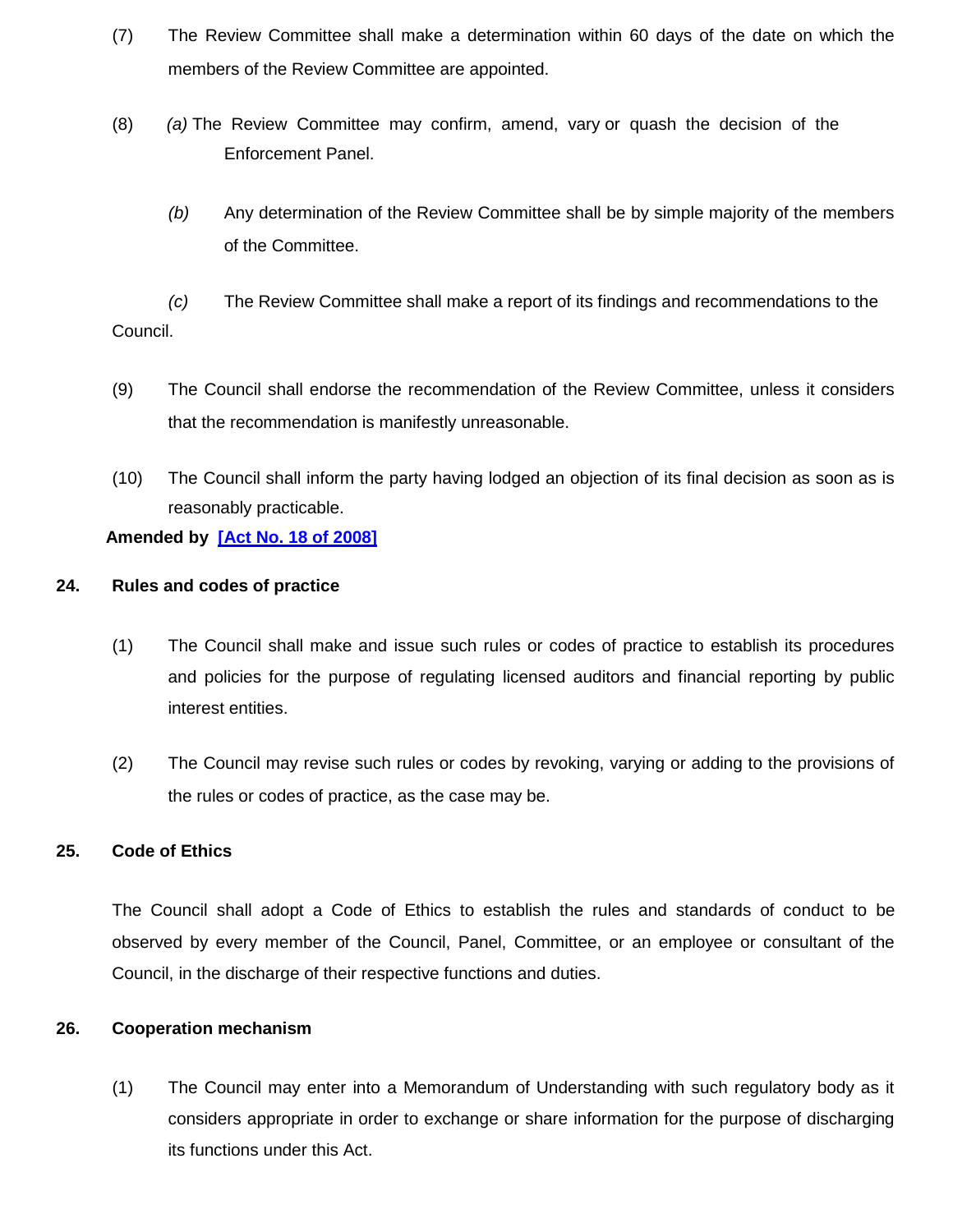(2) The Council may enter into a Memorandum of Understanding with the Bank of Mauritius, the Financial Services Commission and the Registrar of Companies for the purposes of assisting them in the discharge of their functions.

### **27. Disclosure of information**

- (1) Every member of the Councilor Committee or a member of a panel of experts, or an employee of, or a consultant employed by the Council, shall, before he begins to perform any duties under this Act, take an oath of confidentiality in the *form* set out in the Second Schedule. **Amended by [\[Act No. 18 of 2008\]](http://www.gov.mu/scourt/doc/showDoc.do?dk=Act%20No.%2018%20of%202008&dt=A)**
- (2) No person who is or has been
	- *(a)* an employee of, or a consultant employed by, the Council;
	- *(b)* a member of a panel of experts established under section 17; or
	- *(c)* a member of the Council or any Committee established under this Act,

shall disclose any information relating to the affairs of the Council or of any other person, which he has obtained in the performance of his duties or the exercise of his functions under this Act, unless such disclosure is made -

- (i) with the written authorisation of the person from whom the information was obtained or, where the information is the confidential information of a third person, with the written authorization of such person;
- (ii) for the purpose of the administration or enforcement of this Act; or

(iii) in compliance with the requirement of any Court or the provisions of any enactment.

- (3) No person who is or has been
	- *(a)* an employee of, or a consultant employed by, the Council;
	- *(b)* a member of a panel of experts established under section 17; or
	- *(c)* a member of the Council or any Committee established under this Act,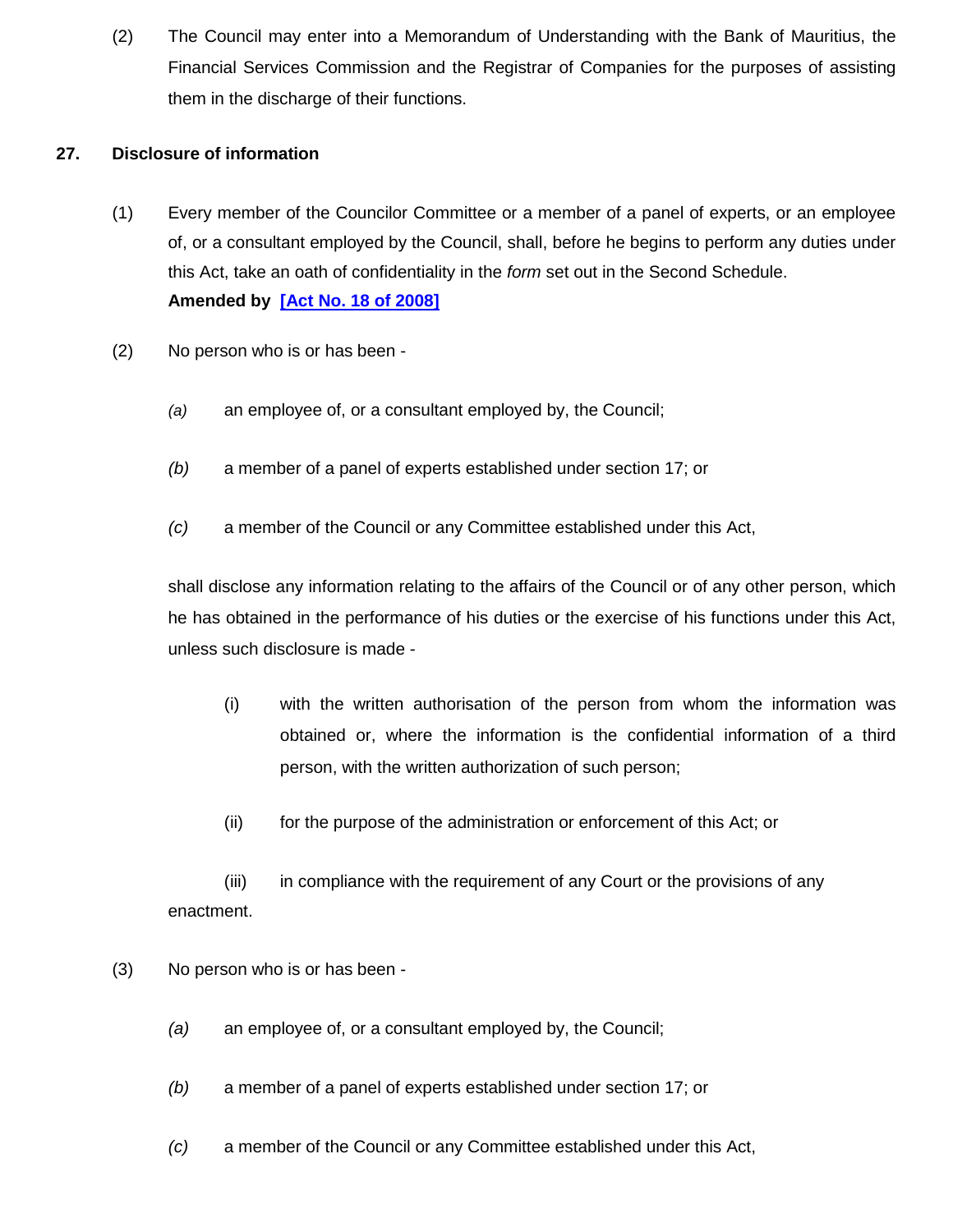shall, for his own personal benefit or for the personal benefit of any other person, make use of any information, whether directly or indirectly, which has been obtained by him in the performance of his duties or the exercise of his functions.

- (4) For the purposes of this section, "disclosing or making use of any information" includes permitting any other person to have access to any record, document or other thing which is in his possession or under his control by virtue of his being or having been a member of the Council or Committee, or a member of a panel of experts, or an employee of or a consultant employed by the Council.
- (5) Any person who contravenes this section shall commit an offence and shall, on conviction, be liable to a fine not exceeding 100,000 rupees and to imprisonment for a term not exceeding 12 months.

#### **28. Protection from liability**

No liability, civil or criminal, shall attach to the Council, any member of the Council or of a Committee or a panel of experts or any employee of the Council in respect of any loss arising from the exercise in good faith by the member of the Council or Committee or panel, or the employee of the Council in the performance of his or its duties or the exercise of his or its functions.

#### **29. Accountability of Council**

- (1) The Council shall, subject to subsection (5), submit to the Minister an annual report on its affairs and functions during that financial year, within 4 months of the close of its financial year, and such report shall include -
	- *(a)* a copy of its audited annual financial statements, together with the report of the Director of Audit thereon;
	- *(b)* an overview of the activities of the Council;
	- *(c)* an account of the extent to which the objects of the Council have been achieved in that financial year;
	- *(d)* a profile of the members of the Council, their attendance of meetings of the Council, and their remuneration; and
	- *(e)* a profile of the Chief Executive Officer, the senior employees and members of the Committees and Panels, and their respective remuneration.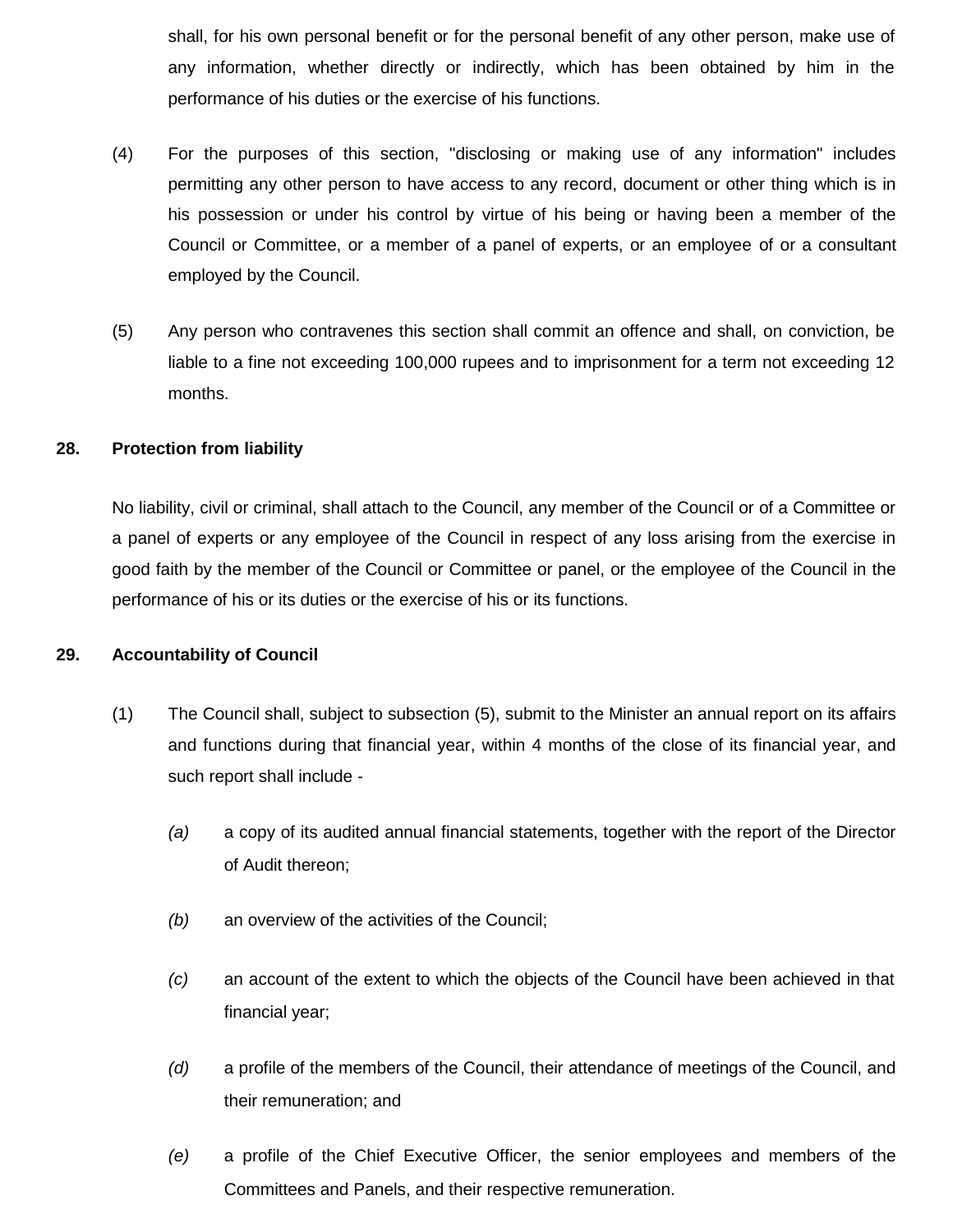- (2) The Council shall ensure that its annual financial statements are prepared in compliance with the IFRS issued by IASB.
- (3) The annual financial statements of the Council shall be audited by the Director of Audit.
- (4) The Minister shall, at the earliest available opportunity, lay a copy of the annual report before the National Assembly.
- (5) The period starting from the commencement of this Act to 30 June in the next year shall be deemed to be the first financial year.

### **Amended by [\[Act No. 27 of 2012\]](http://www.gov.mu/scourt/doc/showDoc.do?dk=Act%20No.%2027%20of%202012&dt=A)**

#### **30. Funding**

- (1) The Council shall establish a General Fund into which all monies received by the Council shall be paid, and out of which all payments and charges on the Council shall be effected.
- (2) The Council shall derive its funds from
	- *(a)* funds allocated to it by the Government,
	- *(b)* fees or other charges levied under this Act; and
	- *(c)* such other source as may be approved by the Minister.
- (3) The Council shall, not later than 3 months before the commencement of each financial year, submit to the Minister an estimate of its income and expenditure for that financial year.

#### **31. Exemptions**

Notwithstanding any other enactment, the Council shall be exempt from the payment of any duty, levy, charge, fee, rate or tax.

#### **32. Powers of Minister**

The Minister may give such directions to the Council, not inconsistent with the provisions of this Act, as he considers necessary in the public interest and the Council shall comply with those directions.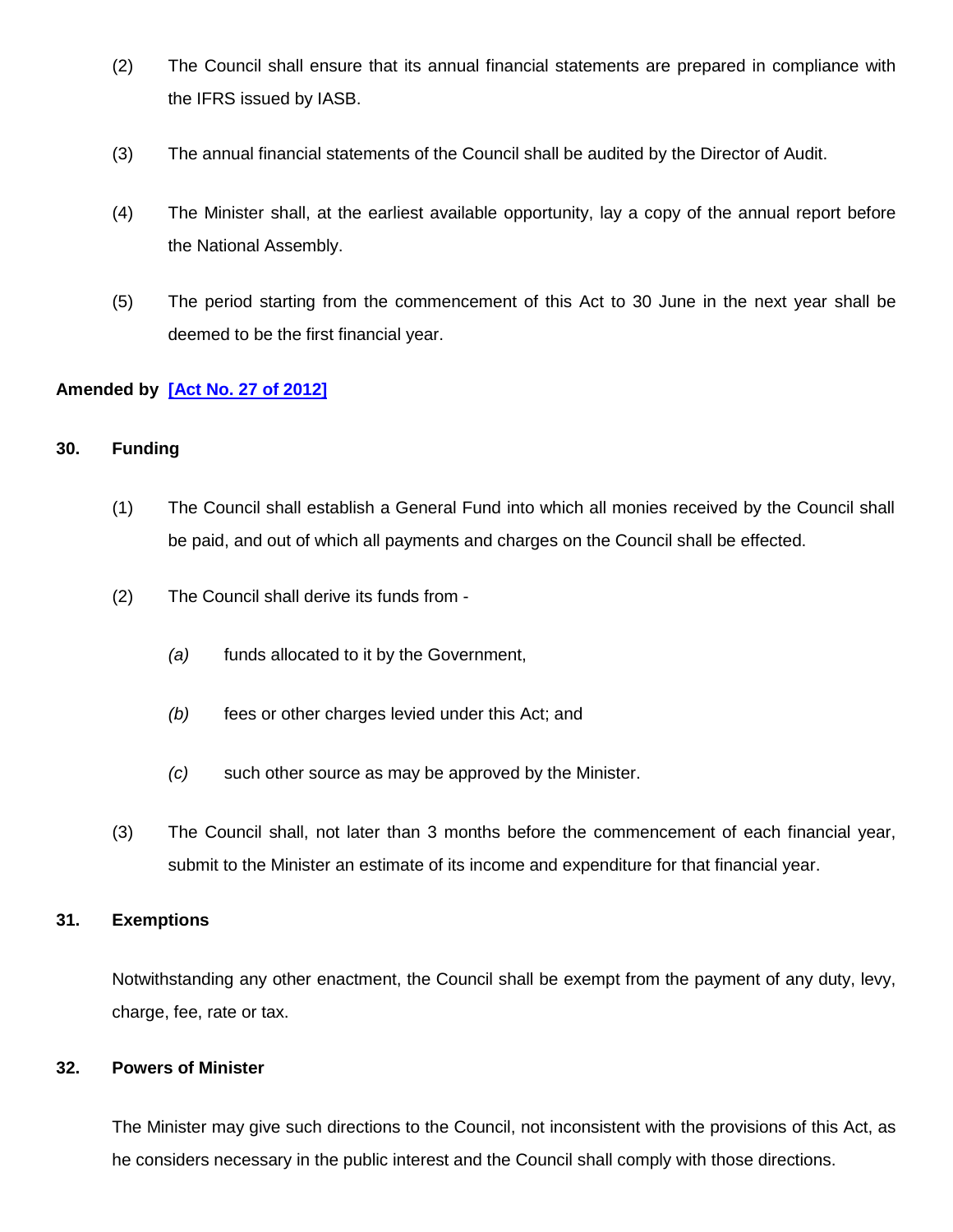### **PART III - LICENSING OF AUDITORS**

### **33. Licensing of auditors**

- (1) Subject to the other provisions of this section, no person shall hold any appointment, or offer any services for remuneration, as an auditor, unless he holds a licence under this Act.
- (1A) Subsection (1) shall not apply to the auditor of a small private company under the Companies Act except where the company opts for its accounts to be audited by a licensed auditor.
- (1B) No foreign auditor shall be, or shall act as, the auditor of a company holding a Category 1 Global Business Licence under the Financial Services Act, unless –
	- (a) he is authorised or licensed to be, or to act as, an auditor by the regulatory body of the foreign jurisdiction;
	- (b) the authorisation or licence, together with a photocopy, is submitted to the Council; and
	- (c) he obtains the prior written approval of the Council.
- (1C) Where a foreign auditor obtains an approval under subsection (1B), he shall
	- (a) be deemed to be an auditor licensed under this section; and
	- (b) be governed by this Act.

**Amended by [\[Act No. 15 of 2006\]](http://www.gov.mu/scourt/doc/showDoc.do?dk=Act%20No.%2015%20of%202006&dt=A); [\[Act No. 18 of 2008\]](http://www.gov.mu/scourt/doc/showDoc.do?dk=Act%20No.%2018%20of%202008&dt=A); [\[Act No. 14 of 2009\]](http://www.gov.mu/scourt/doc/showDoc.do?dk=Act%20No.%2014%20of%202009&dt=A)**

- (2) Every person who wishes to obtain a licence shall make a written application to the Council.
- (3) An application made under subsection (2) shall be accompanied by such fees and such information as the Council may require.
- (4) Where, after consideration of an application, the Council is satisfied that the applicant
	- *(a)* holds a practising certificate issued by the Mauritius Institute of Professional Accountants under section 55(2);
	- *(b)* is a fit and proper person; and
	- *(c)* meets such requirements as may be specified in the rules of the Council,

the Council shall issue a licence to the applicant authorising him to practise as an auditor.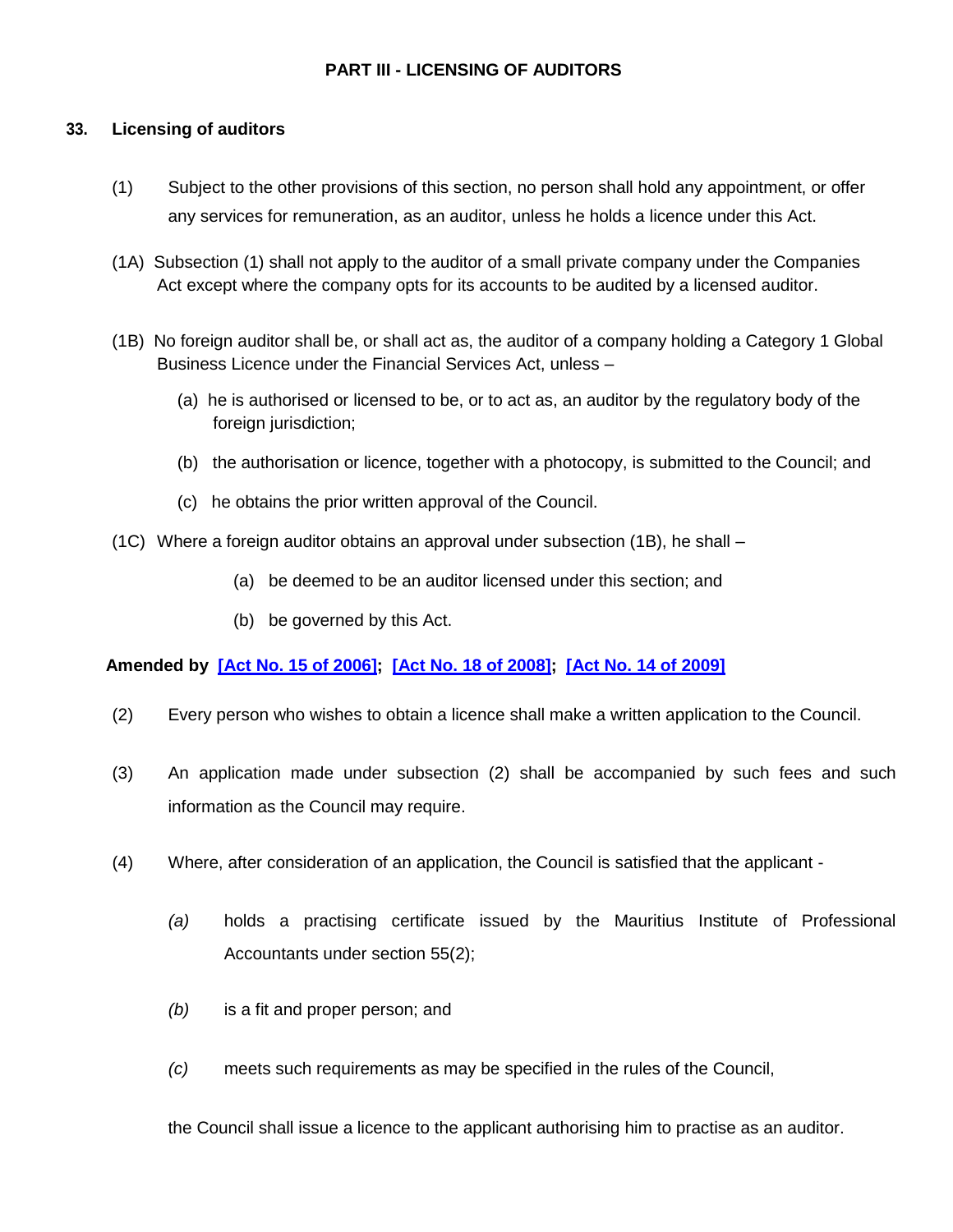- (5) The Council shall enter the name of the licensed auditor and such particulars as it considers relevant, in the Register of Licensed Auditors.
- (6) Any person who contravenes subsection (1) shall commit an offence and shall, on conviction, be liable to a fine not exceeding 500,000 rupees and to imprisonment for a term not exceeding 2 years.

### **Amended by [\[Act No. 15 of 2006\]](http://www.gov.mu/scourt/doc/showDoc.do?dk=Act%20No.%2015%20of%202006&dt=A); [\[Act No. 27 of 2012\]](http://www.gov.mu/scourt/doc/showDoc.do?dk=Act%20No.%2027%20of%202012&dt=A)**

#### **34. Duration of licence**

(1) Every licence issued under section 33 shall be valid for such period as the Council may determine.

- (2) Every licensed auditor who wishes to renew his licence shall, not later than 3 months before the expiry of the licence, make a written application to the Council in such form and manner as the Council may determine.
- (3) Where the Council is satisfied that the applicant continues to meet the requirements for the issue of a licence, the Council shall renew the licence.
- (4) Where the Council has not dealt with an application for the renewal of a licence under subsection (2) before the expiry of the licence, the licence shall continue to be in force until the application for renewal is dealt with and any renewal in such case shall be taken to have commenced from the day when the licence would have expired but for the renewal.

#### **35. Audit practice by a firm**

- (1) No licensed auditor shall practise as an auditor, on his own account, or in partnership with other persons, in the name of a firm unless the name of the firm has been approved by the Council.
- (2) Any licensed auditor who wishes to practise in the name of a firm shall apply in writing to the Council in such form and manner as the Council may require, for the approval of the name of the firm.
- (3) An application made under subsection (2) shall be accompanied by such fees as the Council may determine and such information as the Council may require.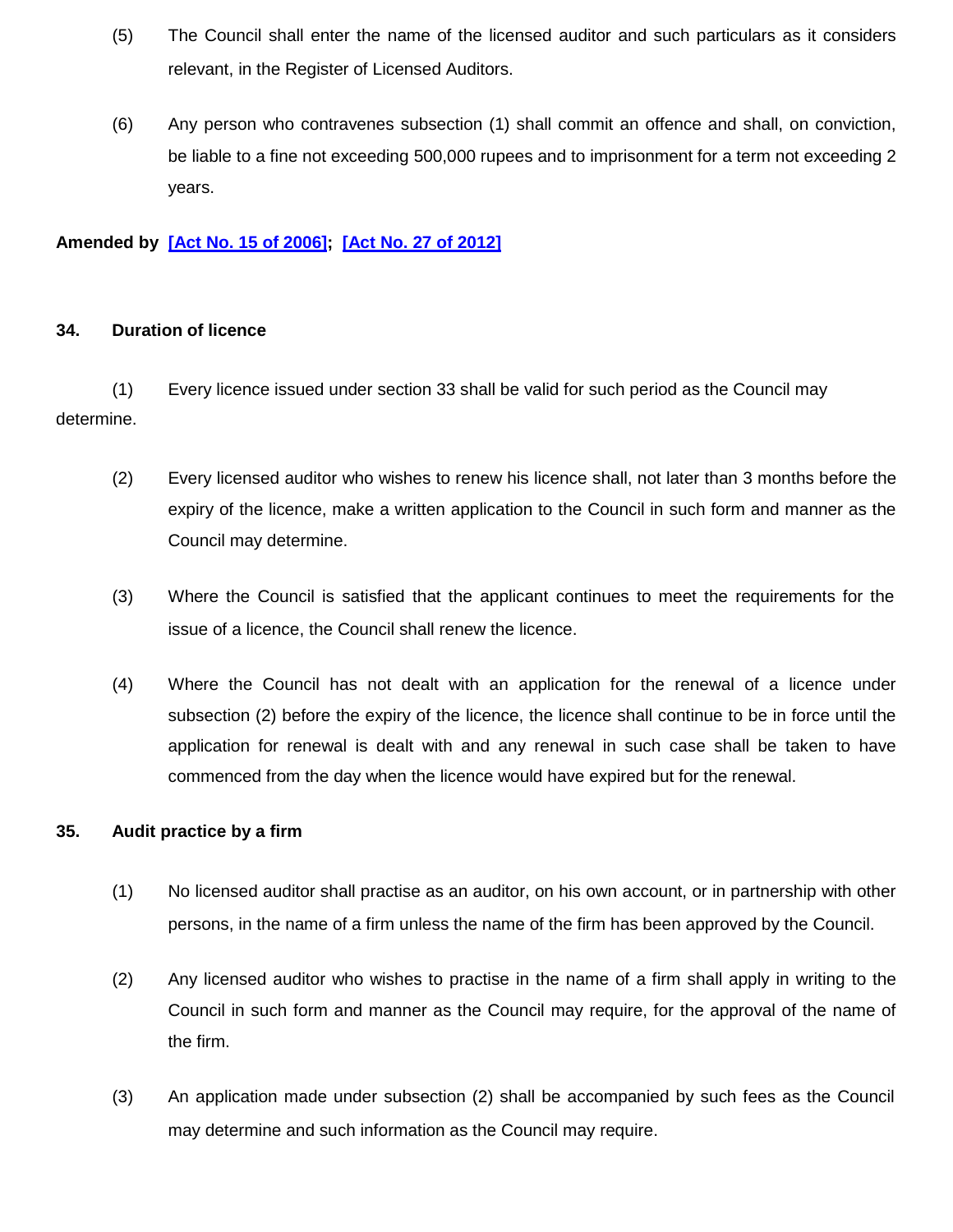- (4) The Council shall not approve the proposed name or any proposed change in the name of an audit firm where the proposed name or proposed change in the name -
	- *(a)* is the same as a firm name already approved by the Council;
	- *(b)* so closely resembles a firm name that it is likely to cause confusion; or

*(c)* is, in the opinion of the Council, misleading, offensive or otherwise contrary to public interest.

### *(d)* **Repealed by [\[Act No. 15 of 2006\]](http://www.gov.mu/scourt/doc/showDoc.do?dk=Act%20No.%2015%20of%202006&dt=A)**

- (5) Where a licensed auditor provides auditing services in partnership with other persons in a firm, the firm shall submit to the Council, at the end of each calendar year, a list of the names of the partners who are licensed auditors and those partners who are not licensed auditors.
- (6) Where a licensed auditor or any other partner resigns or joins a firm, the firm shall forthwith inform the Council in writing of that fact.

### **Amended by [\[Act No. 15 of 2006\]](http://www.gov.mu/scourt/doc/showDoc.do?dk=Act%20No.%2015%20of%202006&dt=A)**

### **35A. Obligation to comply with guidelines issued by FIU**

Every licensed auditor shall comply with the relevant guidelines issued by the FIU under the Financial Intelligence and Anti-Money Laundering Act.

### **Added by [\[Act No. 27 of 2012\]](http://www.gov.mu/scourt/doc/showDoc.do?dk=Act%20No.%2027%20of%202012&dt=A)**

### **36. Change of name**

- (1) Every licensed auditor and audit firm shall, where there is a change in his name or the name of the firm as the case may be, or in any of his or its particulars recorded in the Register of Licensed Auditors, notify the Council of such change within 30 days of the change occurring, in such manner as the Council may require.
- (2) Any person who fails, without reasonable excuse, to comply with subsection (1) shall commit an offence and shall, on conviction, be liable to a fine not exceeding 100,000 rupees.

### **37. Unauthorised audit practice**

No licensed auditor shall-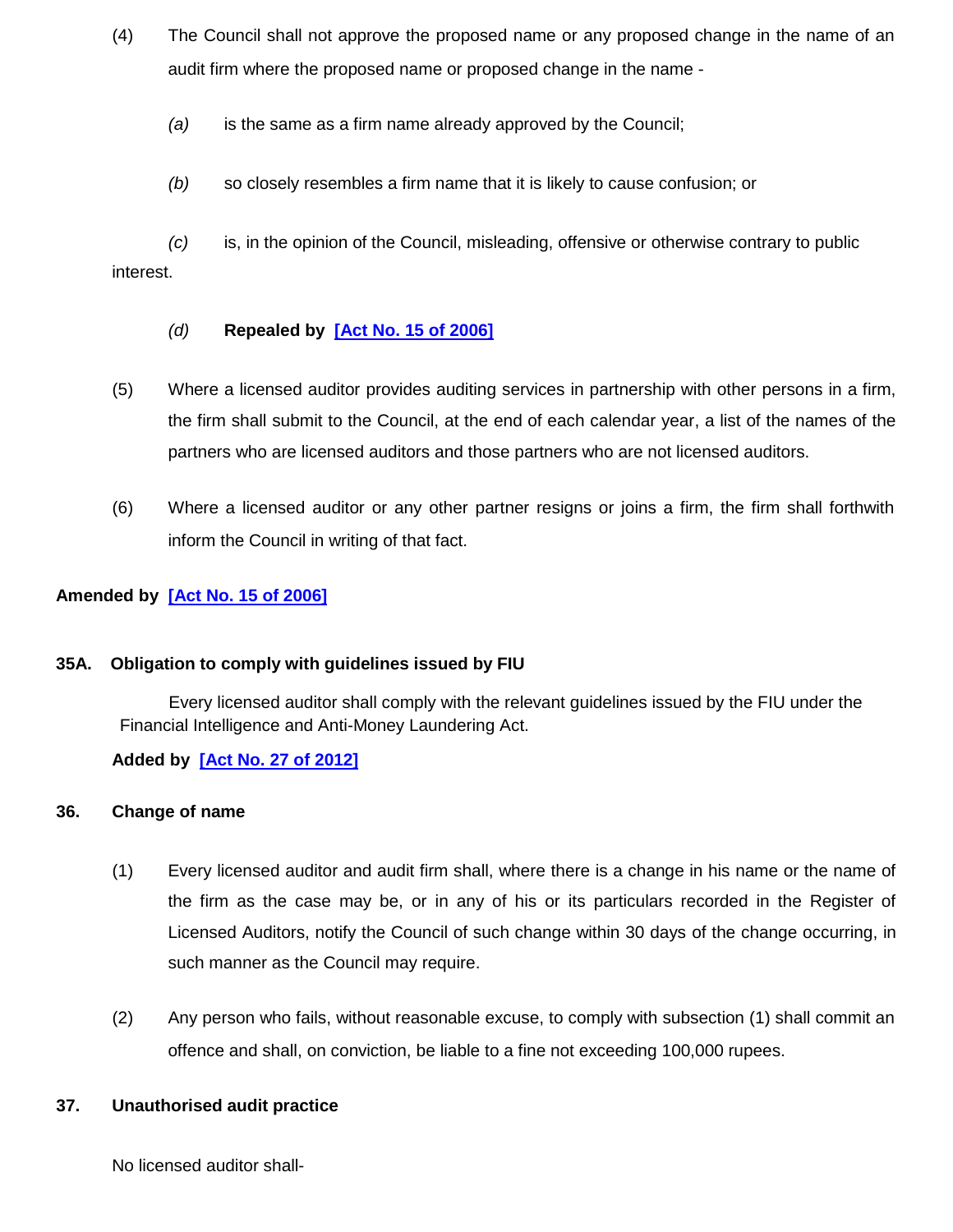- *(a)* employ a person who has been suspended from practising as a licensed auditor or a public accountant to carry out work in connection with his audit practice, unless the Council has consented to such employment;
- *(b)* practise under the name of a firm, unless prior notification has been made to the Council
- (i) in the case of a partnership, of the first names and initials of the partners of the firm;
	- (ii) where a letterhead is used, of a copy of the. letterhead;
	- (iii) where the name of the firm is similar to, or includes the name of a regional or international network, or where the name of the firm mentions that it is part of a network in its letterhead or any other document, the nature of such association or relationship with the regional or international network; and
- *(c)* sign any account, statement, report or other document which purports to represent work performed by the licensed auditor, unless he is satisfied and is prepared to take full responsibility for the work done.

### **38. Refusal to license auditors**

-

Where the Council refuses to issue a licence to an applicant under section 33 or 35, it shall, by notice in writing, inform the applicant of its refusal as soon as practicable.

### **39. Auditor's report and opinion**

- (1) Where an auditor makes a report on the financial statements of an entity which he has audited, he shall express a clear written opinion in his report, giving details as to whether -
	- *(a)* the financial statements as a whole give a true and fair view of the matters to which they relate; and
	- *(b)* the financial statements comply with
		- (i) this Act, or any other relevant enactment; and
		- (ii) the financial reporting and accounting standards.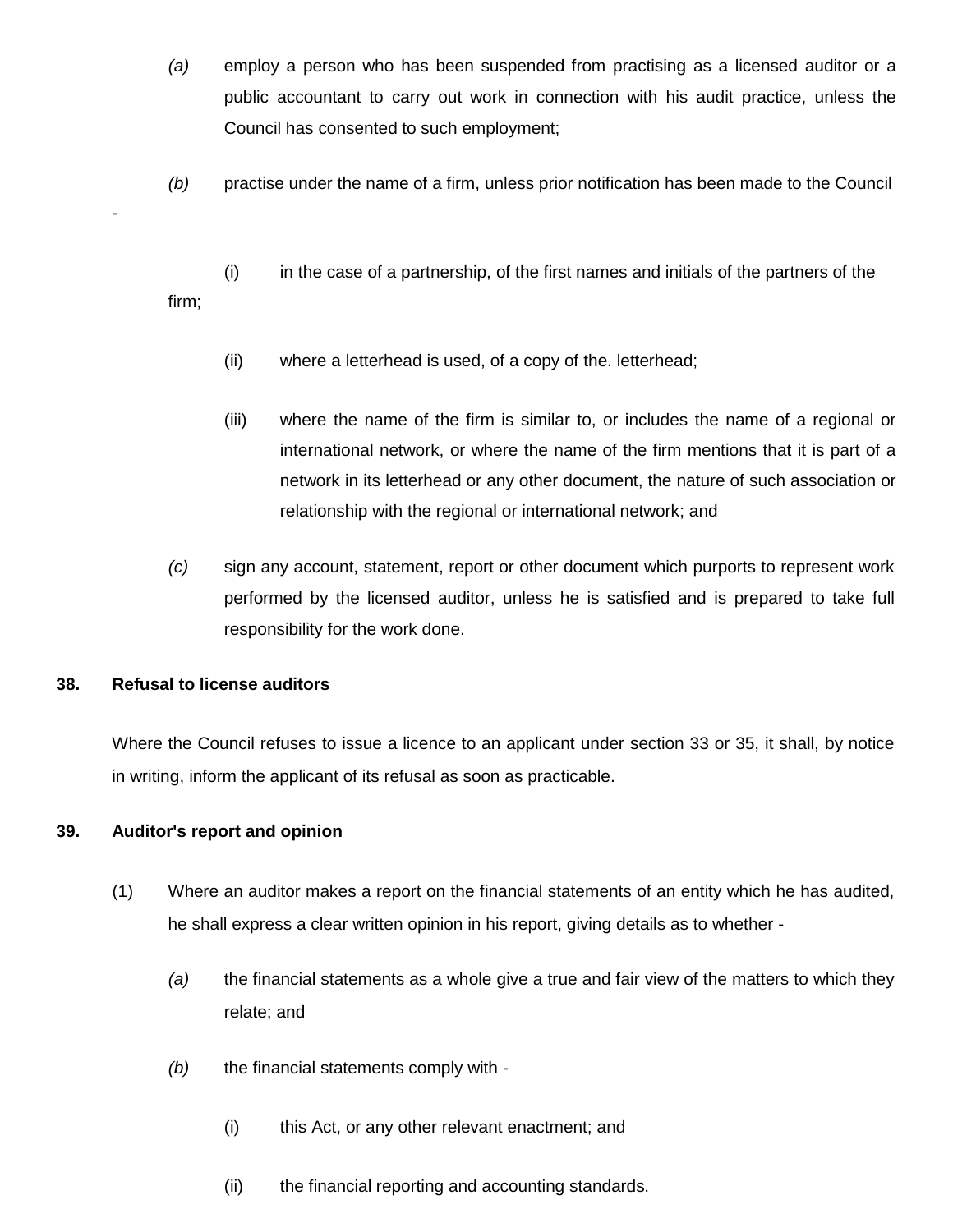- (2) No licensed auditor shall, in his report, express an opinion unless he has complied with the auditing standards.
- (3) The licensed auditor shall report on the extent of compliance with the Code of Corporate Governance disclosed in the annual report of the public interest entity and on whether the disclosure is consistent with the requirements of the Code.

### **Amended by [\[Act No. 14 of 2009\]](http://www.gov.mu/scourt/doc/showDoc.do?dk=Act%20No.%2014%20of%202009&dt=A); [\[Act No. 27 of 2012\]](http://www.gov.mu/scourt/doc/showDoc.do?dk=Act%20No.%2027%20of%202012&dt=A)**

#### **40. Material irregularity**

- (1) Where, during the course of the audit of a public interest entity, a licensed auditor is satisfied, or has reason to believe, that a material irregularity has taken or is taking place, he shall, without delay -
	- *(a)* notify in writing the officers and all the members of the Board of the public interest entity of the irregularity, by giving particulars of the irregularity; and
	- *(b)* request every person referred to in paragraph (a), either individually or collectively, to take such action as he may deem necessary, and to acknowledge receipt in writing of the notice.
- (2) The licensed auditor shall, within 30 days of the issue of notice referred to under subsection (1), notify the Council and the Mauritius Institute of Professional Accountants of the material irregularity referred to in subsection (1), together with such other information as he deems fit, unless he is satisfied that the officers or the members of the Board of the public interest entity referred in subsection (1), have taken adequate steps to remedy the irregularity.
- (3) For the purposes of this section –

"material irregularity" means any unlawful act or omission committed by any person responsible for the management of a public interest entity, which –

- (a) represents a material breach of any fiduciary duty owed by such person to the public interest entity or the conduct or management thereof;
- (b) has caused or is likely to cause material financial loss to the public interest entity or to any partner, member, shareholder, creditor or investor of the public interest entity in respect of his or its dealings with that entity; or
- (c) is fraudulent or amounts to theft.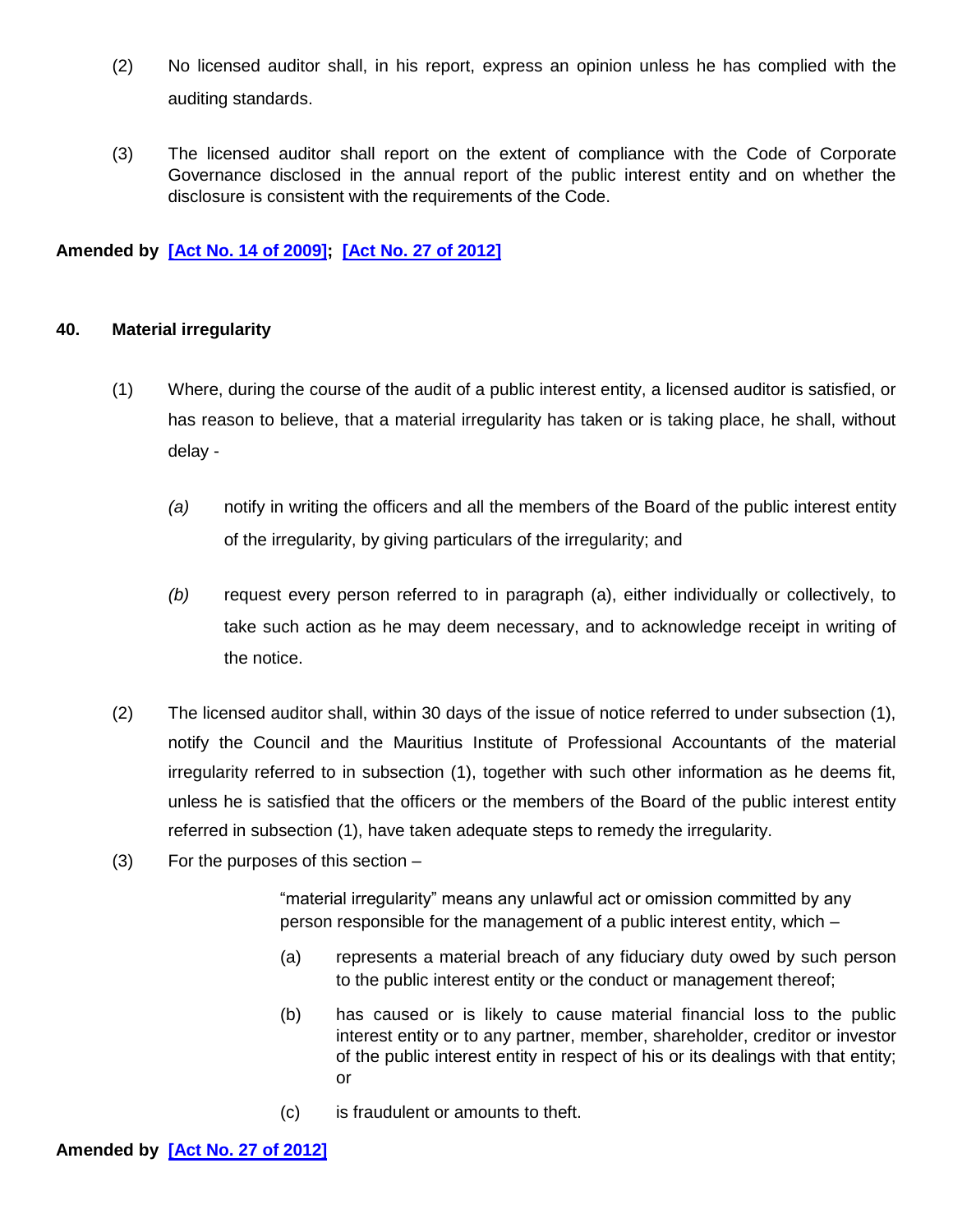#### **41. Independence of auditor**

An auditor shall carry out his functions in full independence and shall not -

- *(a)* act in any manner contrary to the Code of Professional Conduct and Ethics; or
- *(c)* engage in any activity which is likely to impair his independence as an auditor.

#### **42. Conflict of interest**

Where an auditor considers that he may have a conflict of interest in relation to an entity for which he has been engaged as an auditor, he shall disclose to the entity the nature of the conflict of interest in order for the entity to determine the extent of the conflict and to decide whether to continue retaining the services of the auditor.

#### **43. Sanctions on licensed auditors**

- (1) The Council may either cancel or suspend a licence granted to an auditor under section 33 where the auditor-
	- *(a)* has obtained the licence by fraud or misrepresentation;
	- *(b)* no longer satisfies the requirements of section 33;
	- *(c)* has acted in breach of this Act or any rule, code, guidelines and standards relating to auditing issued by the Council.
- (2) Notwithstanding subsection (1), where a licensed auditor has committed a breach of this Act or any rule, code, guidelines or standards relating to auditing issued by the Council, the Council may issue a warning to the licensed auditor.

#### **Amended by [Act No. 27 of 2013]**

(3) Where, in the opinion of the Chief Executive Officer, a licensed auditor has not conducted the audit of an entity in compliance with the International Standards on Auditing, the Council shall report the matter to the entity.

**Added by [Act No. 27 of 2013]**

#### **PART IV - THE MAURITIUS INSTITUTE OF PROFESSIONAL ACCOUNTANTS**

#### **44. Establishment of Mauritius Institute of Professional Accountants**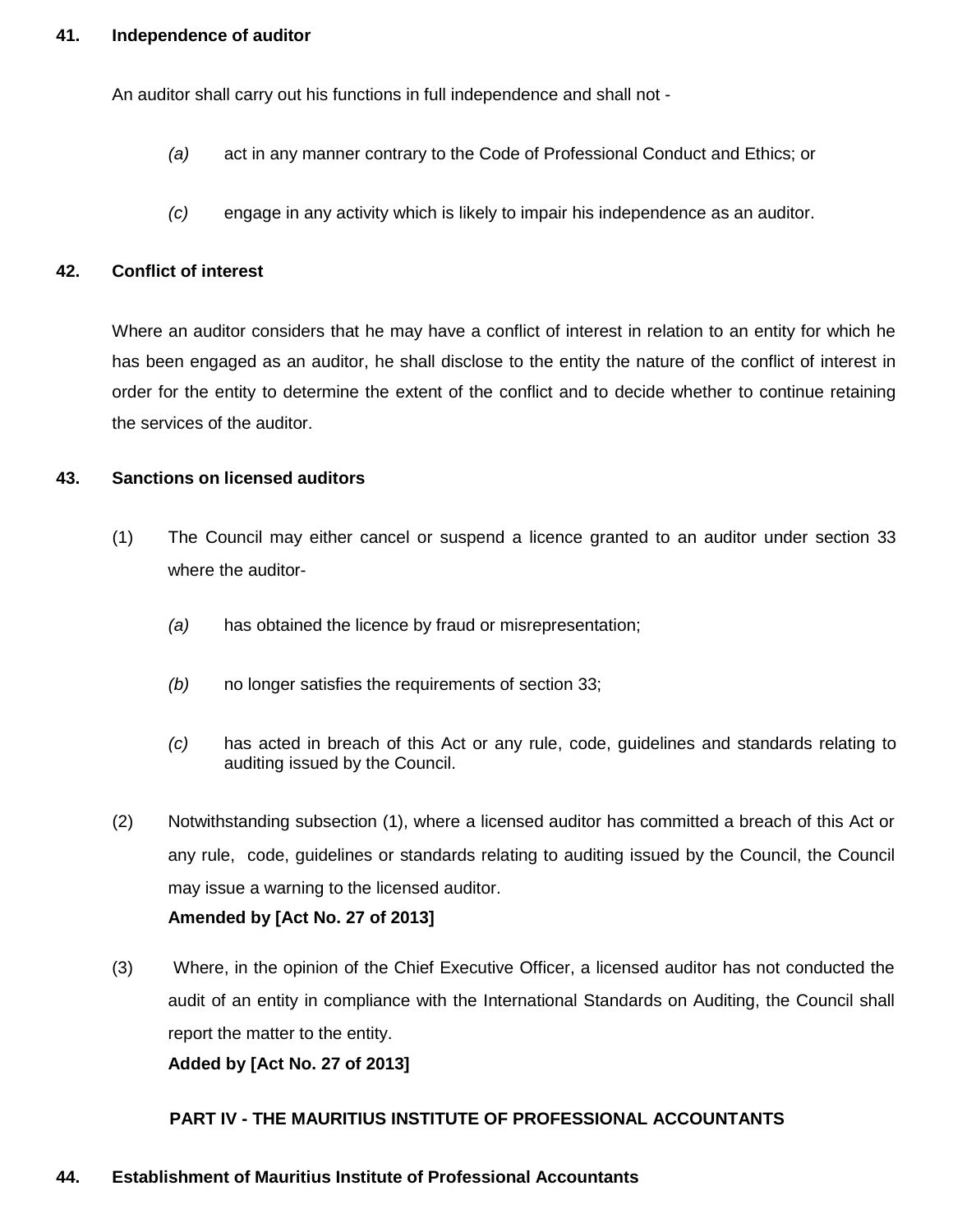(1) There is established for the purposes of this Act, the Mauritius Institute of Professional Accountants.

(2) The Mauritius Institute of Professional Accountants shall be a body corporate.

# **45. Objects of Mauritius Institute of Professional Accountants**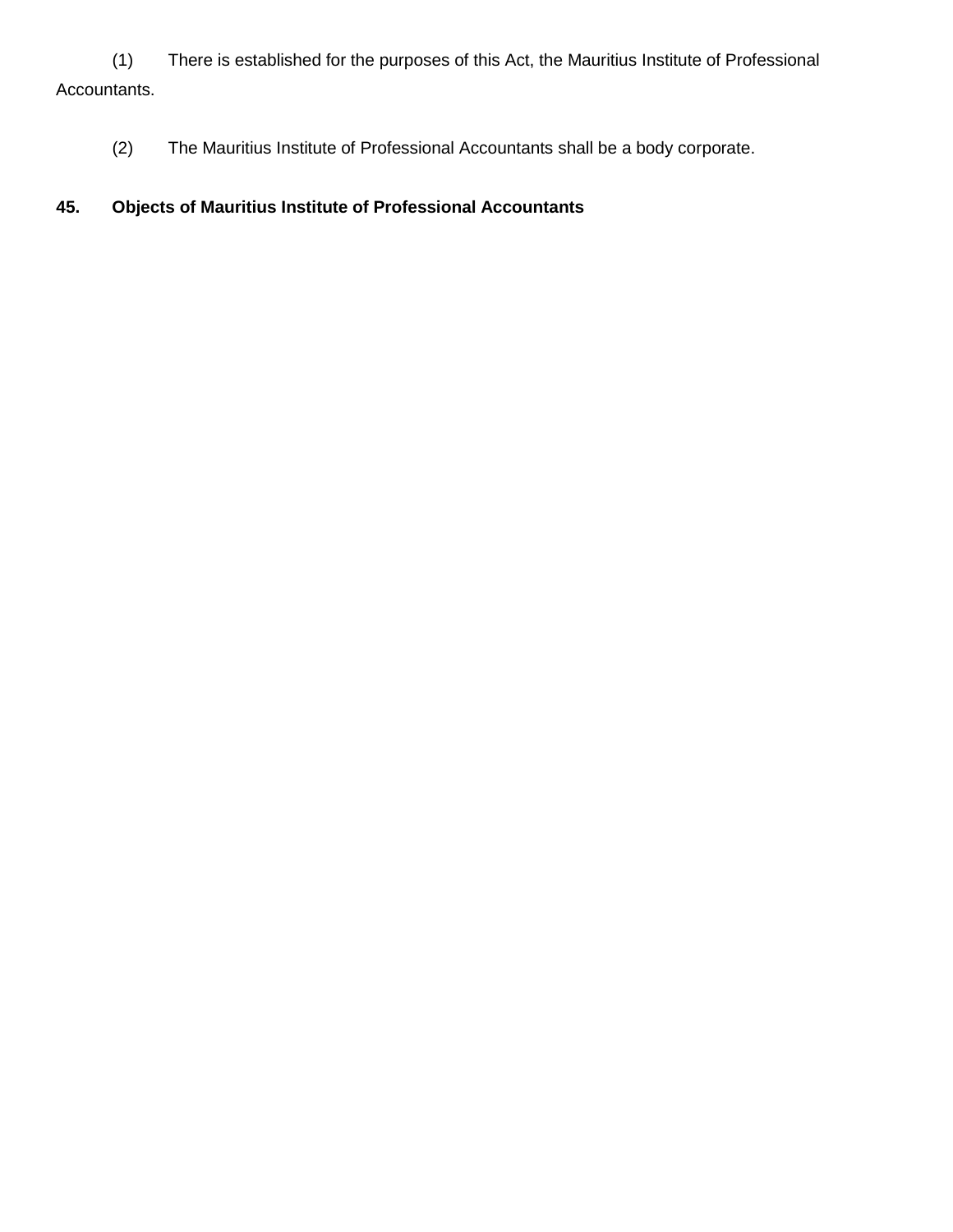The objects of the Mauritius Institute of Professional Accountants shall be to -

- *(a)* supervise and regulate the accountancy profession; and
- *(b)* promote the highest standards of professional and business conduct of, and enhance the quality of services offered by, professional accountants.

### **46. Functions of Mauritius Institute of Professional Accountants**

- (1) The Mauritius Institute of Professional Accountants shall-
	- *(a)* establish, publish and review a Code of Professional Conduct and Ethics for professional accountants, which shall be consistent with and contain all the principles of IFAC's Code of Ethics for Professional Accountants;
	- *(b)* keep and maintain
		- (i) a Register of Professional Accountants;
		- (ii) a Register of Public Accountants;
		- (iii) a Register of Member Firms; and
		- (iv) such other registers as the Mauritius Institute of Professional Accountants may deem necessary for the purposes of this Act;
	- *(c)* lay down the requirements for its membership;
	- *(d)* consider any application for registration as made under this Act;
	- *(e)* conduct, or arrange for the conduct of, such examinations as it thinks necessary for the purposes of registering professional accountants;
	- *(f)* require any person registered under this Act to follow such continuing professional educational programmes as it may determine;
	- *(g)* inquire into any written complaint made against any professional accountant, either on its own initiative or at the request of any person;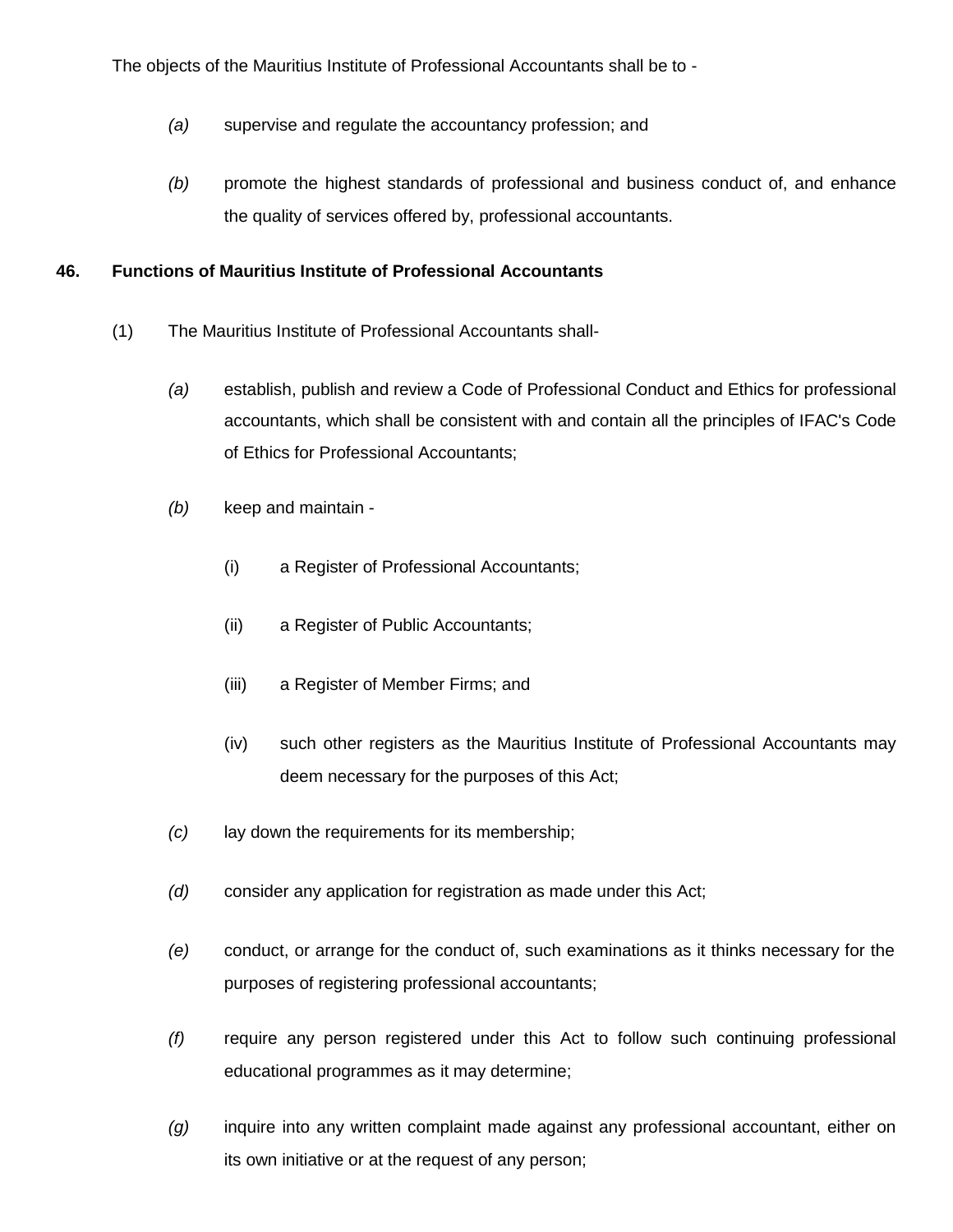- *(h)* institute disciplinary actions for any breach of the Code of Professional Conduct and Ethics, the rules of the Mauritius Institute of Professional Accountants, the relevant guidelines issued by the FIU and the provisions of this Act and regulations made under the Act;
- *(i)* prepare the rules of the Mauritius Institute of Professional Accountants;
- *(j)* issue all certificates and notices required to be issued under this Act; and
- *(k)* perform such other duties or functions as it deems necessary to promote the highest professional standards among, and improve the quality of professional services offered by, its members.
- (2) Where the Mauritius Institute of Professional Accountants has been notified of a material irregularity pursuant to section 40(2), and is satisfied that an offence has been, is being, or is likely to be committed, it shall take appropriate disciplinary actions against its members, as the case may be, and report the matter to the relevant authorities.

### **Amended by [\[Act No. 27 of 2012\]](http://www.gov.mu/scourt/doc/showDoc.do?dk=Act%20No.%2027%20of%202012&dt=A)**

#### **47. Board of Mauritius Institute of Professional Accountants**

- (1) The Mauritius Institute of Professional Accountants shall be administered and managed by a Board in accordance with this Act and its rules.
- (2) Subject to subsection (5), the Board of the Mauritius Institute of Professional Accountants shall consist of not more than 7 members who shall be elected by the General Assembly.
- (3) The Board of the Mauritius Institute of Professional Accountants shall elect amongst its members a Chairperson and 2 Vice-Chairpersons.
- (4) No person shall be eligible to be a member of the Board of the Mauritius Institute of Professional Accountants, unless he is a member of the Mauritius Institute of Professional Accountants.
- (5) The Board of the Mauritius Institute of Professional Accountants shall consist of not more than 2 members of any one of the professional accountancy bodies.
- (6) Every member of the Board of the Mauritius Institute of Professional Accountants shall hold office for a period of 3 years on such terms and conditions as may be provided in the rules of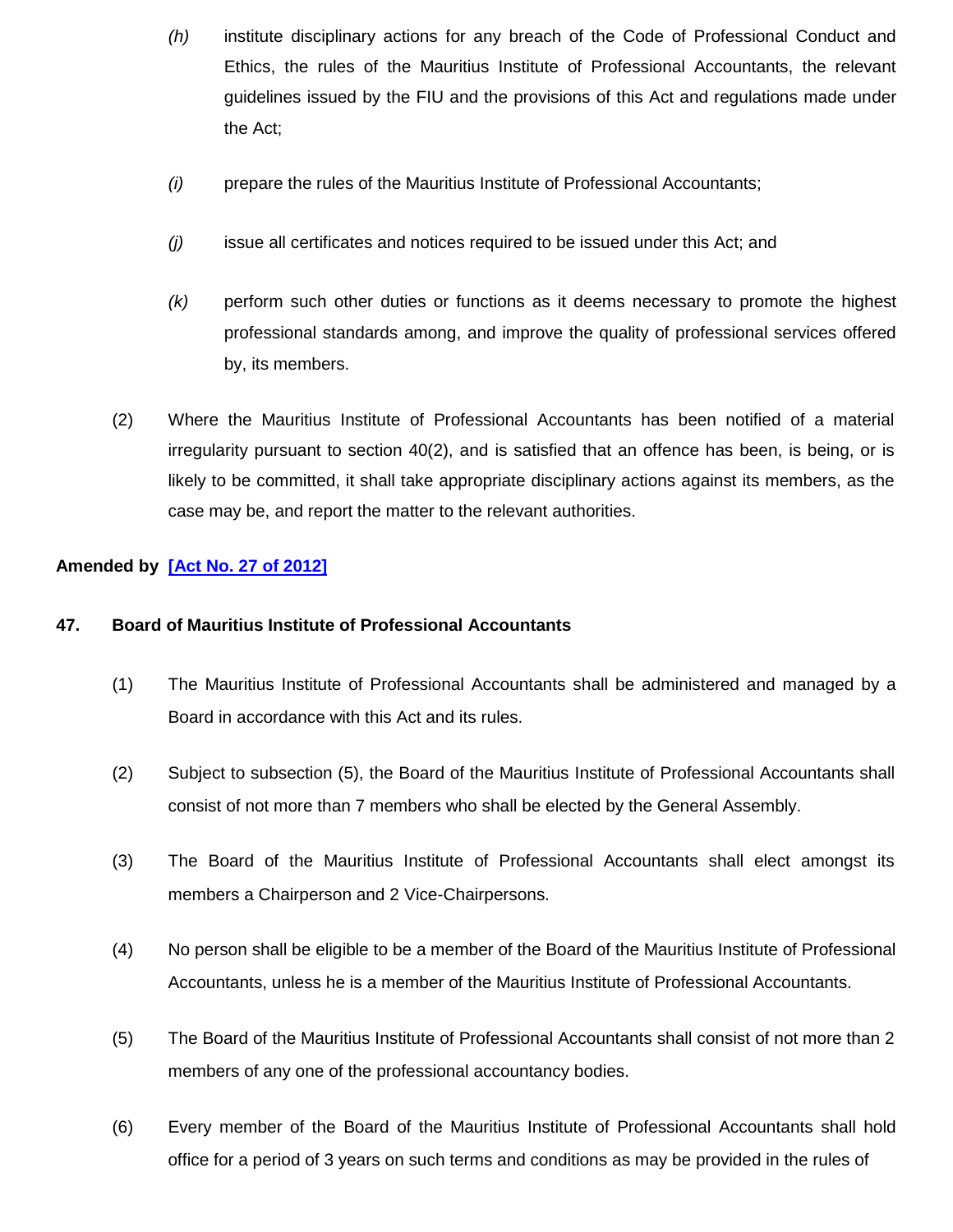the Mauritius Institute of Professional Accountants and shall be re-eligible for appointment for not more than 3 terms.

(7) The Board shall appoint one-third of the Members of the first Board for a period of one year, of 2 years, and of 3 years respectively to ensure continuity of the Board of the Mauritius Institute of Professional Accountants.

#### **48. Meetings of the Board**

- (1) The Board of the Mauritius Institute of Professional Accountants shall meet as often as is necessary and at least once every month, and at such time and place as the Chairperson shall determine.
- (2) In the absence of the Chairperson at a meeting of the Board of the Mauritius Institute of Professional Accountants, the members present shall elect a member to act as Chairperson for that meeting.
- (3) The Board of the Mauritius Institute of Professional Accountants may co-opt such other person as may be of assistance in relation to any matter before the Board of the Mauritius Institute of Professional Accountants.
- (4) A person co-opted under subsection (3) shall be entitled to take part in the Board's proceedings in relation to the specific matter for which he was co-opted, and shall have no right to vote.
- (5) At any meeting of the Board of the Mauritius Institute of Professional Accountants, 4 members shall constitute a quorum.

### **49. Powers of the Board**

- (1) The Board of the Mauritius Institute of Professional Accountants shall have power to do anything for the purpose of discharging the functions of the Mauritius Institute of Professional Accountants under this Act, or under the rules of the Mauritius Institute of Professional Accountants.
- (2) Without prejudice to the generality of subsection (1) but subject to this Act, the powers of the Board shall include the power to -
	- *(a)* enter into such contracts as may be necessary or expedient for the purpose of discharging its functions;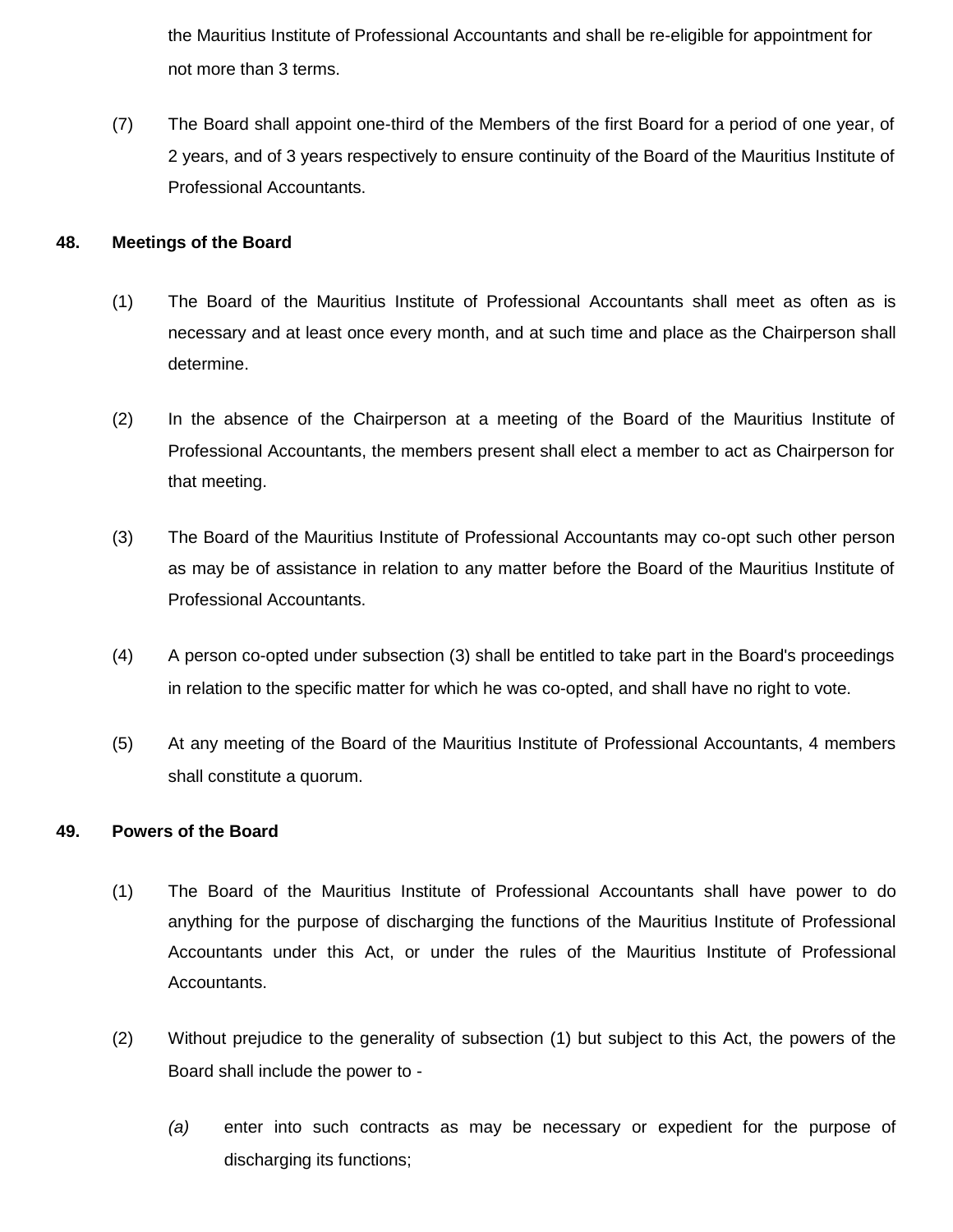- *(b)* become a member of, an affiliate of, an international body, the functions or objects of which are similar to or connected with those of the Mauritius Institute of Professional Accountants;
- *(c)* establish and administer such systems or schemes as the Mauritius Institute of Professional Accountants may consider necessary or expedient for the discharge of its functions;
- *(d)* engage in any activity, either alone or in conjunction with any other organisation or agency, whether local or international, that is connected with or that is conducive to the discharge of its functions;
- *(e)* impose such fees and charges as maybe prescribed in the discharge of its functions under this Act;
- *(f)* recognise any accountancy qualifications, as are in the opinion of the Board, equivalent to those of a member of the professional accountancy body; and
- *(g)* do such other acts as are incidental or necessary to any of its functions and powers.

### **Amended by [\[Act No. 27 of 2012\]](http://www.gov.mu/scourt/doc/showDoc.do?dk=Act%20No.%2027%20of%202012&dt=A)**

### **50. Registers**

(1) The Mauritius Institute of Professional Accountants shall -

–

- *(a)* record in the Register of Professional Accountants the name and all relevant particulars of every registered professional accountant;
- *(b)* record in the Register of Public Accountants the name and all relevant particulars of every registered public accountant;
- *(c)* record in the Register of Member Firms the name and all relevant particulars of every registered member firm.
- *(d)* record such other information in the appropriate register, as it deems necessary; and
- (e) give public notice, not later than 3 months after the end of every financial year, of a list of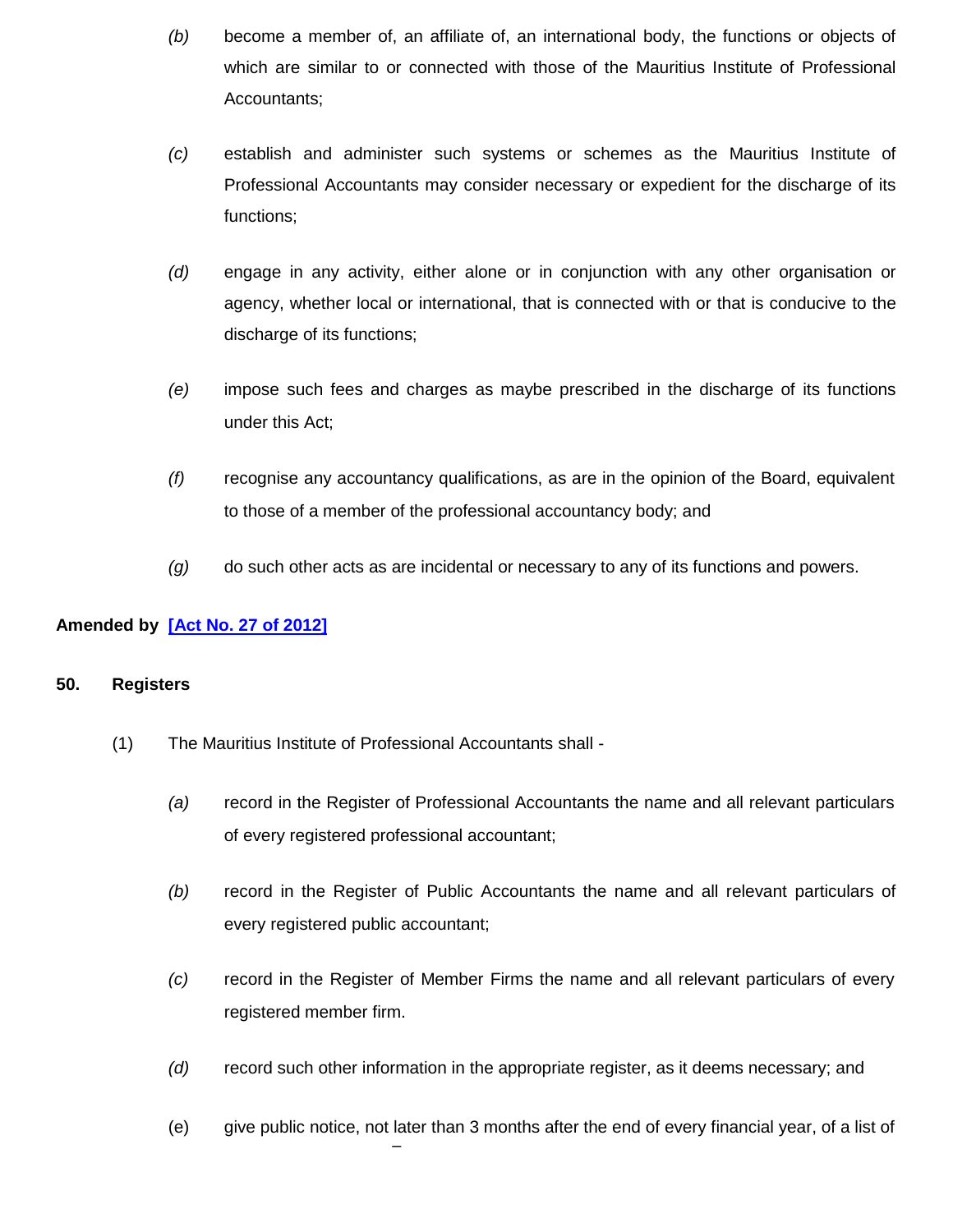- (i) professional accountants with their names and addresses; and
- (ii) public accountants and member firms with their names, business addresses, and business registration numbers under the Business Registration Act.
- (2) The Register of Professional Accountants, the Register of Public Accountants and the Register of Member Firms shall at all reasonable times be available for inspection by any person, on payment of such fee as may be prescribed.

### **Amended by [\[Act No. 17 of 2007\]](http://www.gov.mu/scourt/doc/showDoc.do?dk=Act%20No.%2017%20of%202007&dt=A); [\[Act No. 27 of 2012\]](http://www.gov.mu/scourt/doc/showDoc.do?dk=Act%20No.%2027%20of%202012&dt=A)**

#### **51. Registration of professional accountants**

- (1) No person shall hold himself out as a professional accountant, or use any description or designation likely to create the impression that he is a professional accountant, or be employed in Mauritius unless he is registered as a professional accountant with the Mauritius Institute of Professional Accountants.
- (2) Every member of
	- *(a)* the Institute of Chartered Accountants in England and Wales;
	- *(b)* the Institute of Chartered Accountants of Scotland;
	- *(c)* the Institute of Chartered Accountants of Ireland;
	- *(d)* the Association of Chartered Certified Accountants;
	- *(e)* the Institute of Chartered Accountants of India;
	- *(f)* the Chartered Institute of Management Accountants; and
	- *(g)* the South African Institute of Chartered Accountants,

shall apply to the Mauritius Institute of Professional Accountants to be registered as a professional accountant.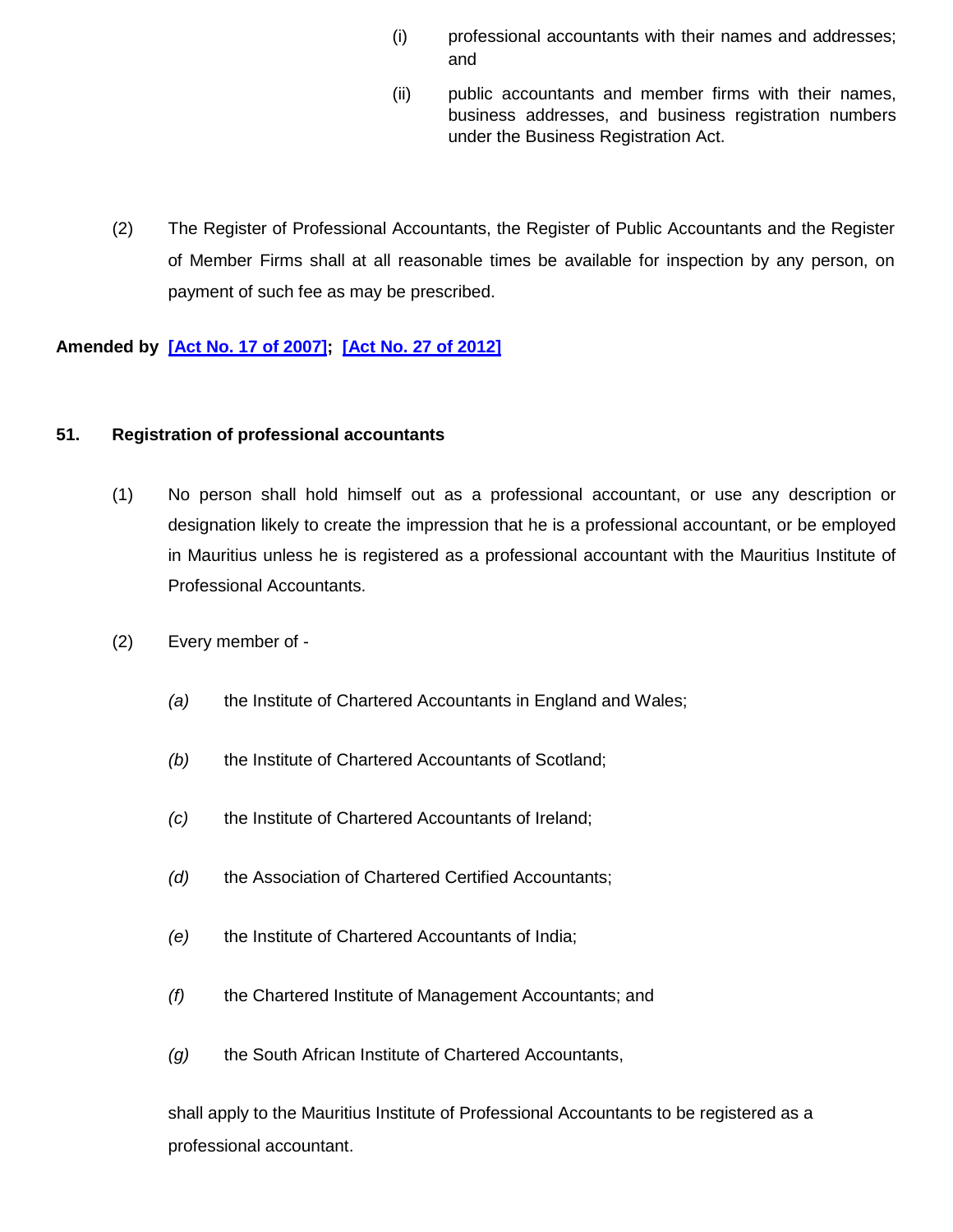- (3) A person who is a member of a professional accountancy body other than those referred to in subsection (2), and -
	- *(a)* satisfies the requirements relating to qualifications in the field of accountancy; and
	- *(b)* has a minimum of 3 years' practical experience in the field of accountancy,

may apply to the Mauritius Institute of Professional Accountants, to be registered as professional accountant in such form or manner as the Mauritius Institute of Professional Accountants may determine.

- (3A) (a) Every member of a professional accountancy body referred to in subsection (2) or (3) shall, at the time of making his application to a person for employment, submit to the person a certified copy of his certificate of registration as a professional accountant.
	- (b) No person shall employ a member referred to in subsection (2) or (3) unless that member produces for inspection his certificate of registration as a professional accountant.
	- (c) Any member of a professional accountancy body referred to in subsection (2) or (3) who, on the date immediately before the commencement of this subsection, is employed but is not registered as a professional accountant, shall, within 3 months of the commencement of the subsection –
		- (i) apply for registration; and
		- (ii) produce to his employer a certified copy of his certificate of registration.
- (4) (a) An application made under this section shall be accompanied by such fees as may be prescribed and such information as the Mauritius Institute of Professional Accountants may determine.
	- (b) Every member of a professional accountancy body referred to in subsections (2) and (3) who is employed by the Government, a local authority under the Local Government Act 2011 or the Rodrigues Regional Assembly under the Rodrigues Regional Assembly Act shall be exempt from the payment of fees referred to in paragraph (a) and section 57(3) during the period of his employment.

### **Amended by [Act No. 27 of 2013]**

-

- (5) The Mauritius Institute of Professional Accountants shall register the applicant as a professional accountant and enter his name and such particulars as the Mauritius Institute of Professional Accountants considers relevant, in the Register of Professional Accountants where the applicant
- *(a)* is a citizen of Mauritius, or where he is a non-citizen, he holds a work permit or is legally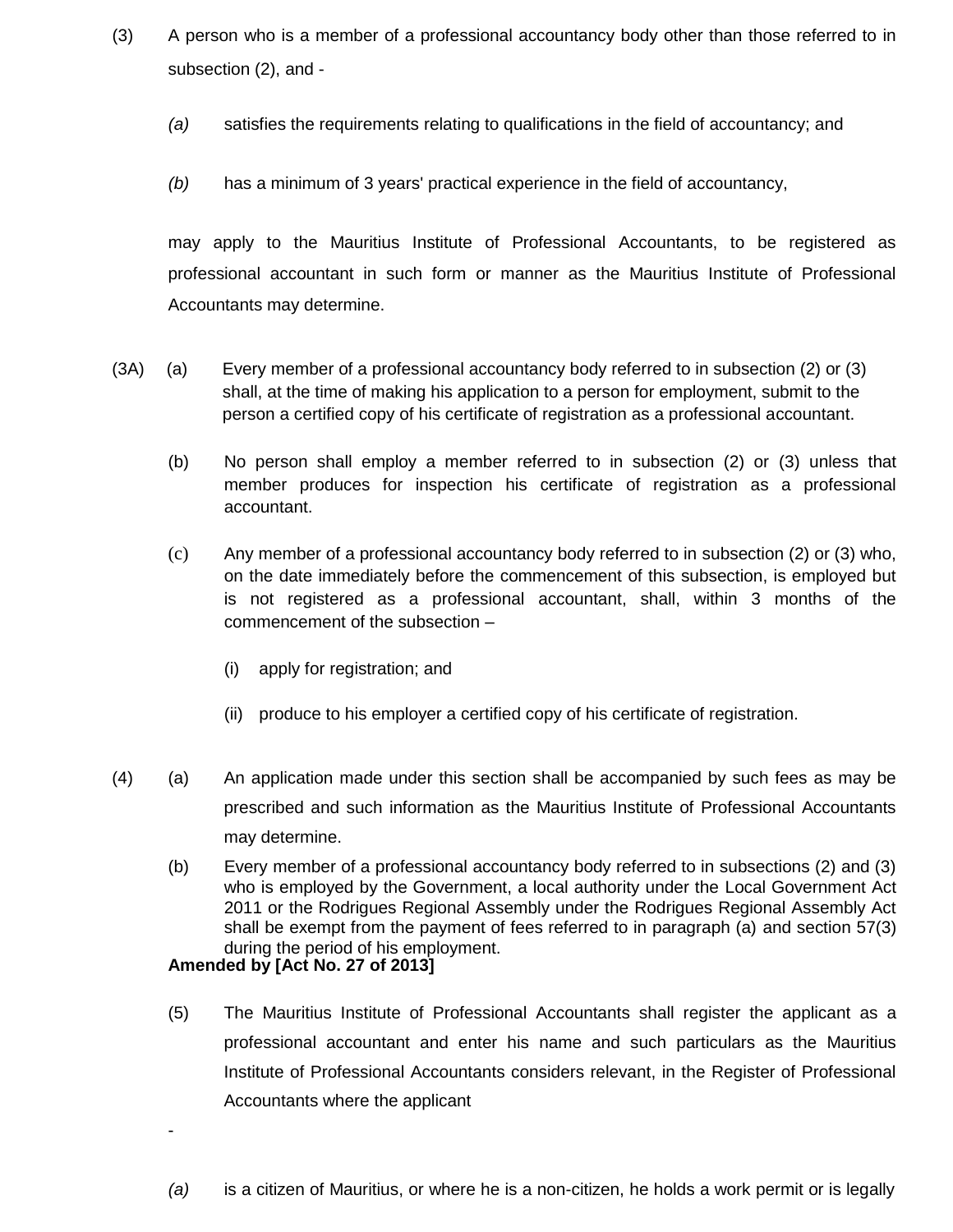exempted from holding a work permit;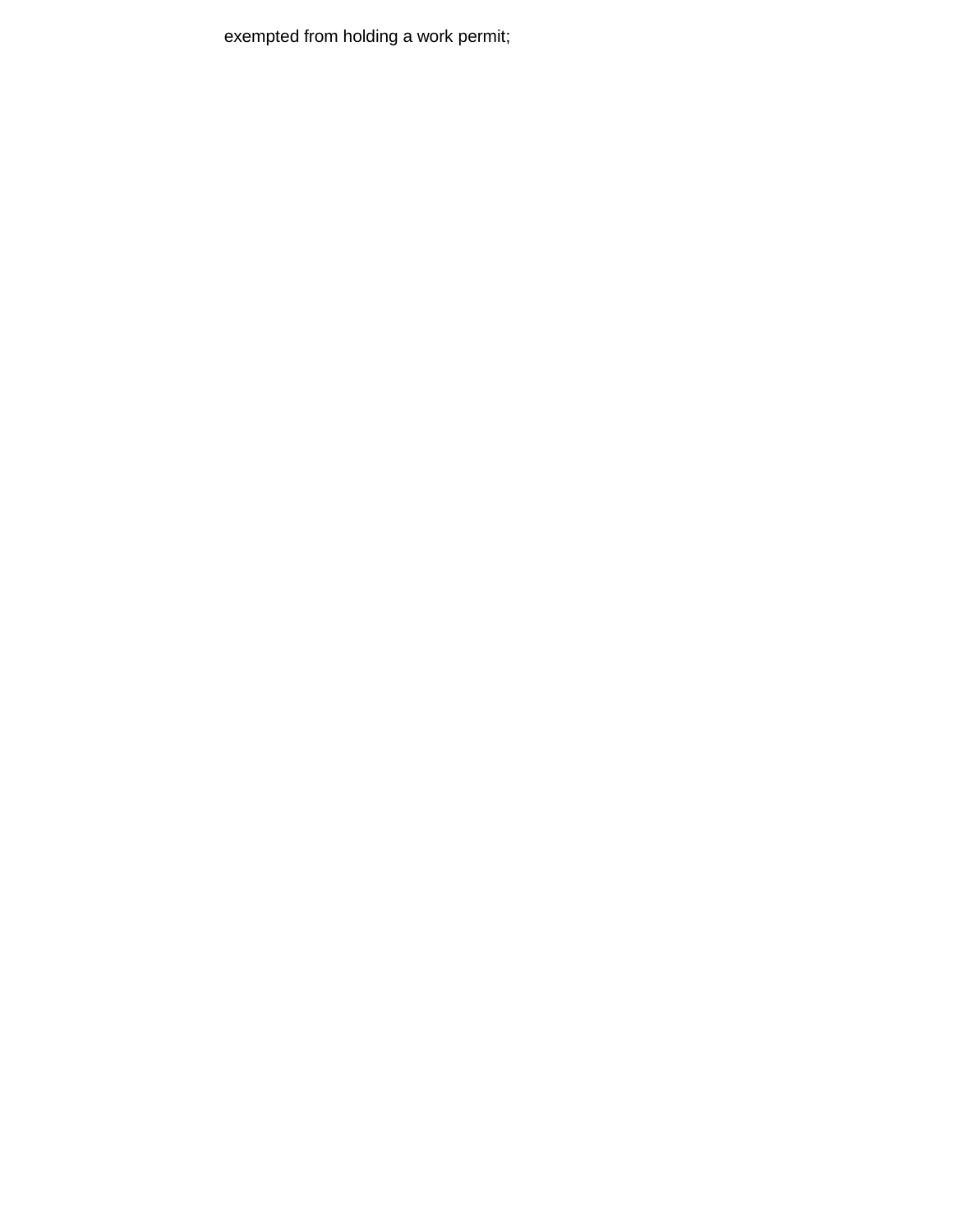- *(b)* is a member of a professional accountancy body;
- *(c)* is of good character and has not been convicted of an offence involving fraud or dishonesty in any country;
- *(d)* has successfully undergone such examination or assessment as the Mauritius Institute of Professional Accountants may deem fit for the purpose of determining whether he possesses adequate professional accountancy knowledge and skills; and
- *(e)* has paid such fees as may be prescribed.
- (6) Any person who contravenes subsection (1) or (3A)(b) shall commit an offence and shall, on conviction, be liable to a fine not exceeding 50,000 rupees

# **Amended by [\[Act No. 27 of 2012\]](http://www.gov.mu/scourt/doc/showDoc.do?dk=Act%20No.%2027%20of%202012&dt=A)**

### **52. Registration of public accountants**

- (1) No person shall –
- (a) use along his name, the title of his professional qualifications in any report, statement or other document; or
- (b) hold himself out as a public accountant, or use any description or designation likely to create the impression that he is a public accountant,

unless he is registered as a public accountant.

(1A)(a) Every professional accountant who intends to practise as a public accountant shall apply in writing to the Mauritius Institute of Professional Accountants in such form and manner as the Mauritius Institute of Professional Accountants may require.

> (b) No professional accountant shall practise or offer his services for remuneration as a public accountant, unless –

- (i) he is registered as a public accountant;
- (ii) he displays in a conspicuous place at each of his business premises his practising certificate issued under section 55(2) or a photocopy of that certificate; and
- (iii) he submits to the person to whom the services are to be supplied a photocopy of his practising certificate.

(c) Any professional accountant who, on the date immediately before the commencement of this subsection, is not registered as a public accountant, shall, within 3 months of the commencement of the subsection, comply with paragraph (b).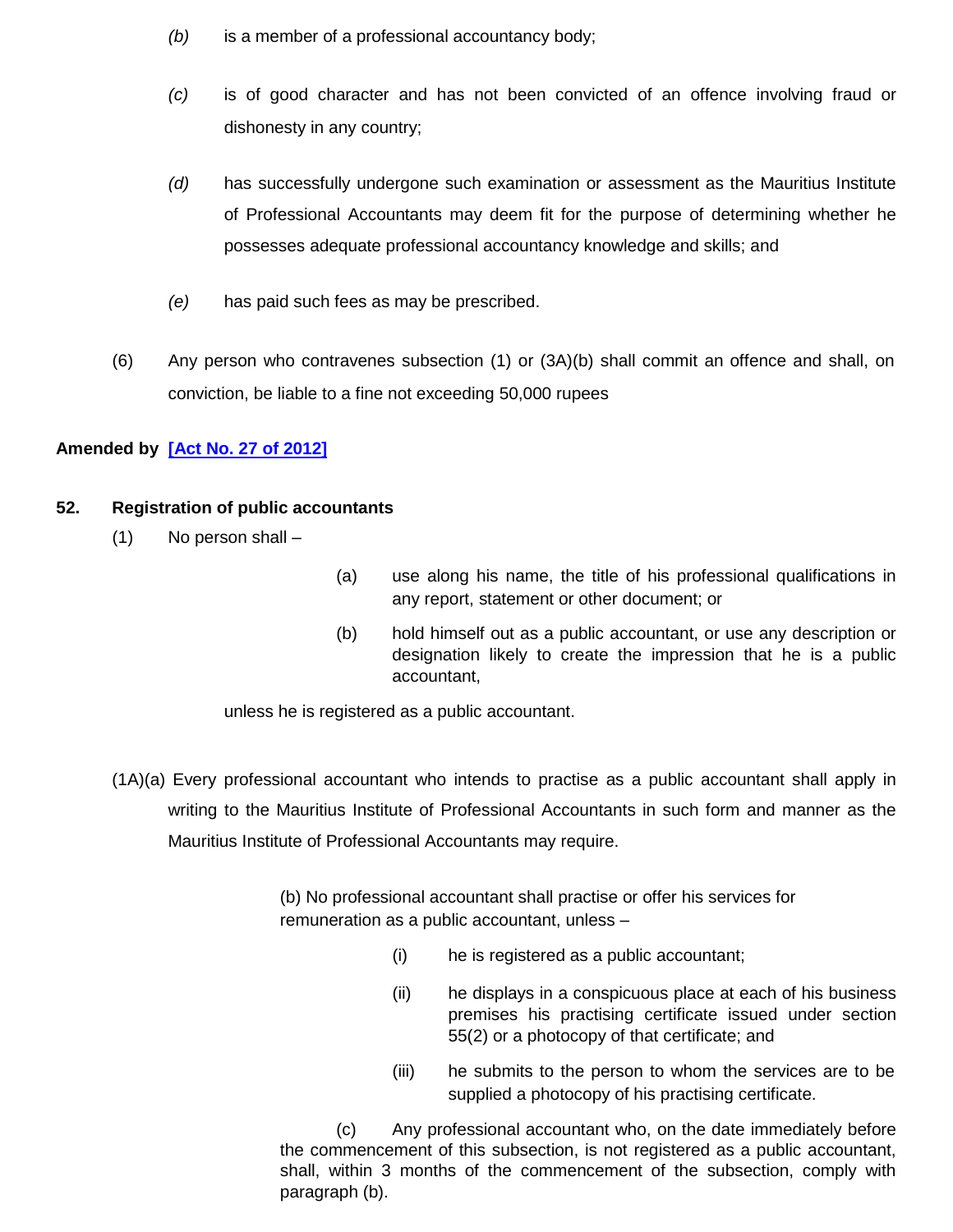- (2) (a) An application made under subsection (1) shall be accompanied by such fees as may be prescribed and such information as the Mauritius Institute of Professional Accountants may require.
	- (b) Any person who fails to comply with subsection (1), (1A) or (2)(a) shall commit an offence and shall, on conviction, be liable to a fine not exceeding 50,000 rupees.
- (3) The Mauritius Institute of Professional Accountants shall register an applicant under subsection (1) as a public accountant and enter his name and such particulars as the Mauritius Institute of Professional Accountants considers relevant in the Register of Public Accountants, where it is satisfied that the applicant -
	- *(a)* meets the requirements laid down in the rules of the Mauritius Institute of Professional Accountants;
	- *(b)* has made such arrangements as may be provided in the rules of the Mauritius Institute of Professional Accountants, for continuing professional education;
	- *(c)* is a fit and proper person;
	- *(d)* has the necessary competence to practise as a public accountant and a period of more than 2 years has elapsed between the date he has undertaken any education and training as provided by the rules of the Mauritius Institute of Professional Accountants and the date of the application.
- (4) The Mauritius Institute of Professional Accountants may, require, as a condition for a public accountant to be allowed to remain in practice, that the public accountant comply with any continuing educational and professional requirements as may be specified in the rules of the Mauritius Institute of Professional Accountants.

# **Amended by [\[Act No. 27 of 2012\]](http://www.gov.mu/scourt/doc/showDoc.do?dk=Act%20No.%2027%20of%202012&dt=A)**

### **53. Refusal to register professional or public accountants**

- (1) On receipt of an application under section 51 or 52, the Mauritius Institute of Professional Accountants may-
	- *(a)* refuse to register an applicant as a professional accountant where the applicant
		- $(i)$  does not satisfy any of the requirements specified in section 51(5); or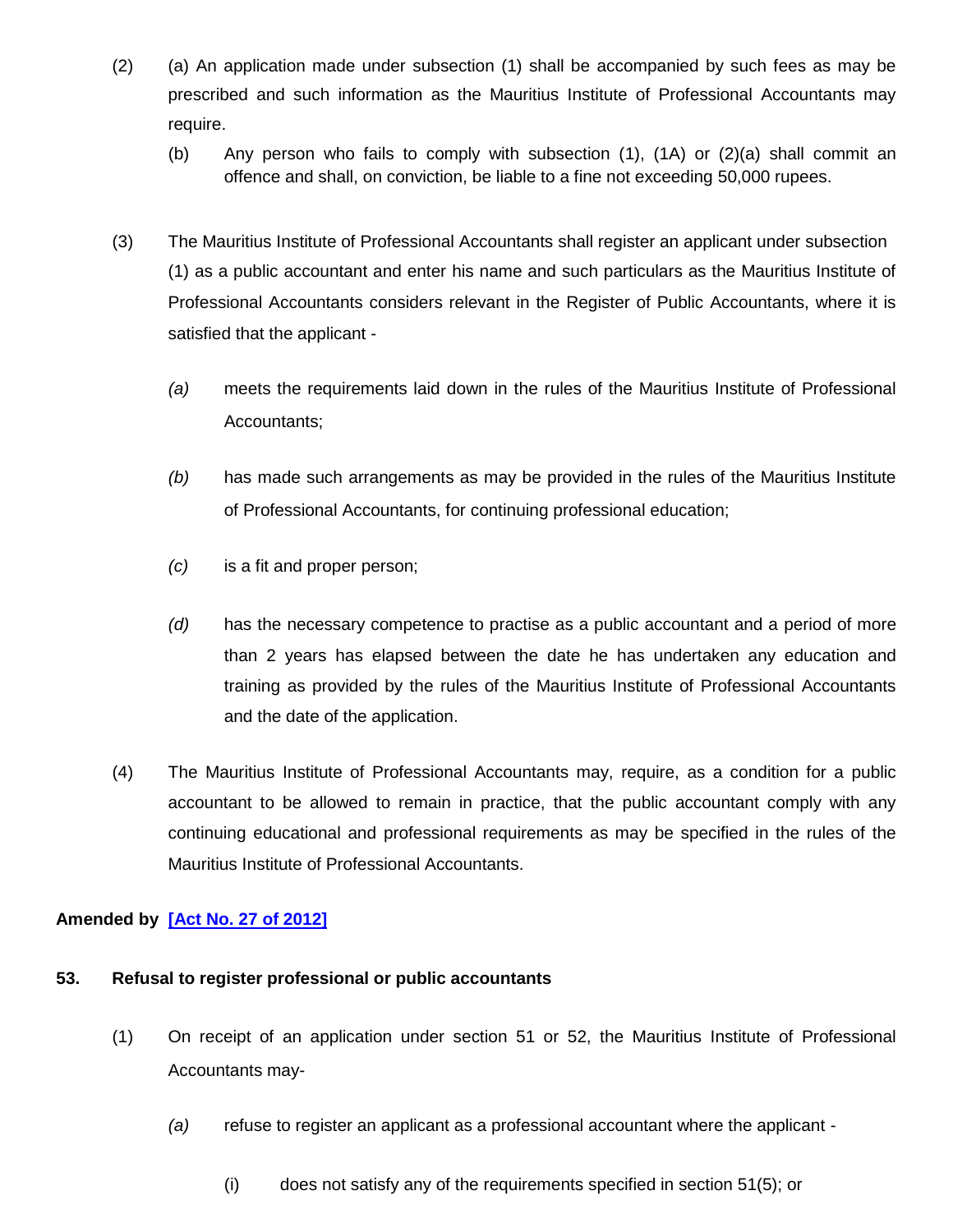- (ii) is otherwise unfit to be registered as a professional accountant;
- *(b)* refuse to register an applicant as a public accountant where the applicant
	- (i) has had his licence or approval to practise as a public accountant withdrawn, suspended, cancelled or revoked in any country; or
	- (ii) is otherwise unfit to be registered as a public accountant.
- (2) Where the Mauritius Institute of Professional Accountants refuses to register an applicant under this section, it shall inform the applicant in writing of its refusal as soon as is reasonably practicable.

# **1 Registration of member firms**

(b) (a) No person shall hold himself out as a firm providing professional services, or use any description or designation likely to create the impression that the person is a firm providing professional services, unless the person is registered as a member firm under this section.

> (b) No professional accountant in a firm providing professional services shall use along his name, the title of his professional qualifications in any report, statement or other document of the firm unless the firm is registered as a member firm under this section.

(1A)(a) Every firm which provides or intends to provide professional services shall apply for registration

to the Mauritius Institute of Professional Accountants.

- (b) No firm shall provide professional services or offer its services for remuneration as a firm providing professional services, unless –
	- (i) it is registered as a member firm under section  $55(1)(b)$ ;
	- (ii) it displays in a conspicuous place at each of its business premises its practising certificate issued under section 55(2) or a photocopy of that certificate; and
	- (iii) it submits to the person to whom the services are to be supplied a photocopy of its practising certificate.
- (c) Any firm which, on the date immediately before the commencement of this subsection, is not registered as a member firm, shall, within 3 months of the commencement of the subsection, comply with paragraph (b).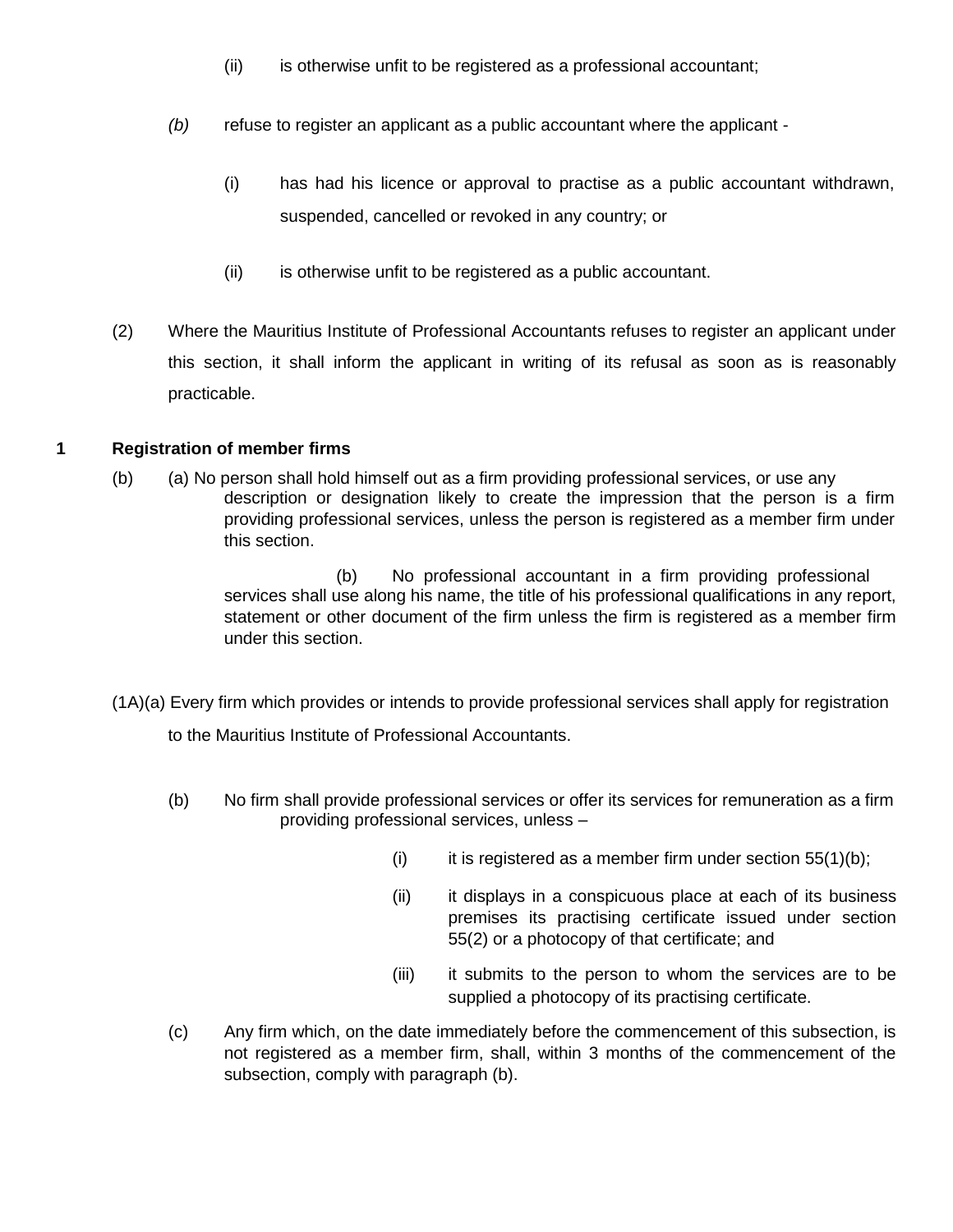- (2) (a) An application under subsection (1) shall be made in writing to the Mauritius Institute of Professional Accountants in such form and manner as the Mauritius Institute of Professional Accountants may determine.
	- (b) An application made under subsection (1) shall be accompanied by such fee as may be prescribed and such information as the Mauritius Institute of Professional Accountants may require.

(c) Any person who fails to comply with subsection (1) shall commit an offence and shall, on conviction, be liable to a fine not exceeding 100,000 rupees.

- (3) The Mauritius Institute of Professional Accountants shall register the firm and enter its name and such particulars as it considers relevant in the Register of Member Finns, upon being satisfied that -.
	- *(a)* at least half of the partners of the firm are registered with the Mauritius Institute of Professional Accountants;
	- *(b)* there is a written undertaking by the applicant firm and the partners individually that they shall be bound by the disciplinary provisions of the rules of Mauritius Institute of Professional Accountants;
	- *(c)* the applicant firm holds a professional indemnity insurance, or provides such other financial guarantee as the Mauritius Institute of Professional Accountants may from time to time determine.

# **Amended by [\[Act No. 27 of 2012\]](http://www.gov.mu/scourt/doc/showDoc.do?dk=Act%20No.%2027%20of%202012&dt=A)**

### **55. Certificate of registration and practising certificate**

- (1) Where the Mauritius Institute of Professional Accountants registers
	- *(a)* a person as a professional accountant,
	- *(b)* a firm as a member firm,

it shall issue to the person or the firm, as the case may be, a certificate of registration.

(2) Where the Mauritius Institute of Professional Accountants registers a person as a public accountant, it shall issue to him a practising certificate.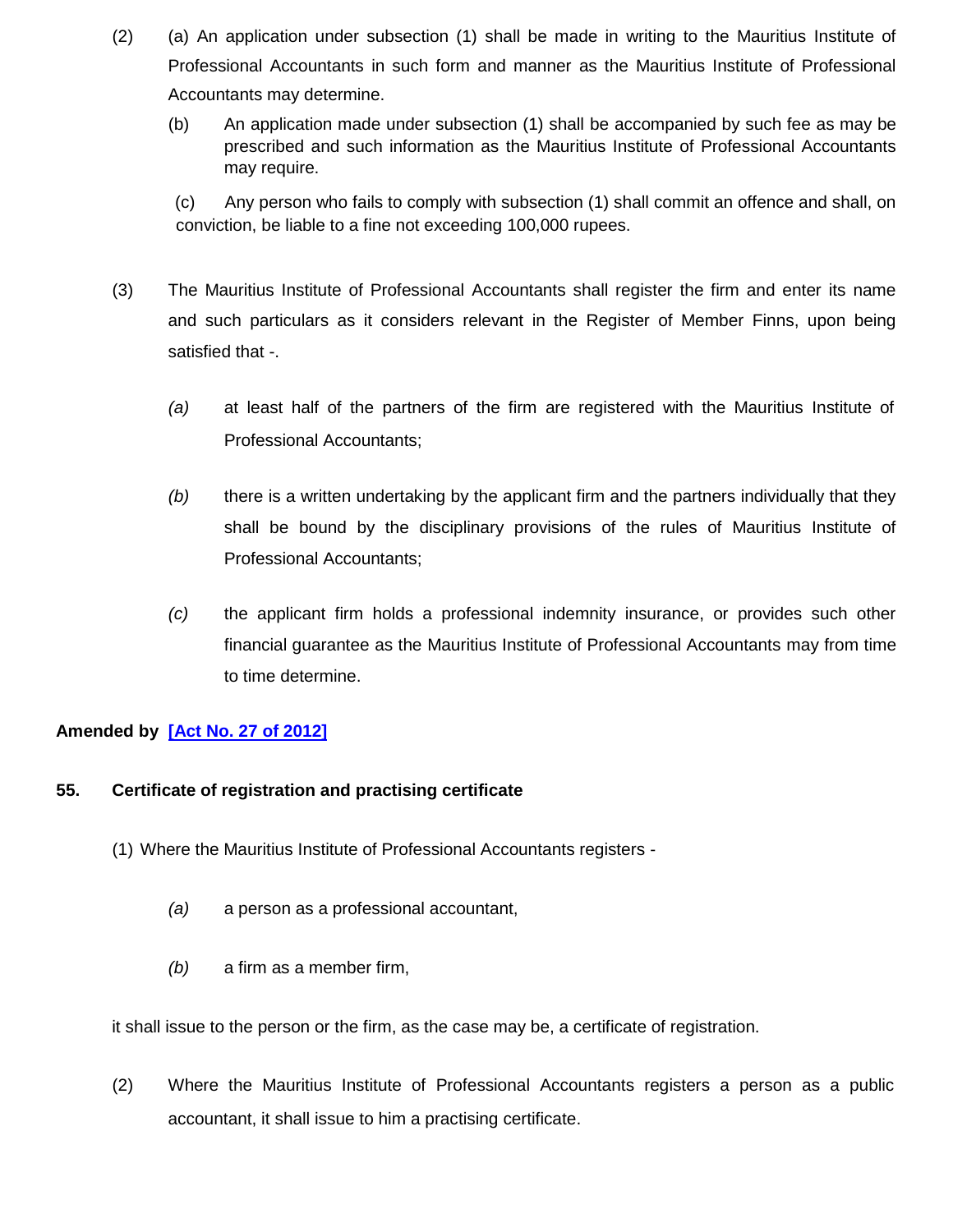(3) A certificate of registration and a practising certificate shall be issued in such form and upon payment of such fees as may be prescribed.

### **Amended by [\[Act No. 27 of 2012\]](http://www.gov.mu/scourt/doc/showDoc.do?dk=Act%20No.%2027%20of%202012&dt=A)**

#### **55A. Obligation to comply with guidelines issued by FIU**

Every professional accountant, public accountant and member firm shall comply with the relevant guidelines issued by the FIU under the Financial Intelligence and Anti-Money Laundering Act.

**Added by [\[Act No. 27 of 2012\]](http://www.gov.mu/scourt/doc/showDoc.do?dk=Act%20No.%2027%20of%202012&dt=A)**

#### **56. Cancellation or suspension of registration**

- (1) The Mauritius Institute of Professional Accountants may either suspend or cancel the registration of a professional accountant, a public accountant or a member firm, and order the removal of his or its name from the relevant register where -
	- *(a)* the person or firm has obtained its registration by fraud or misrepresentation;
	- *(b)* the person or firm no longer satisfies or has acted in breach of any rule of the Mauritius Institute of Professional Accountants;
	- *(c)* the registration of that person has been suspended or cancelled by a professional accountancy body of which he is a member;
	- (ca) the professional accountant, public accountant or the member firm has been found guilty following disciplinary action instituted under section 46(1)(h); or
	- *(d)* the person or firm has acted in breach of the provisions of this Act.
- (2) Where the Mauritius Institute of Professional Accountants cancels a practising certificate, it may also cancel the membership of Mauritius Institute of Professional Accountants of the holder of the practicing certificate.
- (3) Where the Mauritius Institute of Professional Accountants suspends a practising certificate, it may suspend the membership of the holder of the practising certificate of the Mauritius Institute of Professional Accountants for the period for which the certificate has been suspended.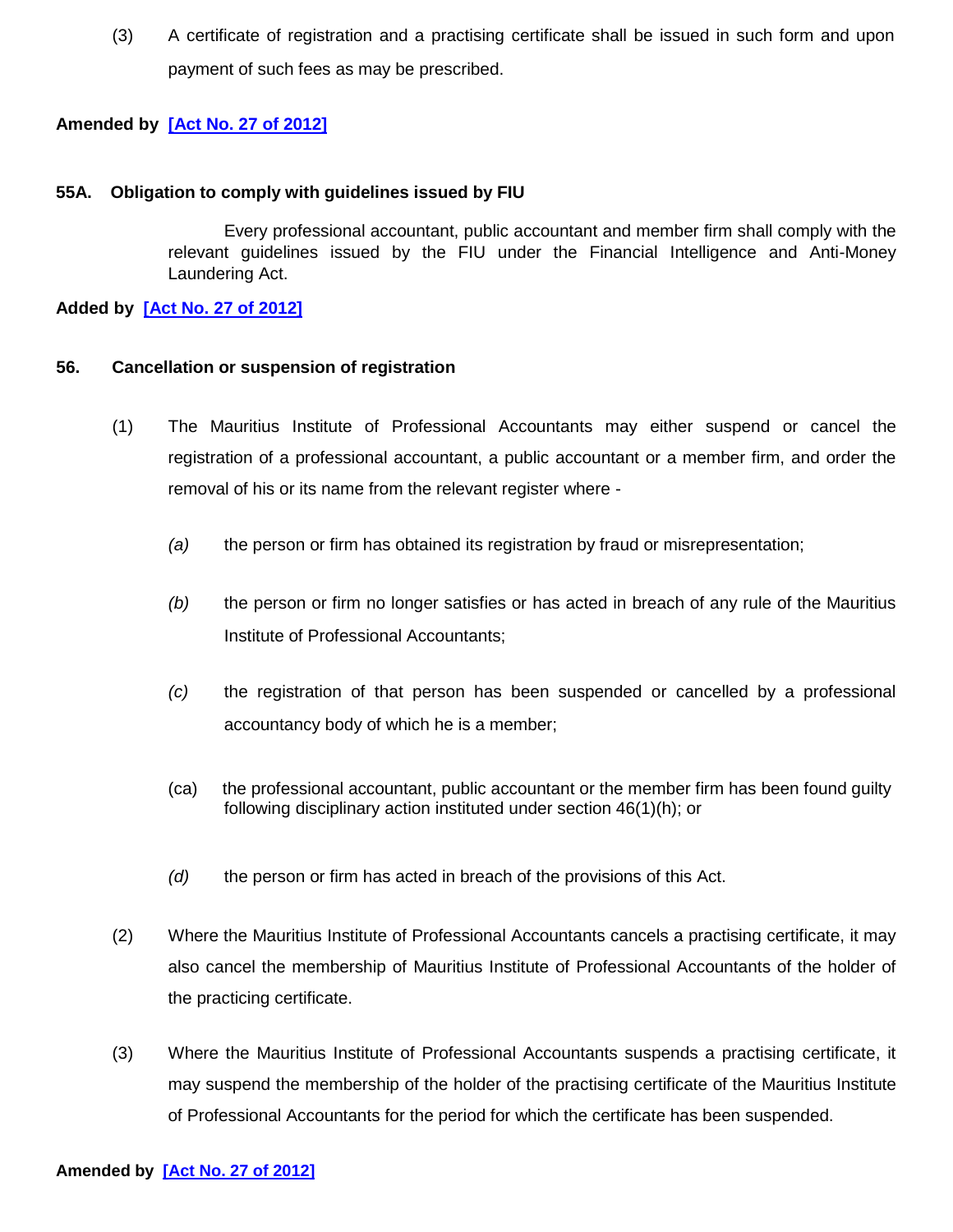#### **57. Renewal of registration**

- (1) Any person wishing to renew his practising certificate upon expiry thereof may, not less than one month before the date of expiry, make an application to the Mauritius Institute of Professional Accountants for the renewal of the certificate in such form as may be approved by the Mauritius Institute of Professional Accountants.
- (2) Any member firm wishing to renew its certificate of registration upon expiry thereof may, not less than one month before the date of expiry, make an application to the Mauritius Institute of Professional Accountants for the renewal of the certificate in such form as may be approved by the Mauritius Institute of Professional. Accountants.
- (3) An application under subsections (1) and (2) shall, subject to section 51(4)(b), be accompanied by such fees as may be prescribed and such information as the Mauritius Institute of Professional Accountants may require.

### **Amended by [\[Act No. 27 of 2012\]](http://www.gov.mu/scourt/doc/showDoc.do?dk=Act%20No.%2027%20of%202012&dt=A); [ Act No. 27 of 2013]**

#### **58. Change in particulars of Register**

Every registered accountant and member firm shall, whenever there is a change in his or its name or in any of his or its particulars in the Register of Professional Accountants, the Register of Public Accountants and the Register of Member Firms, as the case may be, notify the Mauritius Institute of Professional Accountants of such change within 30 days of the change occurring in such manner as the Mauritius Institute of Professional Accountants may require.

### **59. Rules of Mauritius Institute of Professional Accountants**

- (1) The Mauritius Institute of Professional Accountants shall prepare and issue such rules as it considers appropriate.
- (2) The rules shall be binding on every member of the Mauritius Institute of Professional Accountants.
- (3) The rules shall deal with matters relating to the
	- *(a)* terms and conditions of the membership of Mauritius Institute of Professional Accountants;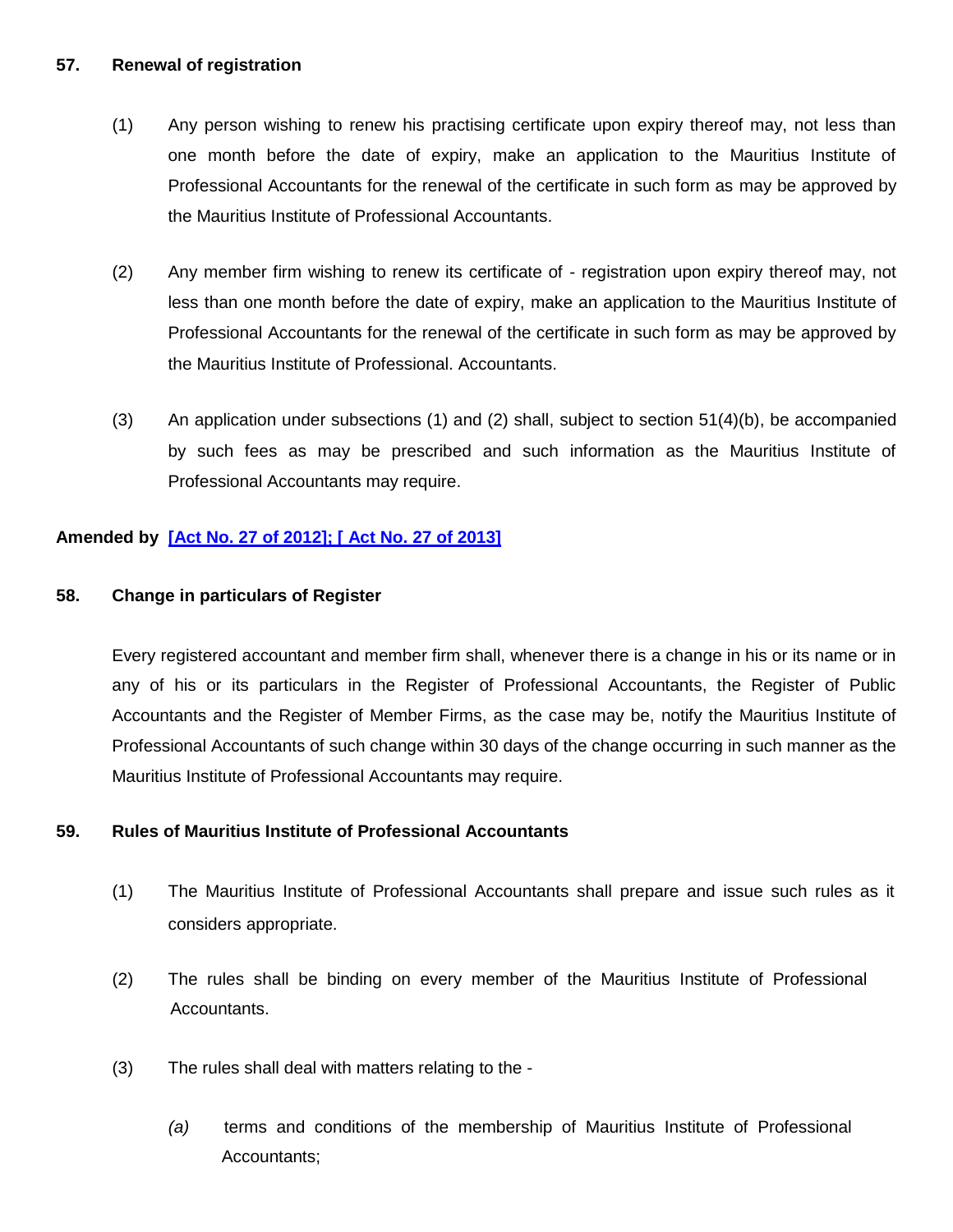- *(b)* procedures to institute disciplinary proceedings;
- *(c)* circumstances and conditions for an appeal against a decision of the Mauritius Institute of Professional Accountants;
- *(d)* requirements for public practice;
- *(e)* conduct of the meetings of the Mauritius Institute of Professional Accountants; and
- *(f)* need for continuous training and education for both professional and public accountants.
- (4) The rules of the Mauritius Institute of Professional Accountants may, from time to time, be amended as the General Assembly may approve.

### **Amended by [\[Act No. 27 of 2012\]](http://www.gov.mu/scourt/doc/showDoc.do?dk=Act%20No.%2027%20of%202012&dt=A)**

#### **60. Fund and property of Mauritius Institute of Professional Accountants**

- (1) The Mauritius Institute of Professional Accountants shall establish a fund into which all money received by it shall be paid, and out of which all payments and charges on the Mauritius Institute of Professional Accountants shall be effected.
- (2) The Board of the Mauritius Institute of Professional Accountants may, for the purposes of subsection (1) -
	- *(a)* levy such charges or fees as may be prescribed, to register its members and to provide services and facilities to its members;
	- *(b)* receive donations, gifts, grants, subsidies and contributions from any source; and
	- *(c)* raise funds by all lawful means.
- (3) The Mauritius Institute of Professional Accountants may, with the approval of the General Assembly -
	- *(a)* invest its funds in such manner as it thinks fit; and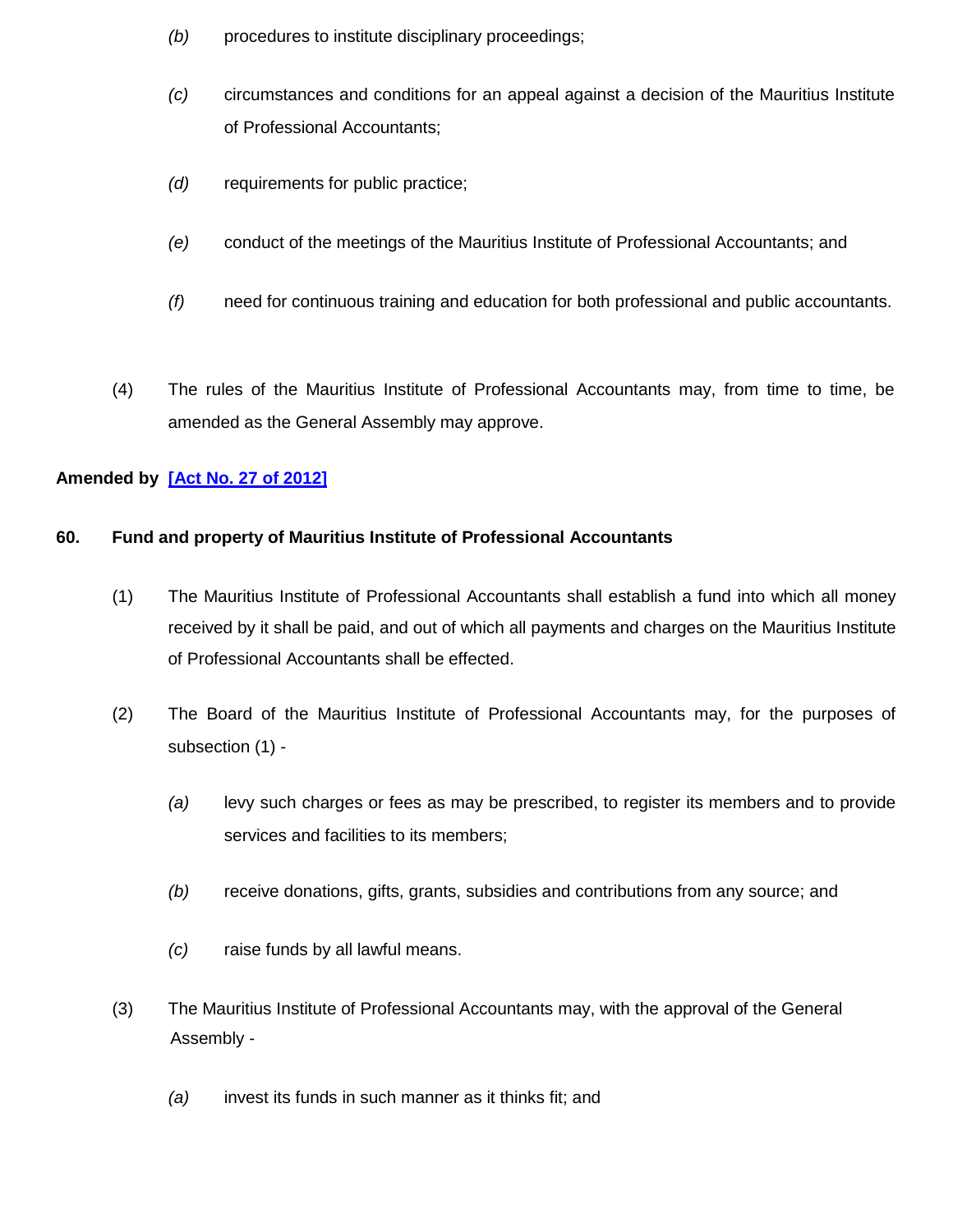- *(c)* engage in any financial activity or participate in any financial arrangement for the purpose of managing or hedging against any financial risk that arises or is likely to arise from such investment.
- (4) For the discharge of its functions under this Act or under any other enactment, the Mauritius Institute of Professional Accountants may, from time to time, with the approval of the General Assembly, raise loans from banks and other financial institutions by mortgage, overdraft or otherwise.

### **Amended by [\[Act No. 27 of 2012\]](http://www.gov.mu/scourt/doc/showDoc.do?dk=Act%20No.%2027%20of%202012&dt=A)**

#### **61. Accountability of Mauritius Institute of Professional Accountants**

- (1) The Mauritius Institute of Professional Accountants shall keep proper accounts and records of its transactions and affairs and shall do all things necessary to ensure that all payments out of its moneys are correctly made and properly authorised and that adequate control is maintained over the assets of, or in the custody of, the Mauritius Institute of Professional Accountants and over the expenditure incurred by the Mauritius Institute of Professional Accountants.
- (2) The Mauritius Institute of Professional Accountants shall-
	- *(a)* within 3 months of the close of its financial year, submit to its members an annual report on its affairs and functions during that financial year, which shall include -
		- (i) a copy of its audited annual financial statements;
		- (ii) an overview of the activities of the Mauritius Institute of Professional Accountants;
		- (iii) an account of the extent to which the objects of the Mauritius Institute of Professional Accountants have been achieved in that financial year;
		- (iv) a profile of Board Members of the Mauritius Institute of Professional Accountants, and their attendance of meetings of the Mauritius Institute of Professional Accountants; and
		- (v) such other matters as the Board of the Mauritius Institute of Professional Accountants may determine to maintain public confidence in the accountancy profession;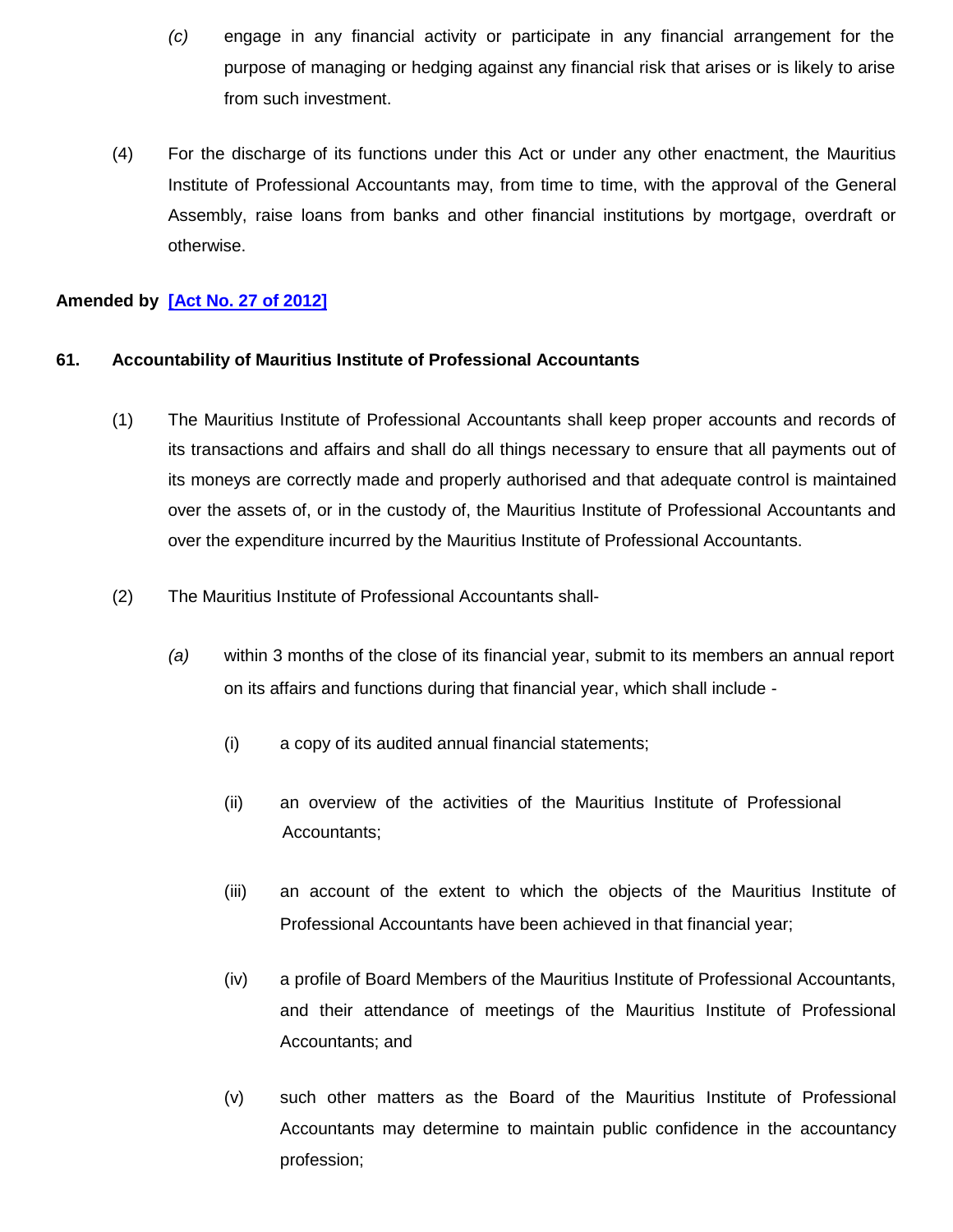- *(b)* file a copy of the annual report referred to in paragraph (a) with the Council within 3 months of the close of its financial year.
- (3) The period starting from the commencement of this Act to 30 June in the following year shall be the first financial year.

### **62. Appointment of auditor**

- (1) The Mauritius Institute of Professional Accountants shall, at each Annual General Assembly appoint an auditor who shall hold office until its next Annual General Assembly.
- (2) Where the auditor appointed under subsection (I) is incapable, for any reason, to hold his office, the Board may appoint another person to audit the accounts of the Mauritius Institute of Professional Accountants.
- (3) A person shall not be eligible for appointment under subsection (1) unless he is a licensed auditor.
- (4) No person shall be qualified to be appointed as an auditor where he is
	- *(a)* a member of the Board of the Mauritius Institute of Professional Accountants; or
	- *(b)* a partner of a member of the Board of the Mauritius Institute of Professional Accountants;
- (5) The remuneration of the auditor shall be determined by the Mauritius Institute of Professional Accountants at its General Assembly.

#### **PART V - THE NATIONAL COMMITTEE ON CORPORATE GOVERNANCE**

#### **63. Establishment of National Committee on Corporate Governance**

There is established for the purposes of this Act the National Committee on Corporate Governance.

#### **64. Objects of the National Committee on Corporate Governance**

The objects of the National Committee on Corporate Governance shall be to –

*(a)* establish principles and practices of corporate governance;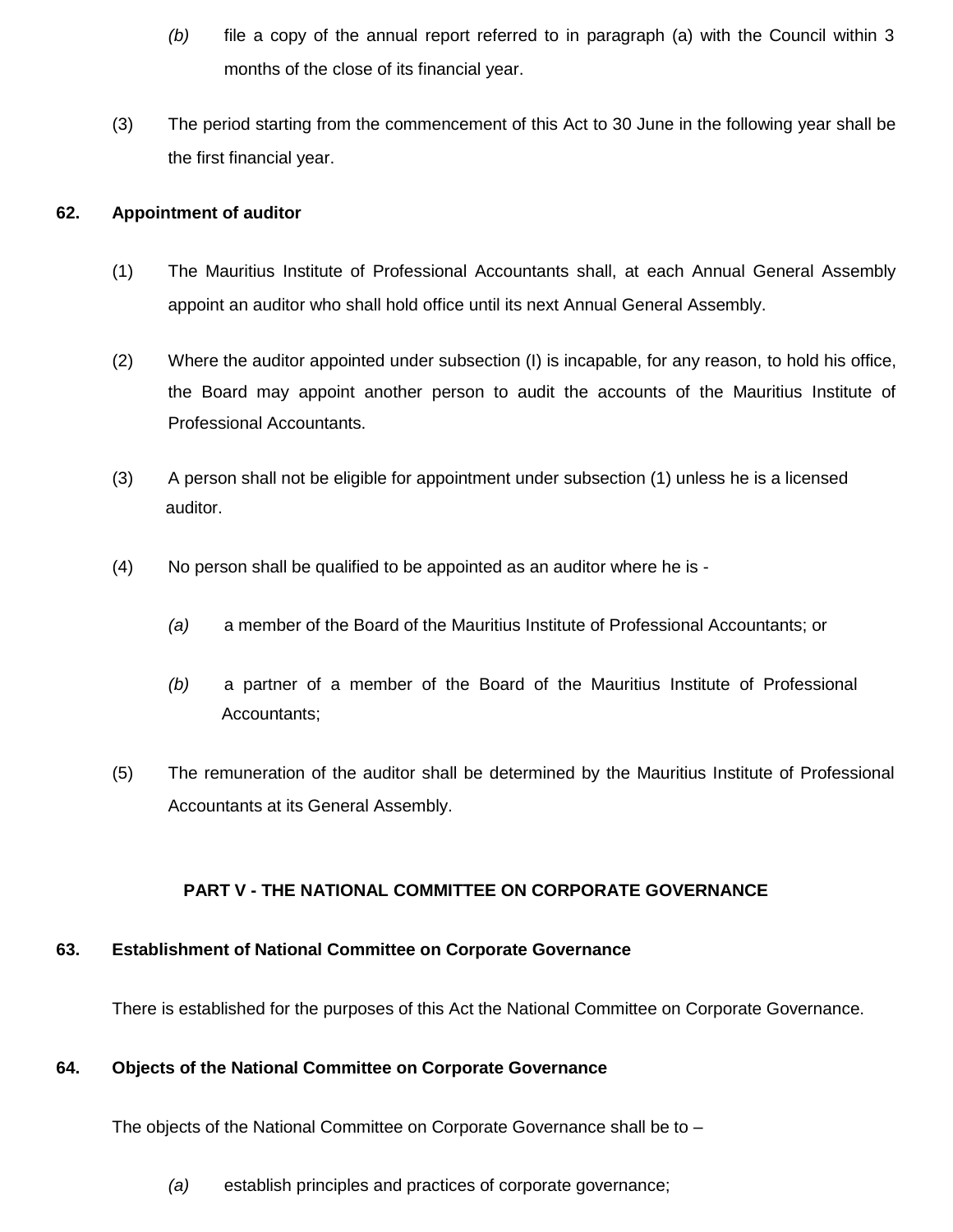- *(b)* promote the highest standards of corporate governance;
- *(c)* promote public awareness about corporate governance principles and practices;
- *(d)* act as the national coordinating body responsible for all matters pertaining to corporate governance.

#### **65. Functions of the National Committee on Corporate Governance**

The National Committee on Corporate Governance shall -

- *(a)* assess the needs for corporate governance in the public and private sectors;
- *(b)* organise and promote the organisation of workshops, seminars and training in the field of corporate governance;
- *(c)* issue the Code of Corporate Governance and guidelines, and establish a mechanism for the periodic re-assessment of the Code and guidelines;
- *(d)* provide assistance and guidance in respect of the adoption of good corporate governance; and
- *(e)* establish links with regional and international institutions engaged in promoting corporate governance;
- *(f)* co-operate with the Council and with any other person or institution in order to fulfil its objects;
- *(g)* set up the Mauritius Institute of Directors;
- *(h)* advise the Minister on any matter relating to corporate governance.

#### **66. Composition of the National Committee on Corporate Governance**

(1) The National Committee on Corporate Governance shall consist of a Chairperson, and not more than 10 other members, who shall be appointed by the Minister, from amongst persons having wide experience or expertise in legal, financial, corporate and business matters.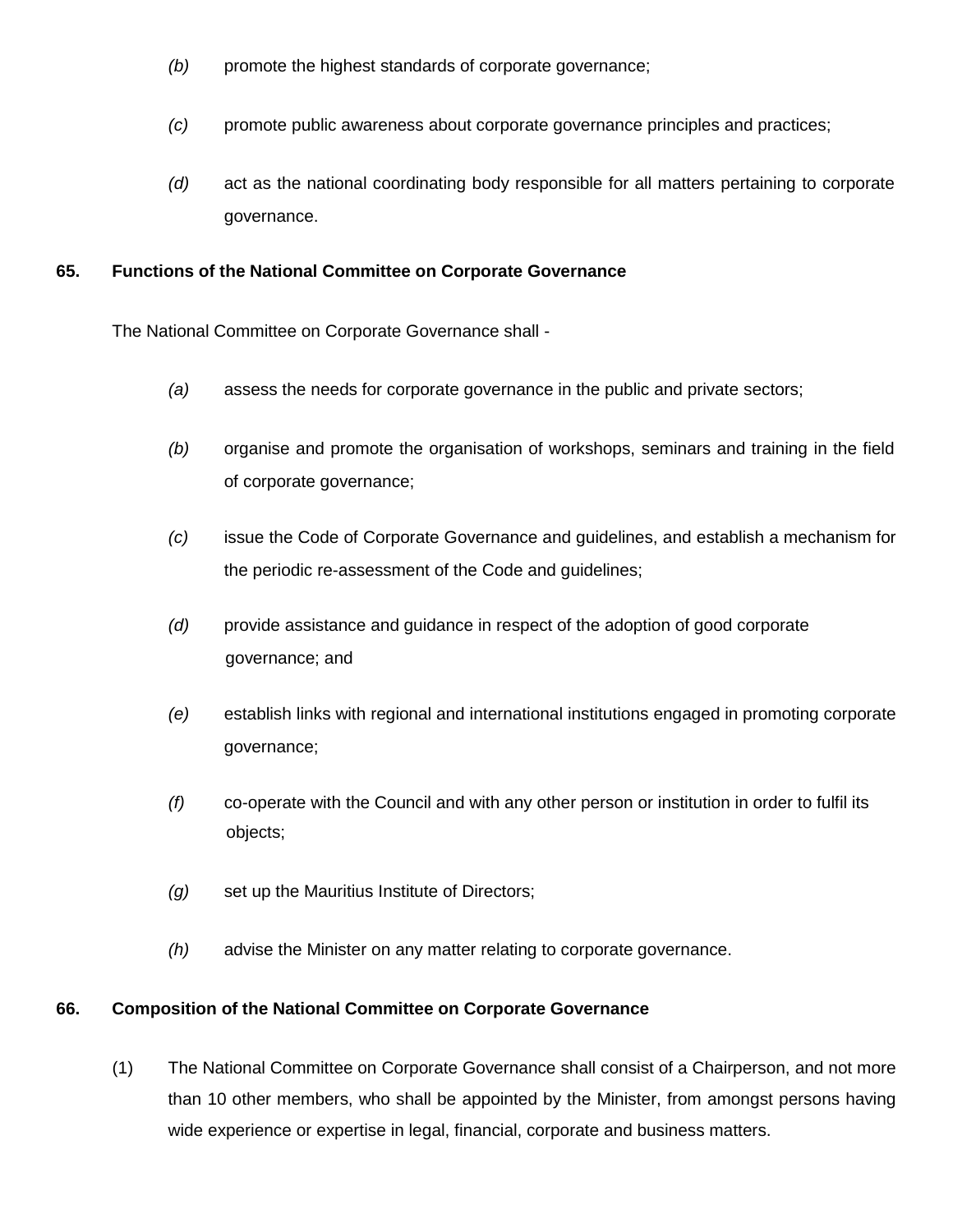- (2) Every member of. the National Committee on Corporate Governance shall hold office for a period of 3 years on such terms and conditions as the Minister may determine, and shall be eligible for reappointment.
- (3) The National Committee on Corporate Governance may co-opt any person who may be of assistance in relation to any matter before it.
- (4) The appointment of any member of the National Committee on Corporate Governance may be terminated by the Minister on any of the grounds specified in section 37 (3)(b) (i), (iii), (iv) and (v) of the Interpretation and General Clauses Act.
- (5) Every member shall be paid such fees as the Minister may determine.

#### **67. Meetings of National Committee on Corporate Governance**

- (1) The National Committee on Corporate Governance shall meet as often as is necessary but not less than once every 3 months, and at such time and place as the Chairperson may determine.
- (2) The National Committee on Corporate Governance shall, subject to this Act, regulate its meetings and its procedures at meetings in such manner as it thinks fit.
- (3) In the absence of the Chairperson at a meeting of the National Committee on Corporate Governance, the members present shall elect a member to act as Chairperson for that meeting.

#### **68. Funding of National Committee on Corporate Governance**

- (1) The National Committee on Corporate Governance may receive any money appropriated from the Consolidated Fund and any other money lawfully accruing to the National Committee on Corporate Governance from any other source.
- (2) The National Committee on Corporate Governance shall establish a General Fund into which all money received by it, and out of which, all payments required to be made by it, shall be paid.
- (3) The National Committee on Corporate Governance shall, not later than 3 months before the commencement of each financial year; submit to the Minister its plan of action and an estimate of its expenditure for that financial year.

#### **69. Accountability of National Committee on Corporate Governance**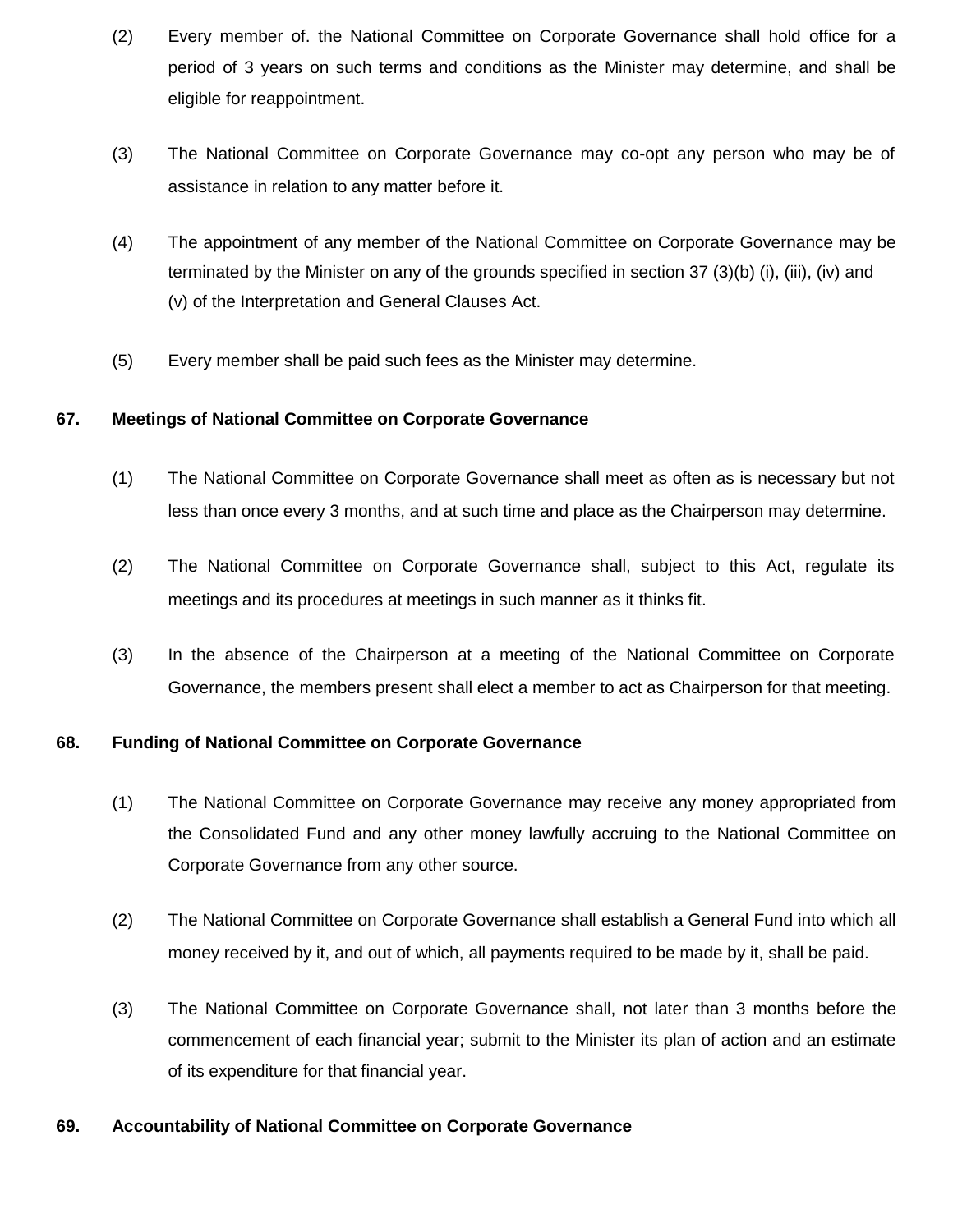- (1) The National Committee on Corporate Governance shall, within 3 months of the close of its financial year, submit to the Minister a report on its affairs and functions during that financial year.
- (2) The report referred to in subsection (1) shall include-
	- *(a)* an overview of the activities of the National Committee on Corporate Governance; and
	- *(b)* an account of the extent to which the objectives set by this Act had been achieved in that financial year by the National Committee on Corporate Governance.
- (3) A copy of the report shall be filed with the Council within. 3 months of the close of its financial year.

#### **70. Objects of Mauritius Institute of Directors**

The Mauritius Institute of Directors shall -

- *(a)* promote the highest standards of corporate governance, and of business and ethical conduct of directors serving on the boards of companies and public interest entities; **Amended by [\[Act No. 18 of 2008\]](http://www.gov.mu/scourt/doc/showDoc.do?dk=Act%20No.%2018%20of%202008&dt=A)**
- *(b)* assess the needs of directors and organise conferences, seminars, workshops and training; and
- *(c)* co-operate with the Council and the National Committee on Corporate Governance and with other institutions and organisations having objects similar to those of the Mauritius Institute of Directors in order to fulfil its objects.

### **71. Annual report of Mauritius Institute of Directors**

- (1) The Mauritius Institute of Directors shall file a copy of its annual report with the Council and the National Committee on Corporate Governance within 3 months of the close of its financial year.
- (2) The annual report shall include
	- *(a)* the audited annual financial statements; and
	- *(b)* an overview of the activities of the Mauritius Institute of Directors during that financial year.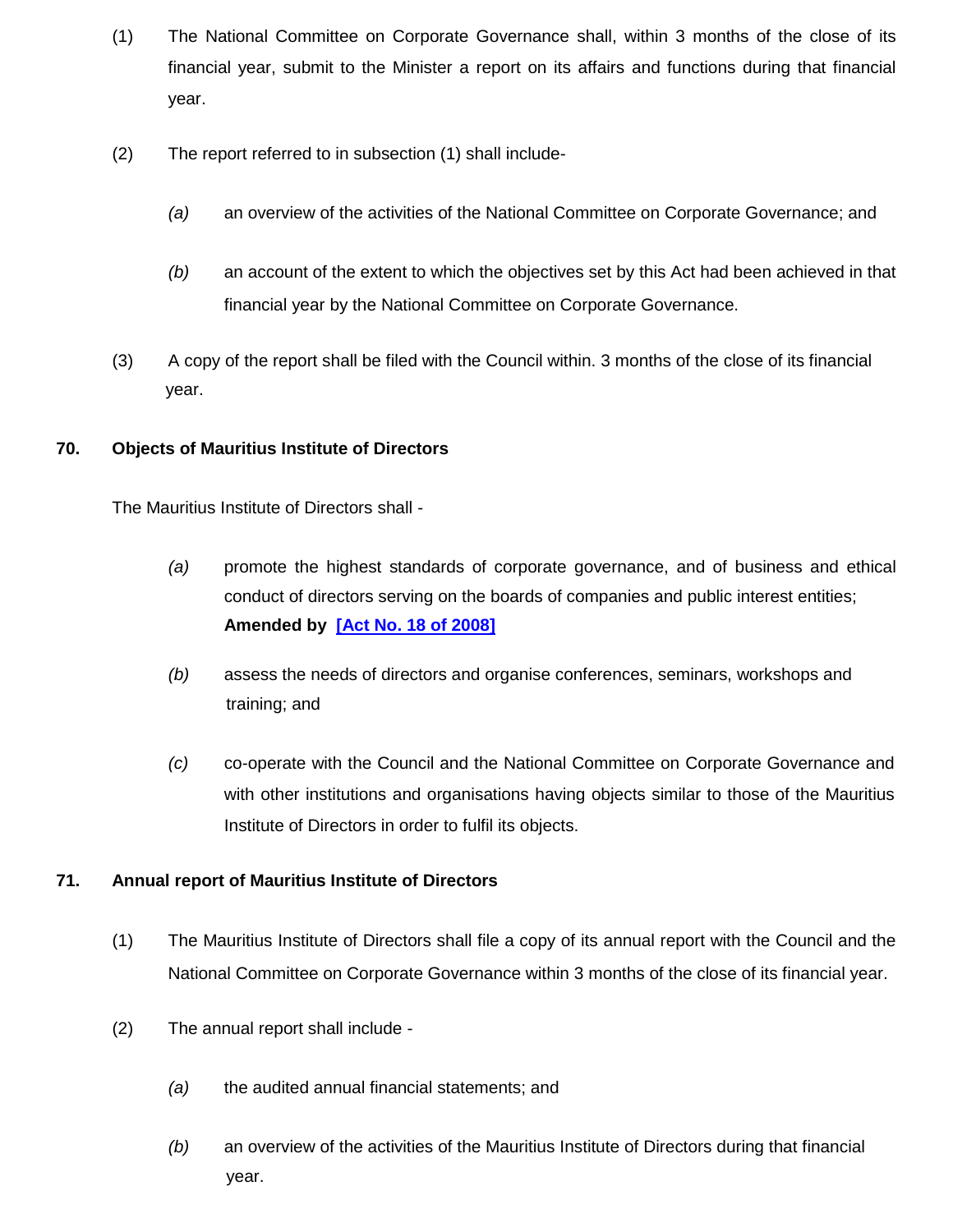(3) The period starting from the commencement of this Act to 30 June in the following year shall be the first financial year.

### **PART VI - SETTING OF STANDARDS AND MONITORING**

### **72. Financial reporting and accounting standards**

- (1) The Council shall in relation to statutory bodies specified in Part II of the Second Schedule to the Statutory Bodies (Accounts and Audit) Act develop, issue and keep up-to-date financial reporting and accounting standards, and ensure consistency between the standards issued and the International Financial Reporting Standards.
- (2) The Council shall specify, in the financial reporting and accounting standards, the minimum requirements for recognition, measurement, presentation and disclosure in annual financial statements, group annual financial statements or other financial reports which every public interest entity shall comply with, in the preparation of financial statements and reports.
- (3) The Council shall specify in the financial reporting and accounting standards, the minimum requirements for recognition, measurement, presentation and disclosure in annual financial statements, group annual financial statements or other financial reports, with which every entity, other than a public interest entity, shall comply in the preparation of its financial statements and reports.

# **Amended by [\[Act No. 14 of 2009\]](http://www.gov.mu/scourt/doc/showDoc.do?dk=Act%20No.%2014%20of%202009&dt=A); [\[Act No. 27 of 2012\]](http://www.gov.mu/scourt/doc/showDoc.do?dk=Act%20No.%2027%20of%202012&dt=A)**

### **73. Auditing standards**

- (1) **Repealed by [\[Act No. 14 of 2009\]](http://www.gov.mu/scourt/doc/showDoc.do?dk=Act%20No.%2014%20of%202009&dt=A)**
- (2) The Council may issue rules and guidelines for the purposes of implementing
	- (a) the financial reporting and accounting standards referred to in section 72; and
	- (b) the auditing standards.
- (3) Every licensed auditor shall, in the exercise of his profession, comply with -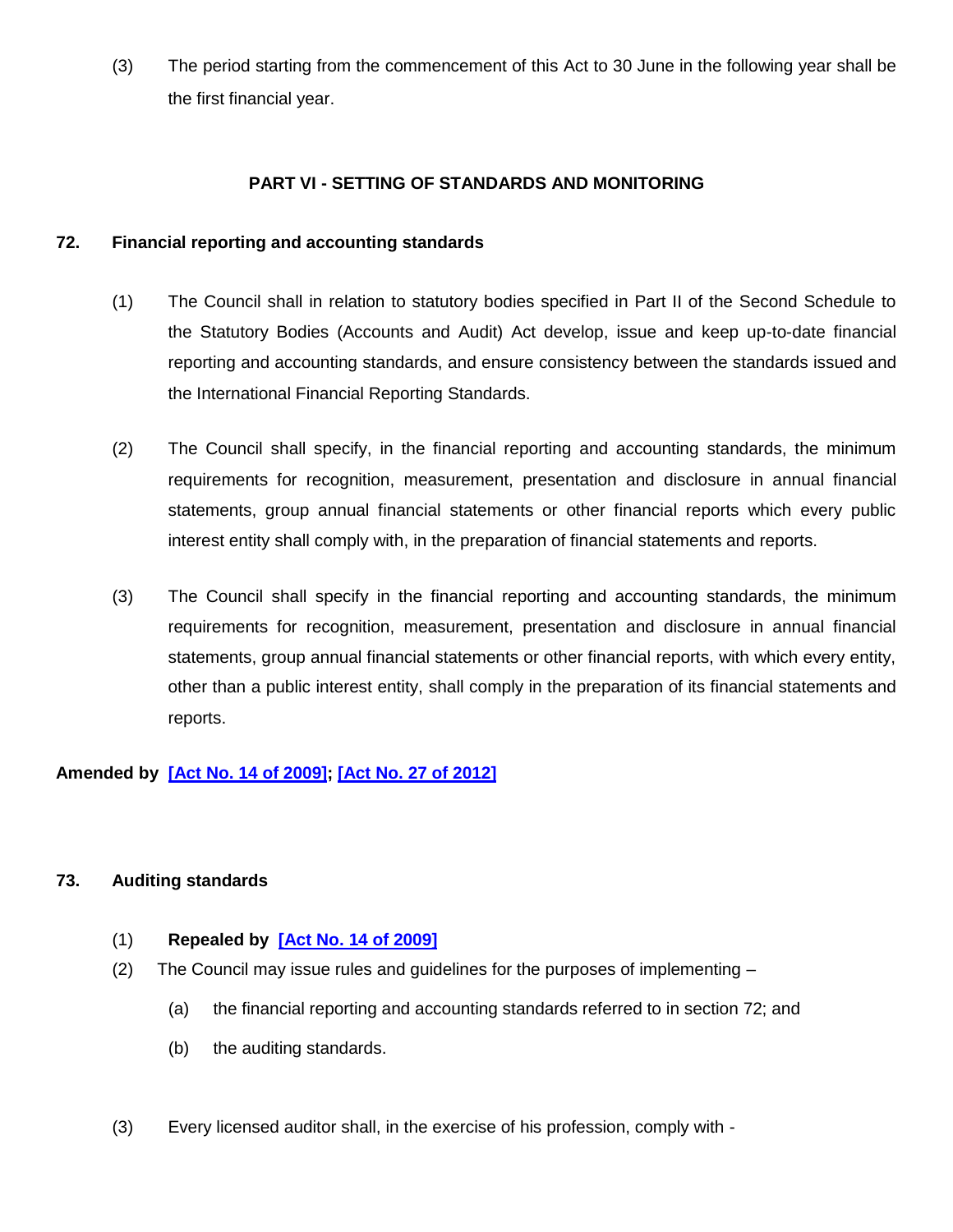- *(a)* such minimum requirements as shall be specified by the Council in the auditing standards;
- *(b)* any rule and guideline issued under this Act.

# **Amended by [\[Act No. 14 of 2009\]](http://www.gov.mu/scourt/doc/showDoc.do?dk=Act%20No.%2014%20of%202009&dt=A)**

### **74. Publication of standards rules and guidelines**

- (1) Where the Council intends to publish or amend any financial reporting and accounting standards referred to in section 72 or any rules and guidelines referred to in section 73 , it shall cause a notice to be published in -
	- *(a)* the *Gazette;* and
	- *(b)* not less than 2 daily newspapers for 3 consecutive days,

inviting comments from all interested persons.

- (2) Any person who wishes to submit any comment shall, within 21 days of the last date of the publication specified in subsection (1), submit his comments in writing to the Council.
- (3) The Council may, in deciding whether to approve the financial reporting and accounting standards referred to in section 72 or any rules and guidelines referred to in section 73 or their amendments, have regard to any comment submitted under subsection (2).

# **Amended by [\[Act No. 14 of 2009\]](http://www.gov.mu/scourt/doc/showDoc.do?dk=Act%20No.%2014%20of%202009&dt=A)**

### **75. Compliance by public interest entities**

- (1) Where a public interest entity is required under any enactment to prepare a financial statement or report, it shall ensure that the financial statement or report is in compliance with the financial reporting requirements of this Act or any other relevant enactment, any regulations or rules made under this Act and with the IFRS.
- (2) Every public interest entity shall adopt corporate governance in accordance with the National Code of Corporate Governance.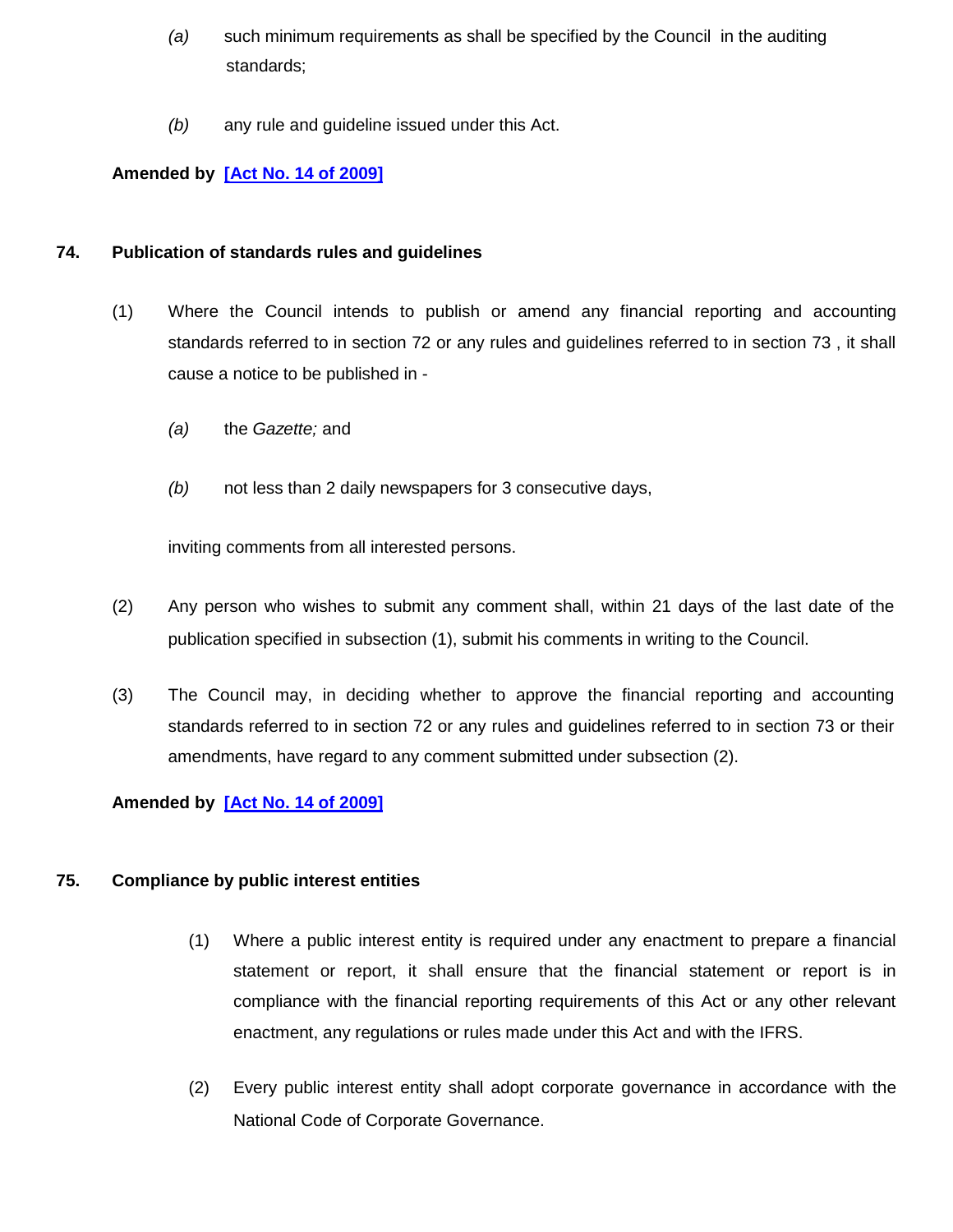(3) Every public interest entity under subsection (2) shall submit to the Council a statement of compliance with the Code of Corporate Governance and where there is no compliance, the statement shall specify the reasons for non-compliance.

### **Amended by [\[Act No. 14 of 2009\]](http://www.gov.mu/scourt/doc/showDoc.do?dk=Act%20No.%2014%20of%202009&dt=A); [\[Act No. 27 of 2012\]](http://www.gov.mu/scourt/doc/showDoc.do?dk=Act%20No.%2027%20of%202012&dt=A)**

### **76. Monitoring of financial statements, annual report and report on corporate governance - Amended**

#### **by [\[Act No. 27 of 2012\]](http://www.gov.mu/scourt/doc/showDoc.do?dk=Act%20No.%2027%20of%202012&dt=A)**

- (1) Where a public interest entity is required under any enactment to file its financial statements, annual report and its report on corporate governance with a government department or authority, the Council, or any officer authorised by it in writing, may review the financial statements, annual report and its report on corporate governance of a public interest entity filed with the government department or authority to determine whether the financial statements, annual report and its report on corporate governance are in compliance with this Act.
- (1A) Every public interest entity shall, not later than 6 months after the closing of its accounting year, submit to the Chief Executive Officer its financial statements, annual report and its report on corporate governance in respect of that year.
- (2) The Council, or any officer authorised by it in writing, may, seek further information or clarification from -
	- *(a)* any director or Chairperson of a public interest entity;
	- *(b)* any employee of a public interest entity responsible for preparing the financial statements and annual reports; and
	- *(c)* any auditor responsible for the audit of the financial statements of that public interest entity.

### (3) **Repealed by [\[Act No. 18 of 2008\]](http://www.gov.mu/scourt/doc/showDoc.do?dk=Act%20No.%2018%20of%202008&dt=A)**

- (4) Nothing in this section shall be taken to compel the production by any public interest entity, its employee and the auditor responsible for the audit of the financial statements, of any book, document, record or material containing -
	- *(a)* any information which is confidential under the Banking Act or any other enactment; and
	- *(b)* a privileged communication by or to a legal practitioner in that capacity,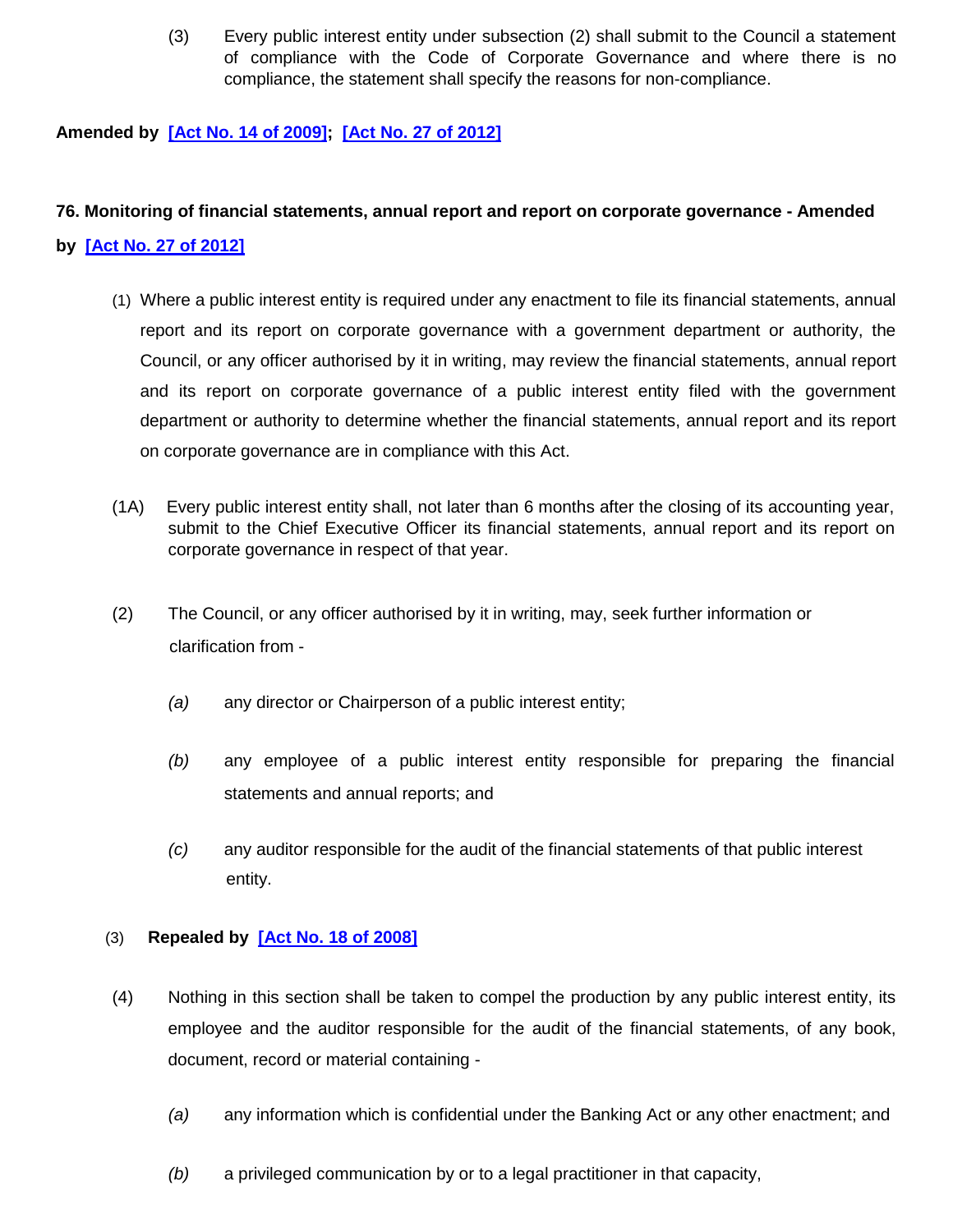except in so far as the disclosure of the information is made according to law.

(5) Any person who fails to comply with subsection (1A) or with any requirement under subsection (2) shall commit an offence and shall, on conviction, be liable to a fine not exceeding 50,000 rupees.

### **Amended by [\[Act No. 18 of 2008\]](http://www.gov.mu/scourt/doc/showDoc.do?dk=Act%20No.%2018%20of%202008&dt=A); [\[Act No. 27 of 2012\]](http://www.gov.mu/scourt/doc/showDoc.do?dk=Act%20No.%2027%20of%202012&dt=A)**

### **77. Practice review of auditors**

- (1) The Council, or any officer authorised by it in writing, may review the practice of an auditor and may, for that purpose-
	- *(a)* inspect any relevant book, document and record in the possession, or under the control of the auditor, his partner or employee and make copies of or take any abstract of or extract from any such book, document and record; and
	- *(b)* seek information or clarification from any partner or employee of the auditor.
- (2) Subject to subsection (3), every auditor shall, at the request. of the Council, or any officer authorised by it in writing, produce any relevant book, document or record in his possession or under his control for the purposes of subsection (1).
- (3) Nothing in this section shall be taken to compel the production by an auditor of a book, document, record or material containing -
	- *(a)* any information which is confidential under the Banking Act or any other enactment; and
	- *(b)* a privileged communication by or to a legal practitioner in that capacity,

except in so far as the disclosure of the information is made according to law.

### **78. Power of investigation**

- (1) The Council may investigate or cause to be investigated
	- *(a)* any complaint of dishonest practice, negligence, professional misconduct, or malpractice made against a licensed auditor; or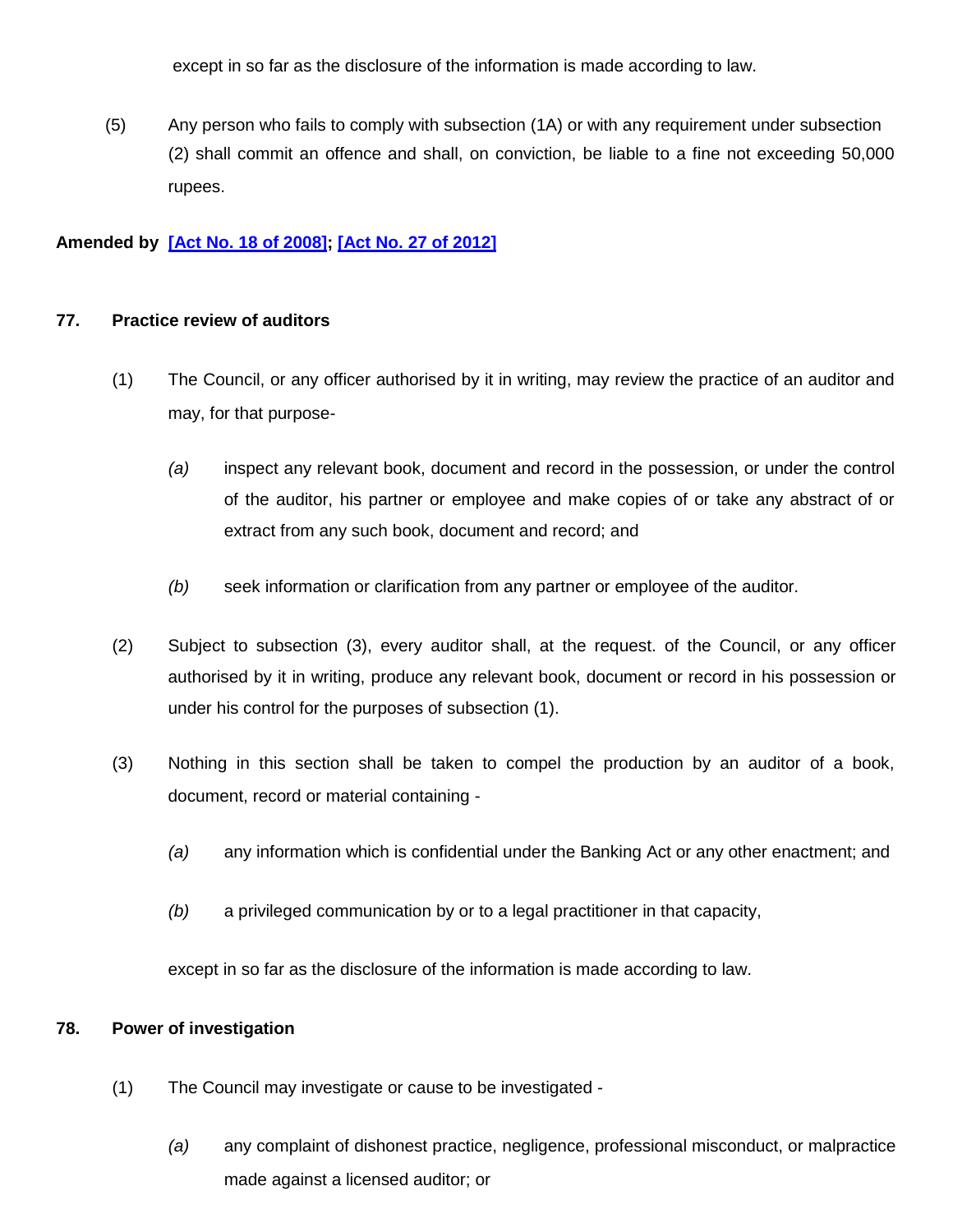- *(b)* any breach of the Code of Professional Conduct and Ethics by a licensed auditor; or
- *(c)* any material irregularity notified to it pursuant to Section 40(2).
- (2) Where the Council investigates a complaint
	- *(a)* it shall notify the auditor whose conduct, act or omission is under investigation of the nature of the complaint;
	- *(b)* it may summon and hear the auditor;
	- *(c)* it may summon and hear witnesses;
	- *(d)* it may call for relevant documents and make such copies thereof as it thinks fit; and
	- *(e)* it may review any financial statement and report filed with any government department or authority.
- (3) Every public interest entity or auditor shall, subject to subsections (4) and (5), produce any relevant book, record or document in his possession or under his control to the Council where the Council is conducting an investigation for the purposes of subsection (1)
- (4) A person may refuse to answer a question put to him or refuse to furnish any information, document, record or book, where the answer to the question or the production of the document, record or book might tend to incriminate him.
- (5) Nothing in this section shall be taken to compel the production by the auditor, the public interest entity or its officer of any book, document, record or any other material containing -
	- *(a)* any information which is confidential under the Banking Act or any other enactment; and
	- *(b)* privileged communication by or to a legal practitioner in that capacity,

except in so far as the disclosure of the information is made according to law.

(6) The Council shall refer the findings of any investigation under subsection (I) to the Enforcement Panel for the determination of the appropriate sanction to be imposed.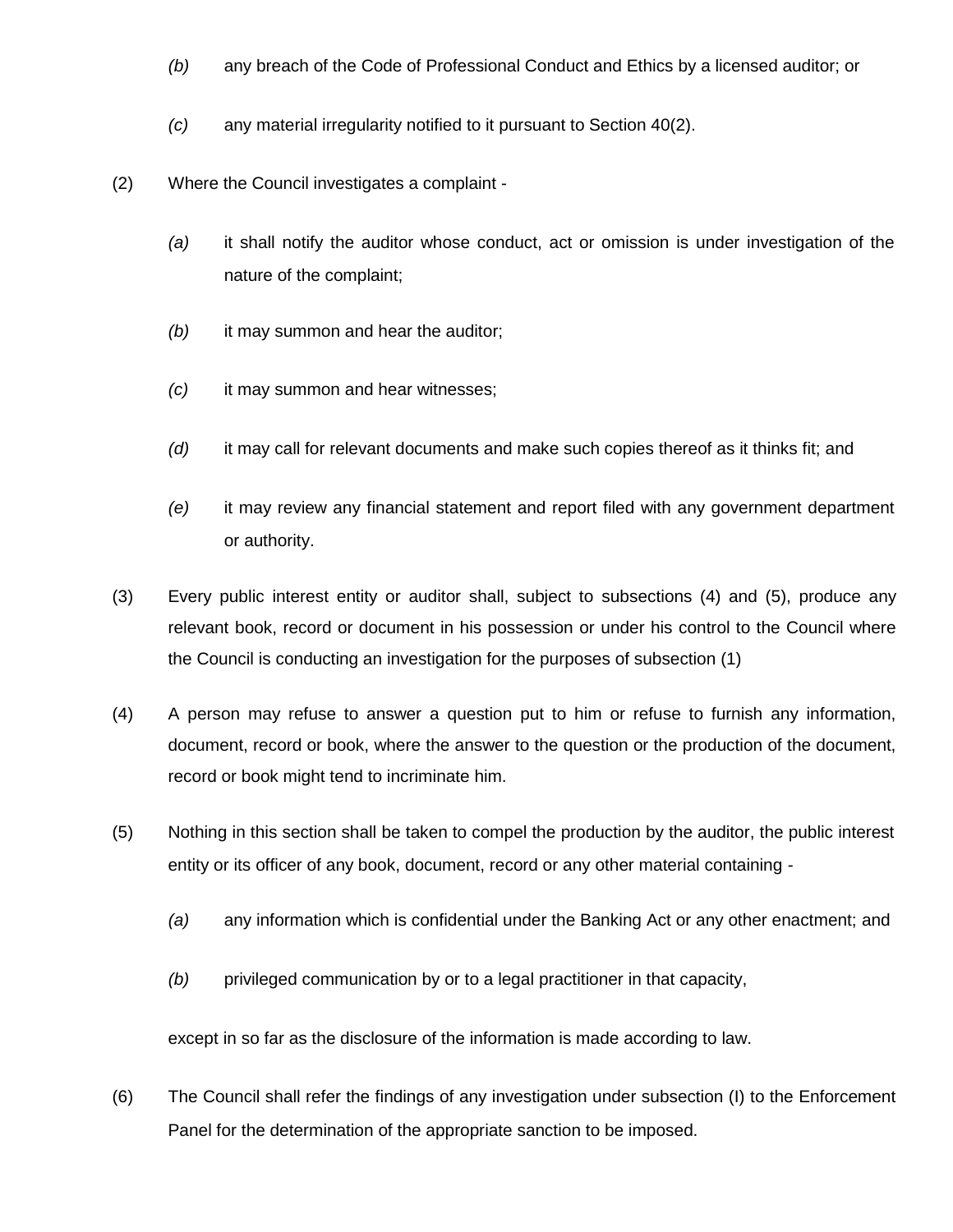#### **79. Sanctions on public interest entities**

- (1) Where the Council reaches a final decision under section 23, to the effect that a public interest entity has failed to comply with any financial reporting and accounting standard, code, Code of Corporate Governance or guideline issued under this Act, and with such other financial reporting and accounting standards as may be specified under the relevant enactments, the Council may issue a warning to the entity or serve a notice on the entity for an immediate restatement of its financial statement.
- (2) Where a notice is served on an entity under subsection (1), it shall, within 30 days of the service of the notice, restate its financial statements and resubmit them to the Council and to the government department or authority.
- (3) Any entity which fails to comply with the notice referred to in subsection (2) shall commit an offence and shall, on conviction, be liable to a fine not exceeding one million rupees, and the Council may refer the matter to the Registrar of Companies or the relevant government department or authority for appropriate action.

# **Amended by [\[Act No. 27 of 2012\]](http://www.gov.mu/scourt/doc/showDoc.do?dk=Act%20No.%2027%20of%202012&dt=A)**

**80. Publication** 

The Council shall -

- *(a)* periodically publish an Official Bulletin which shall contain
	- (i) the rules made by the Council; and
	- (ii) such other information as the Council may deem necessary;
- *(b)* cause to be published in the *Gazette* and in a daily newspaper a notice relating to the rules of the Council which have been made, altered or revoked.
- (2) The Council may cause to be published in the *Gazette* or in its Official Bulletin or in a daily newspaper, its findings or decisions under sections 21(2), 23(7), 43 and 79.

### **81. Referral to police**

Without prejudice to the powers of the Council under this Act, where an investigation carried out by, or on behalf of the Council, reveals that an offence may have been committed, the matter under investigation shall be referred to the Police.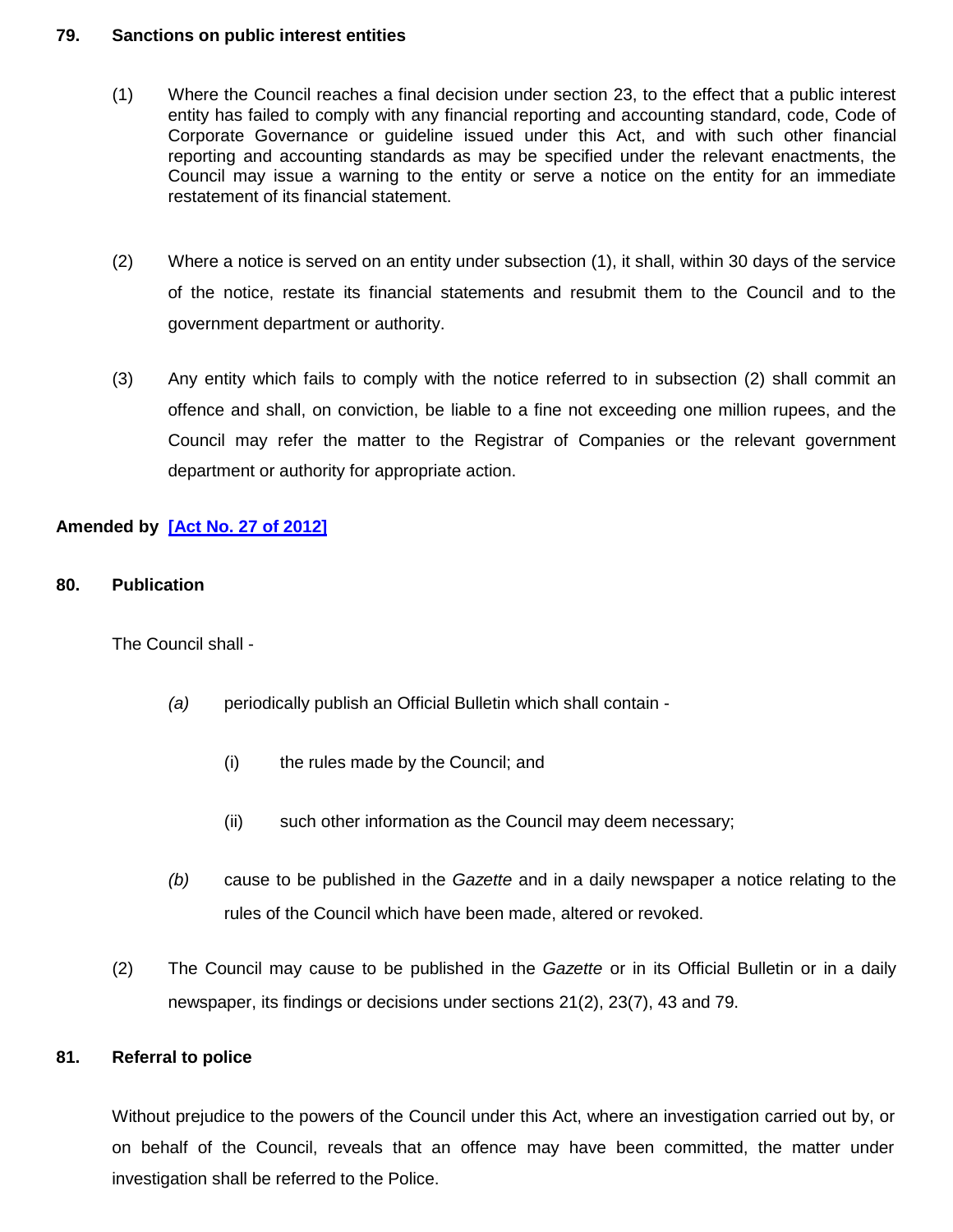### **82. Appeals**

Any person aggrieved by a final decision of the Councilor the Mauritius Institute of Professional Accountants may appeal to the Supreme Court by way of judicial review.

#### **PART VII - MISCELLANEOUS MATTERS**

#### **83. Consequential amendments**

(1) The Statutory Bodies (Accounts and Audit) Act is amended in section 2, by deleting the definition of "qualified auditor" and replacing it by the following new definition -

"qualified auditor" means -

- *(a)* an auditor licensed under the Financial Reporting Act 2004; and
- *(b)* the Director of Audit;
- (2) The Companies Act 2001 is amended in sections 211(3) and 214(3) by deleting the words "Mauritius Accounting and Auditing Standards Committee Act 1989" and replacing them by the words "Financial Reporting Act 2004";
- (3) Section 212 of the Companies Act 2001 is deleted and replaced by the following section -

#### **212. Presentation of Consolidated Financial Statements**

The Board of a company that has, on the balance sheet date of the company, one or more subsidiaries, shall, in addition to complying with section 210, ensure that, within 6 months after the balance sheet date, it complies with IFRS in relation to the presentation of group financial statements.

#### **84. Transitional provisions**

(1) The Minister shall, pending the holding of the General Assembly, appoint 5 members to the interim Board of the Mauritius Institute of Professional Accountants, of which one shall be appointed as interim Chairperson.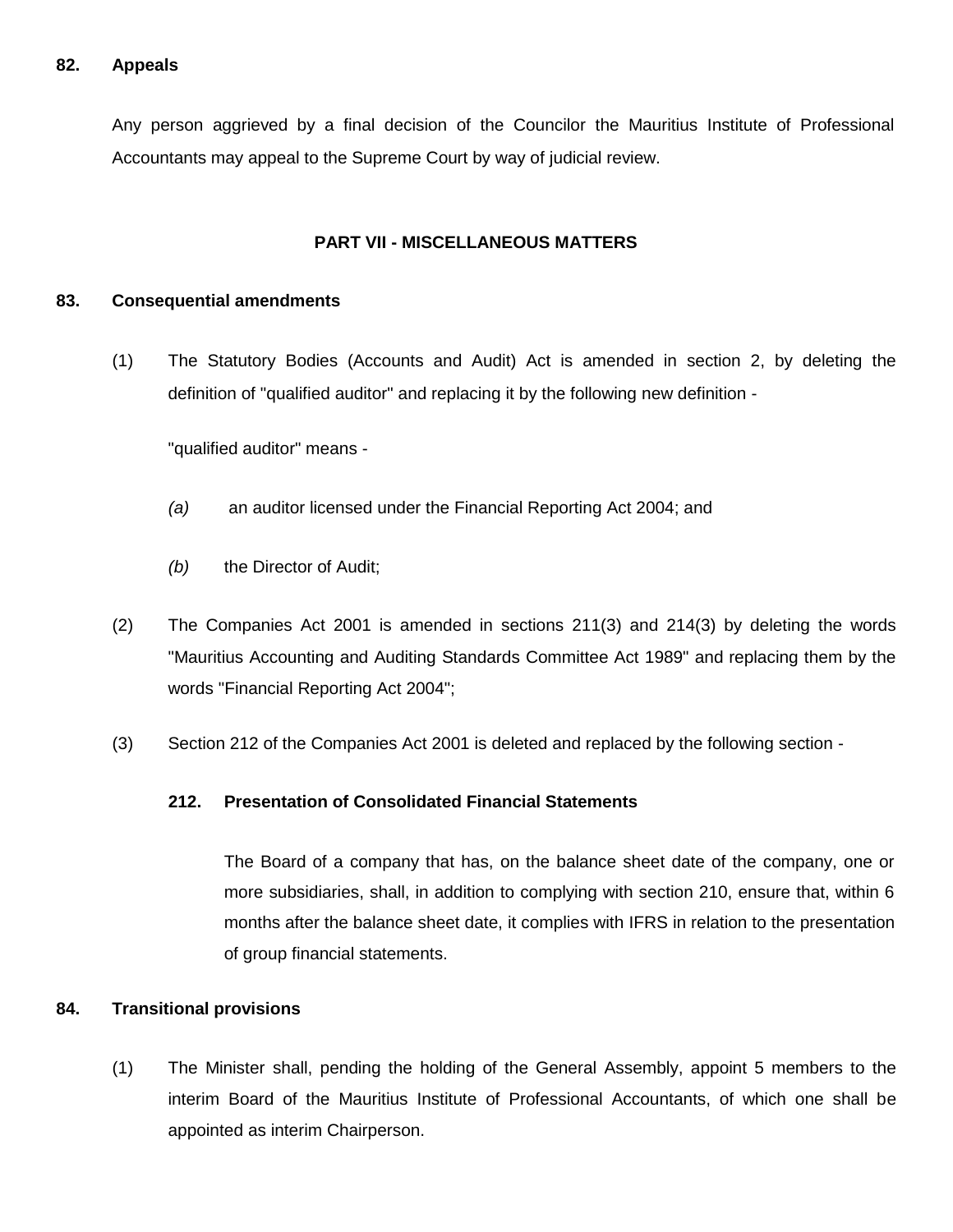- (2) All 5 members of the interim Board shall be members of the professional accounting bodies, provided that no single professional accounting body shall be represented by more than 2 members.
- (3) The interim Board shall
	- *(a)* set up the registers of its members and shall hand over such registers to the elected Board following the holding of the first General Assembly;
	- *(b)* draft the rules governing the Mauritius Institute of Professional Accountants for submission to the General Assembly of the Mauritius Institute of Professional Accountants for approval; and
	- *(c)* within 3 months of its constitution under subsection (1), organise and convene the first General Assembly of the Mauritius Institute of Professional Accountants which shall elect the Board of the Mauritius Institute of Professional Accountants and approve the rules of the Mauritius Institute of Professional Accountants.
- (4) The interim Board shall be dissolved when the new Board of the Mauritius Institute of Professional Accountants is constituted pursuant to section 47.
- (5) Notwithstanding sections 51, every person who, immediately before the coming into operation of this Act, is a member of a professional accountancy body, shall, upon providing evidence of his membership of the professional accountancy body to the Mauritius Institute of Professional Accountants within 3 months of the effective date, be deemed to be registered as a professional accountant under this Act.
- (6) Notwithstanding section 52, every person who, immediately before the coming into operation of this Act, is a member of a professional accountancy body, and is offering professional services to the public, may continue to offer his professional services to the public without being registered as a public accountant under this Act -
	- *(a)* during the period of 6 months beginning with the effective date; and
	- *(b)* where, an application for registration as a public accountant is made within that period, until that application is finally disposed of or withdrawn.
- (7) Notwithstanding section 34, every person who, immediately before the coming into operation of this Act -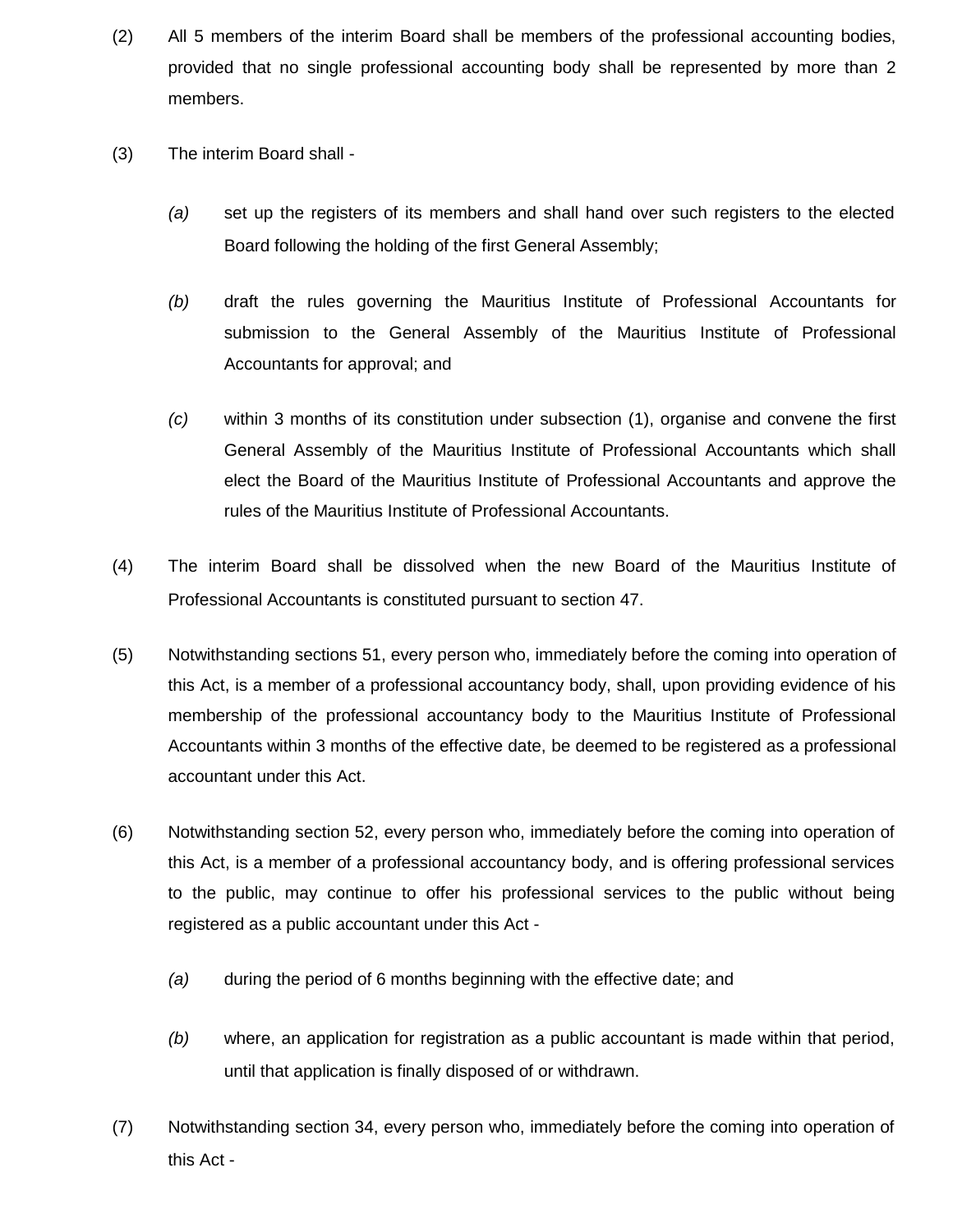- *(a)* is or has been practising as an auditor, may continue to practise as an auditor without being licensed under this Act -
	- (i) during the period of one year beginning with the effective date; and
	- (ii) where, within that period an application is made for a licence, until that application is finally disposed of or withdrawn;
- *(b)* is or has been practising as an auditor, whether or not on his own account, or in partnership with other persons under a firm name, shall continue to practise under the firm name without the approval of such firm name by the Council under this Act -
	- (i) during the period of one year beginning with the effective date; and
	- (ii) where, within that period an application is made for approval, until that application is finally disposed of or withdrawn.
- (8) Notwithstanding section 34, every person who, immediately before the coming into operation of this Act, is or has been working as an approved auditor pursuant to the Companies Act 2001, may continue to work as an approved auditor under that Act without a licence under this Act -
	- (i) during the period of one year beginning with the effective date; and
	- (ii) where, within that period an application is made for a licence, until that application is finally disposed of or withdrawn.
- (9) Notwithstanding the provisions of Part VI of this Act, no state-owned enterprise shall be required to comply with the financial reporting requirements imposed under this Act before 30 June 2006.

### **85. Repeal and savings**

- (1) The Mauritius Accounting and Auditing Standards Committee Act is repealed.
- (2) Notwithstanding the repeal of the Mauritius Accounting and Auditing Standards Committee Act, the accounting and auditing standards published pursuant to that Act shall remain in force and shall continue to apply to existing companies until the publication of new accounting and auditing standards under this Act, subject to such modifications, adaptations, qualifications and exceptions as may be necessary to bring them in conformity with the provisions of this Act.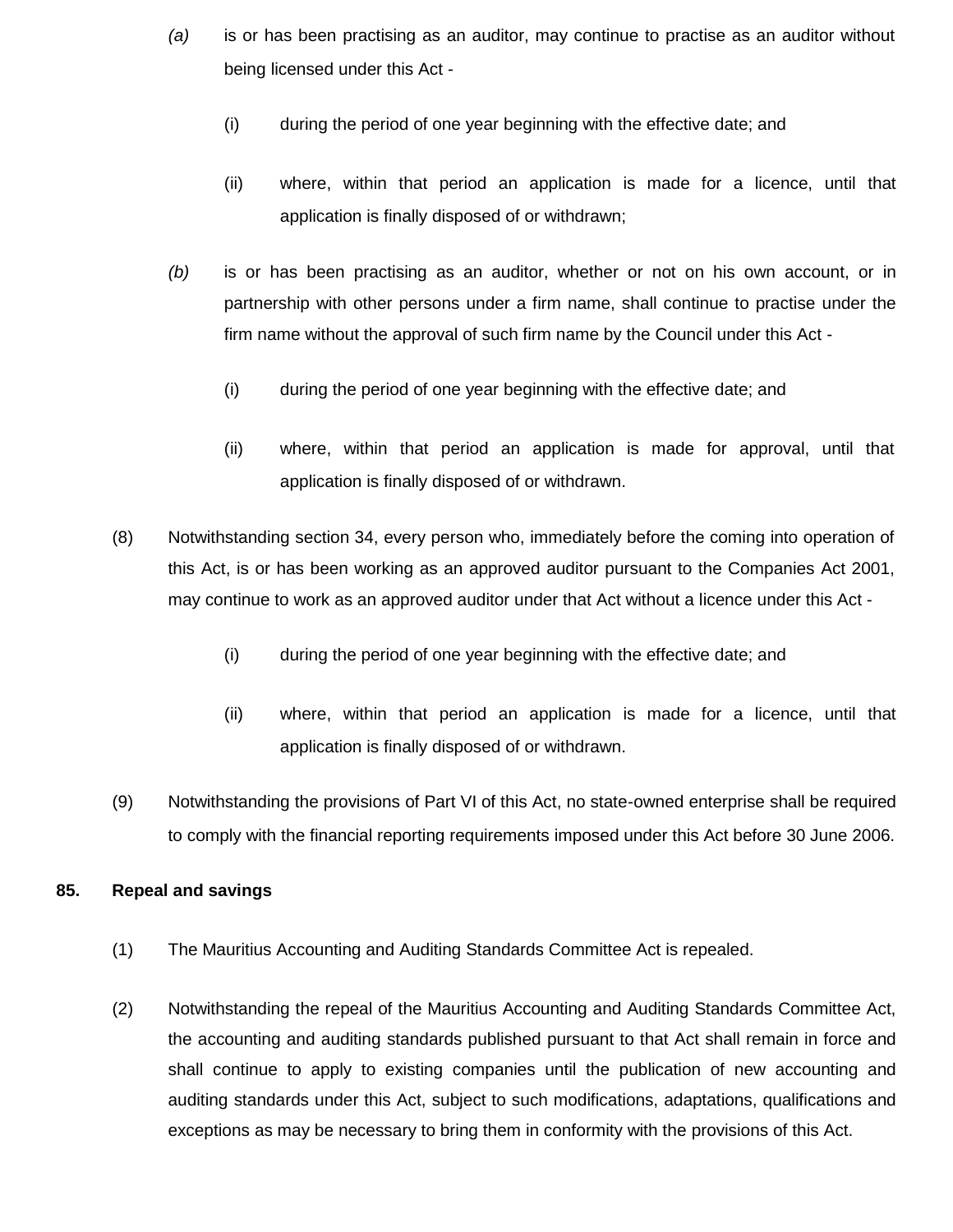#### **86. Regulations**

- (1) The Minister may, for the purposes of this Act, make such regulations as he thinks fit.
- (2) The Minister may, by regulations, amend the Schedules.
- (3) Regulations made under subsection (1) may provide for the levying of fees and charges referred to in sections 49, 50, 51, 52, 54, 55, 57 and 60.

**Amended by [\[Act No. 27 of 2012\]](http://www.gov.mu/scourt/doc/showDoc.do?dk=Act%20No.%2027%20of%202012&dt=A)**

### **87. Commencement**

### **Proclaimed by [\[Proclamation No. 6 of 2005\]](http://www.gov.mu/scourt/doc/showDoc.do?dk=Proclamation%20No.%206%20of%202005&dt=A) w.e.f 20 January 2005**

(1) Subject to subsection (2), this Act shall come into operation on a date to be fixed by Proclamation.

(2) Different dates may be fixed for the coming into operation of different sections of this Act.

Passed by the National Assembly on the twenty third day of November two thousand and four.

Ram Ranjit Dowlutta Clerk of the National Assembly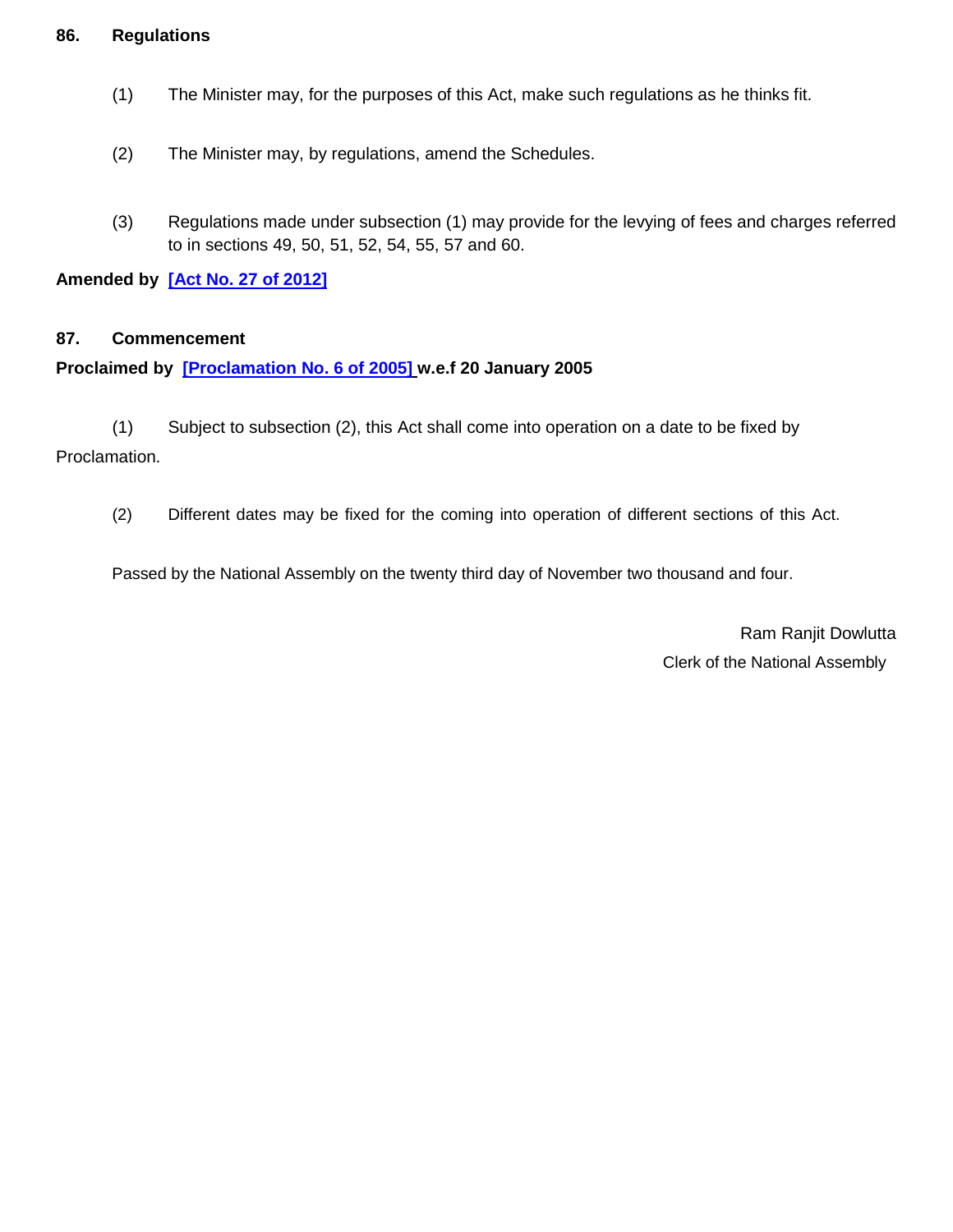# **FIRST SCHEDULE**

[Section 2]

### **ENTITIES**

- 1. Entities listed on the Stock Exchange of Mauritius
- 2. Financial institutions, other than cash dealers, regulated by the Bank of Mauritius
- 3. Financial institutions regulated by the Financial Services Commission, from the following categories
	- (a) insurance companies, other than companies conducting external insurance business, licensed under the Insurance Act;
	- (b) collective investment schemes and closed-end funds, registered as reporting issuers under the Securities Act;
	- (c) CIS managers and custodians licensed under the Securities Act;
	- (d) persons licensed under section 14 of the Financial Services Act to carry out leasing, credit finance, factoring and distributions of financial products to the extent that the services supplied are by retail.
- 4. Any company or group of companies having, during 2 consecutive preceding years, at least 2 of the following –
	- (a) an annual revenue exceeding 200 million rupees;
	- (b) total assets value exceeding 500 million rupees;
	- (c) a number of employees exceeding 50.
- 5. Agricultural Marketing Board established under the Mauritius Agricultural Marketing Act.
- 6. Beach Authority established under the Beach Authority Act.
- 7. Central Electricity Board constituted under the Central Electricity Board Act.
- 8. Central Water Authority established under the Central Water Authority Act.
- 9. Gambling Regulatory Authority established under the Gambling Regulatory Authority Act.
- 10. Irrigation Authority established under the Irrigation Authority Act.
- 11. Mauritius Broadcasting Corporation established under the Mauritius Broadcasting Corporation Act.
- 12. Mauritius Cane Industry Authority established under the Mauritius Cane Industry Authority Act.
- 13. Mauritius Meat Authority established under the Meat Act.
- 14. Mauritius Ports Authority established under the Ports Act.
- 15. National Transport Corporation established under the National Transport Corporation Act.
- 16. Road Development Authority established under the Road Development Authority Act.
- 17. Rose Belle Sugar Estate Board established under the Rose Belle Sugar Estate Board Act.
- 18. State Trading Corporation established under the State Trading Corporation Act.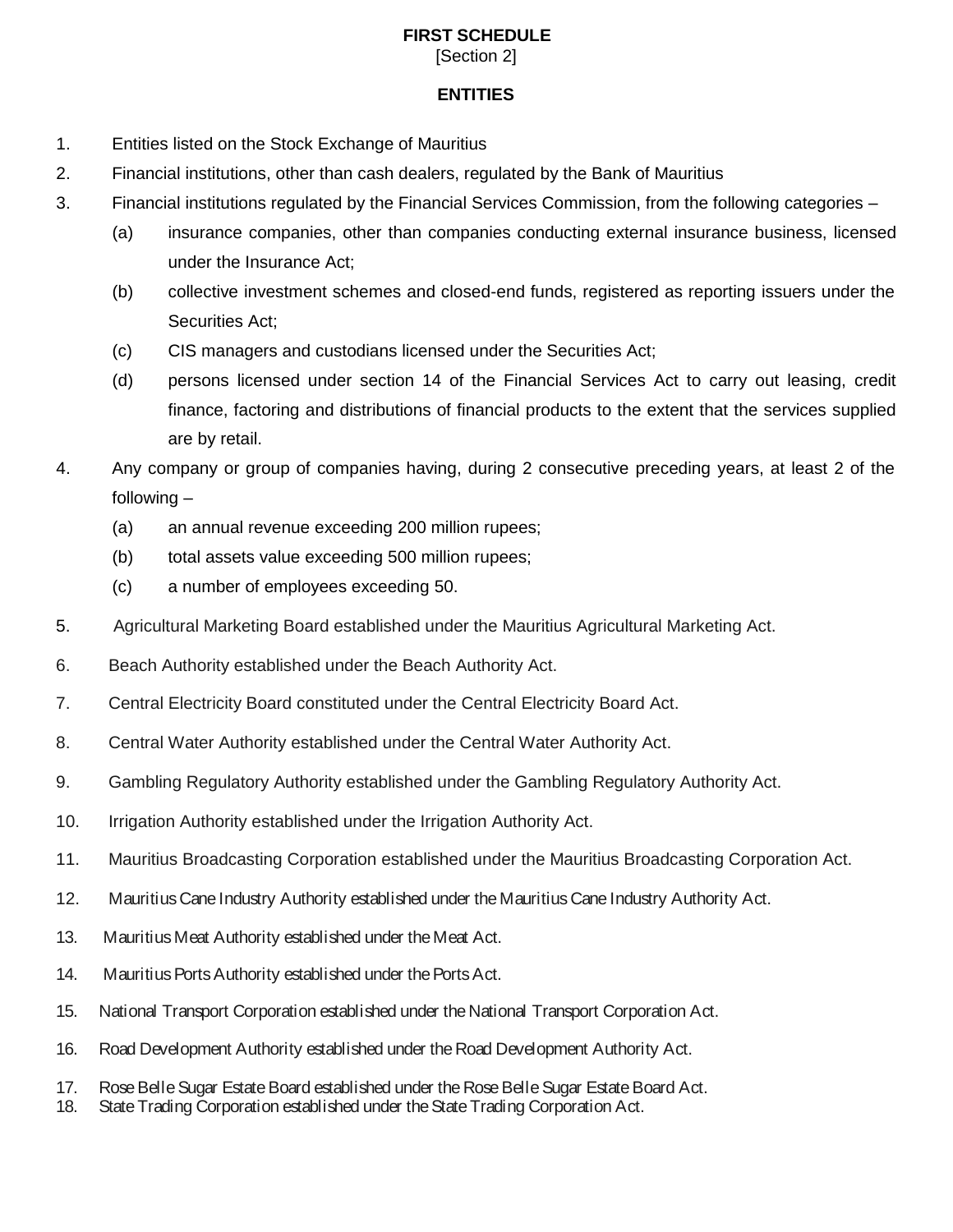- 19. Sugar Insurance Fund established under the Sugar Insurance Fund Act.
- 20. Waste Water Management Authority established under the Waste Water Management Authority Act.

**Repealed and replaced by [\[Act No. 27 of 2012\]](http://www.gov.mu/scourt/doc/showDoc.do?dk=Act%20No.%2027%20of%202012&dt=A); Amended by [\[Act No. 18 of 2008\]](http://www.gov.mu/scourt/doc/showDoc.do?dk=Act%20No.%2018%20of%202008&dt=A); Amended by [Act No. 27 of 2013]**